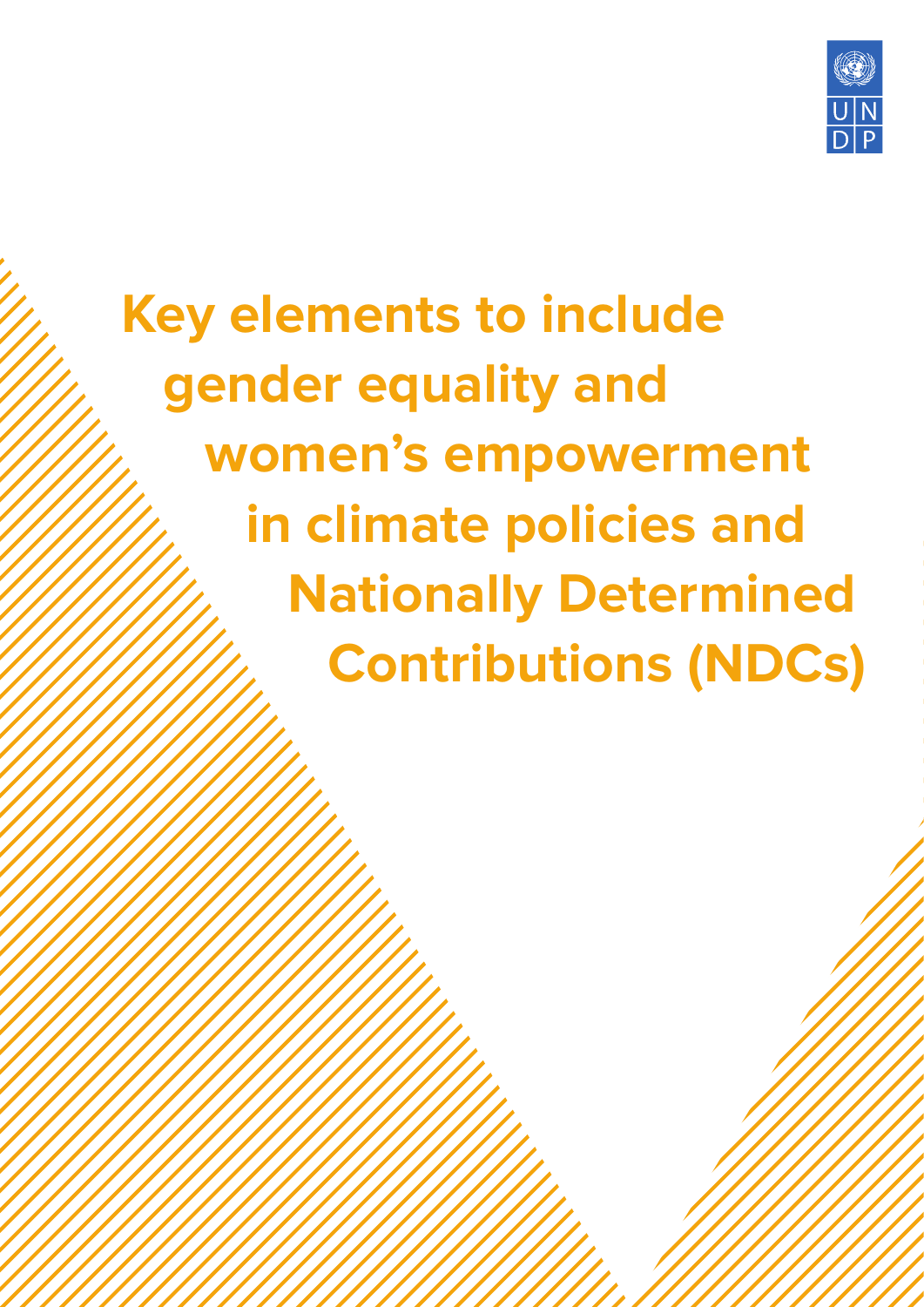#### **KEY ELEMENTS TO INCLUDE GENDER EQUALITY AND WOMEN'S EMPOWERMENT IN CLIMATE POLICIES AND NATIONALLY DETERMINED CONTRIBUTIONS (NDCS)**

© UNDP, United Nations Development Programme

All rights reserved. This publication may be freely used for non-commercial fair use purposes with appropriate acknowledgment to UNDP. Any other use must be authorized in writing by UNDP following a written request for permission. Any use of the content, in whole or in part, in hard copy or electronic form, including in any form of online display, must include attribution to UNDP for its original publication.

#### **UNDP Publication Coordination Team**

José Cruz-Osorio, Manager, of the Regional HUB for the United Nations Development Programme in Latin America and the Caribbean

Guillermina Martin, Gender Team Leader In charge, Regional HUB for the United Nations Development Programme in Latin America and the Caribbean

Verania Chao, Programme Specialist, United Nations Development Programme, Regional HUB for Latin America and the Caribbean

Andrea Quesada-Aguilar, Gender, Environment and Sustainable Development Specialist, Regional HUB for the United Nations Development Programme in Latin America and the Caribbean

Author: Andrea Quesada-Aguilar

Revision: Verania Chao and Guillermina Martin.

Design: Jason T Quirk, [roygbiv-design.com](http://www.roygbiv-design.com/)

UNDP is the leading United Nations organization fighting to end the injustice of poverty, inequality, and climate change. Working with our broad network of experts and partners in 170 countries, we help nations to build integrated, lasting solutions for people and planet.

Learn more at [undp.org](https://www.undp.org/) or follow at [@UNDP.](https://twitter.com/UNDP?ref_src=twsrc%5Egoogle%7Ctwcamp%5Eserp%7Ctwgr%5Eauthor)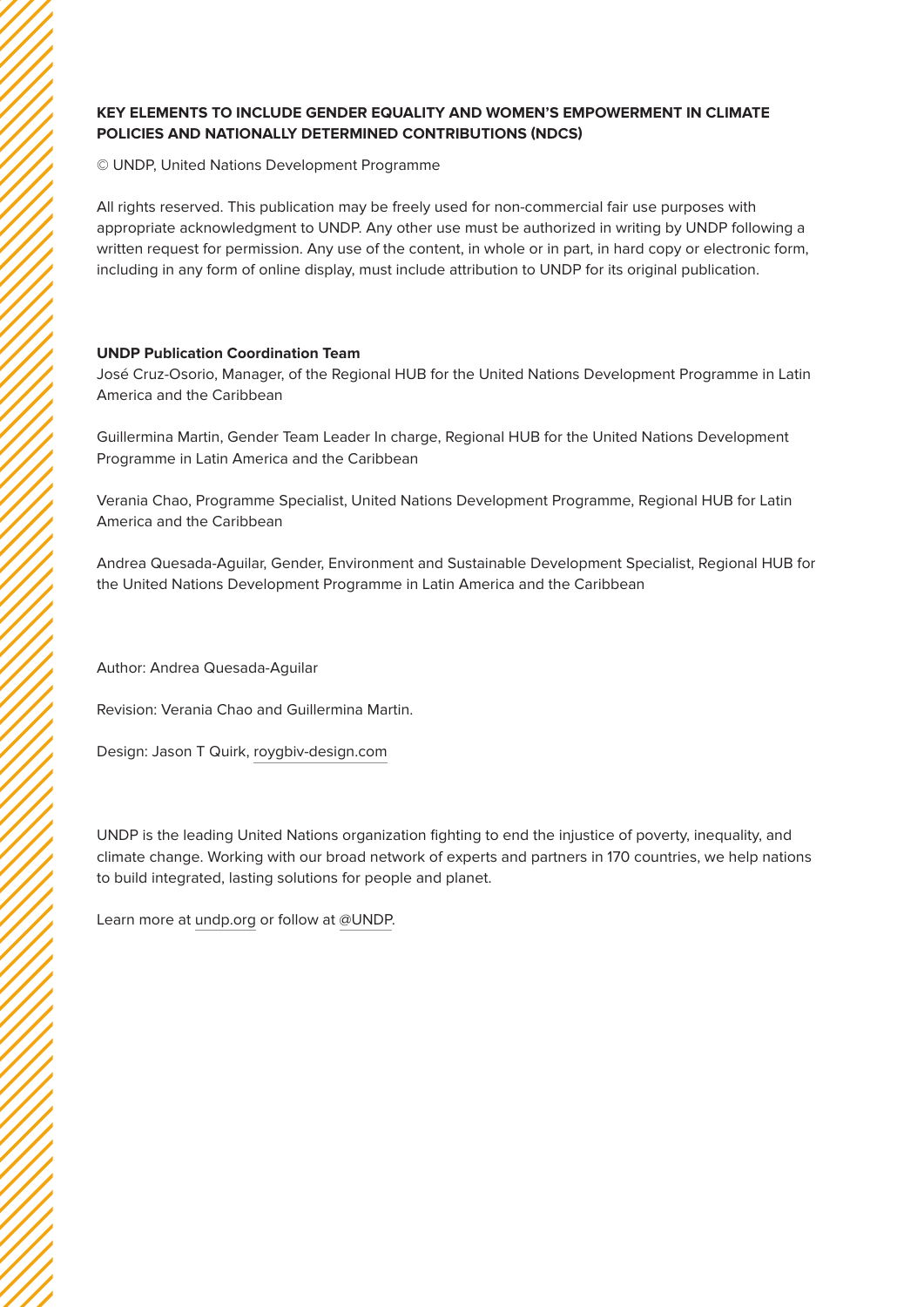# **Table of Contents**

|                  | <b>Introduction</b>                                                                                                                                 | 4              |
|------------------|-----------------------------------------------------------------------------------------------------------------------------------------------------|----------------|
|                  | <b>Section 1</b>                                                                                                                                    | 5              |
|                  | <b>Checklist to incorporate gender equality and women's</b><br>empowerment in NDC updates, new climate policies or<br>relevant sectoral strategies  |                |
|                  | <b>Section 2</b>                                                                                                                                    | 7              |
|                  | Overview of examples of language used by countries<br>to illustrate how the checklist recommendations can be<br>incorporated into national policies |                |
| I.               | Principles and vision of the NDC, policy, plan or strategy                                                                                          | $\overline{7}$ |
| II.              | Governance for the design and implementation of the NDC, policy, plan or strategy                                                                   | 9              |
|                  | III. Capacities and budgets for the implementation of the policy, plan or strategy                                                                  | 11             |
|                  | IV. Data and situation analysis included in the policy, plan or strategy                                                                            | 13             |
|                  | V. Areas, sectors or lines of intervention in the policy, plan or strategy                                                                          | 15             |
|                  | VI. Sector-specific targets and indicators of the policy, plan or strategy                                                                          | 18             |
| <b>Section 3</b> |                                                                                                                                                     | 22             |
|                  | <b>Examples of gender-sensitive concerns,</b><br>targets and indicators at sectoral level                                                           |                |
|                  | <b>Section 4</b>                                                                                                                                    | 32             |
|                  | Integration of the gender approach in COVID-19<br>recovery measures and climate actions                                                             |                |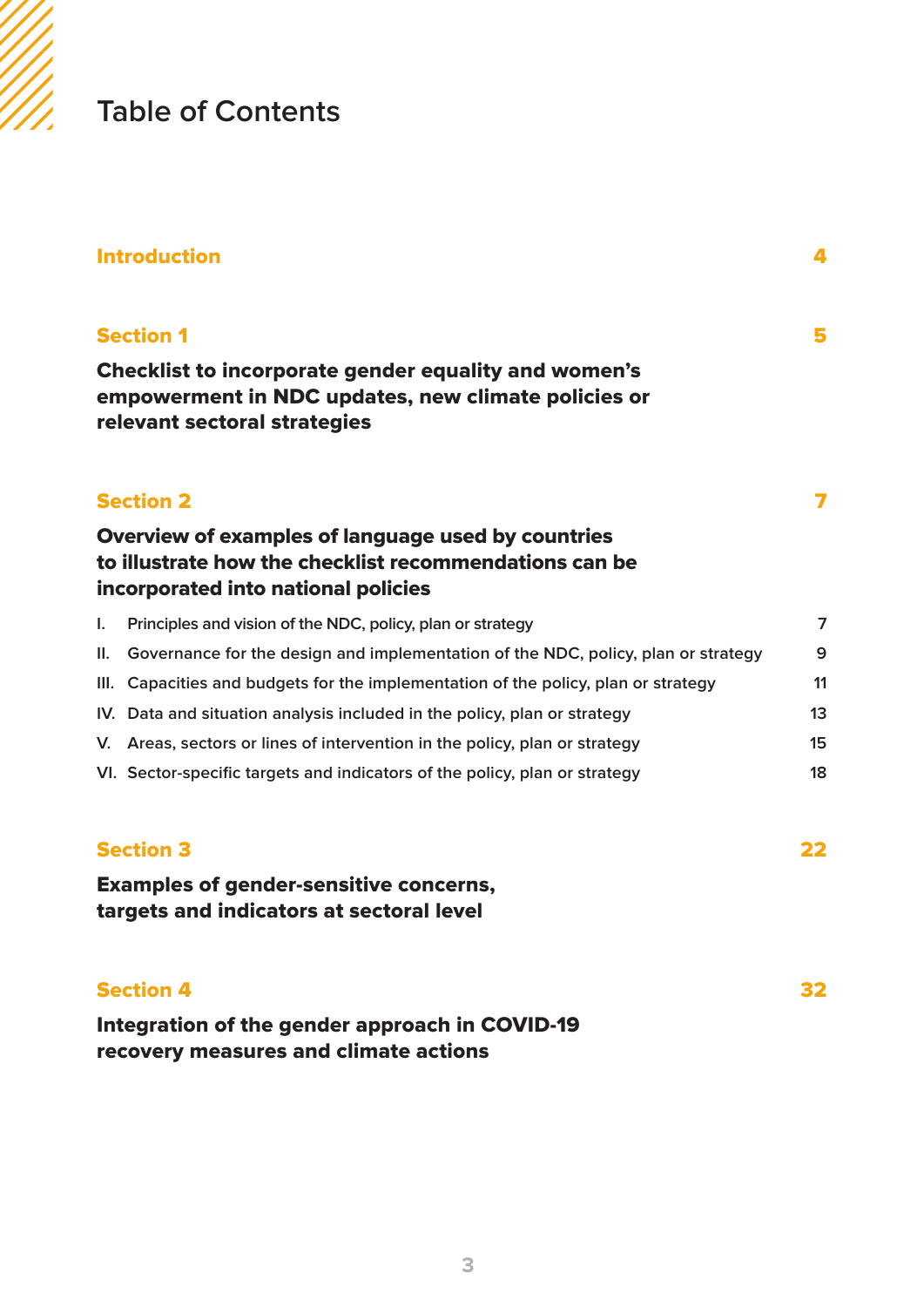# <span id="page-3-0"></span>**Introduction**

The Nationally Determined Contribution (NDC) update process presents a unique opportunity to strengthen the integration of gender equality in these instruments, and potentially in other related climate policies and plans. During this process, it is crucial that countries are able to identify and harmonise the gender and climate change mandates that have been included in different sectoral policies and strategies and identify gender considerations that are relevant to the mitigation and adaptation actions proposed in their NDCs, taking into account their national context.

The new generation of NDCs provides countries an opportunity to recognise that mitigation and adaptation actions must incorporate a rights-based and gender equality approach, in order to reduce persistent gender inequalities and promote opportunities for women's empowerment. To achieve these goals, a series of essential gender elements have been identified in order to define specific targets and indicators to be incorporated into the NDCs, whether through sectoral actions, or in the country's NDC implementation plans and/or strategies. In this tool, the following aspects will be examined:

- **a.** Principles, vision and mission
- **b.** Governance and inclusion
- c. Implementation capacities and budgets
- d. Data and situation analysis
- e. Areas or lines of intervention
- f. Sector-specific targets and indicators

The analysis and recommendations that follow are based on a research conducted in eight countries in Latin America and the Caribbean (LAC): Chile, Colombia, Costa Rica, Ecuador, Guatemala, Paraguay, Peru and Trinidad and Tobago. The research looked into the mandates and/or gender considerations included by these countries in their policies, plans, strategies and national communications related to the climate change agenda.

The objective of this document is to provide a guide on key gender elements for countries that are: (a) updating their NDCs; (b) designing new climate policies; and/or (c) developing sectoral policies to respond to climate impacts. To that end, this tool includes:

**Section 1.** Checklist to incorporate gender equality and women's empowerment in new climate policies, NDC updates or related sectoral strategies;

**Section 2.** Overview of general examples of gender language used by countries to illustrate how the checklist recommendations can be incorporated into national policies;

**Section 3.** Examples of sectoral gender considerations, targets and indicators; and

**Section 4.** Gender mainstreaming in COVID-19 recovery measures and climate actions.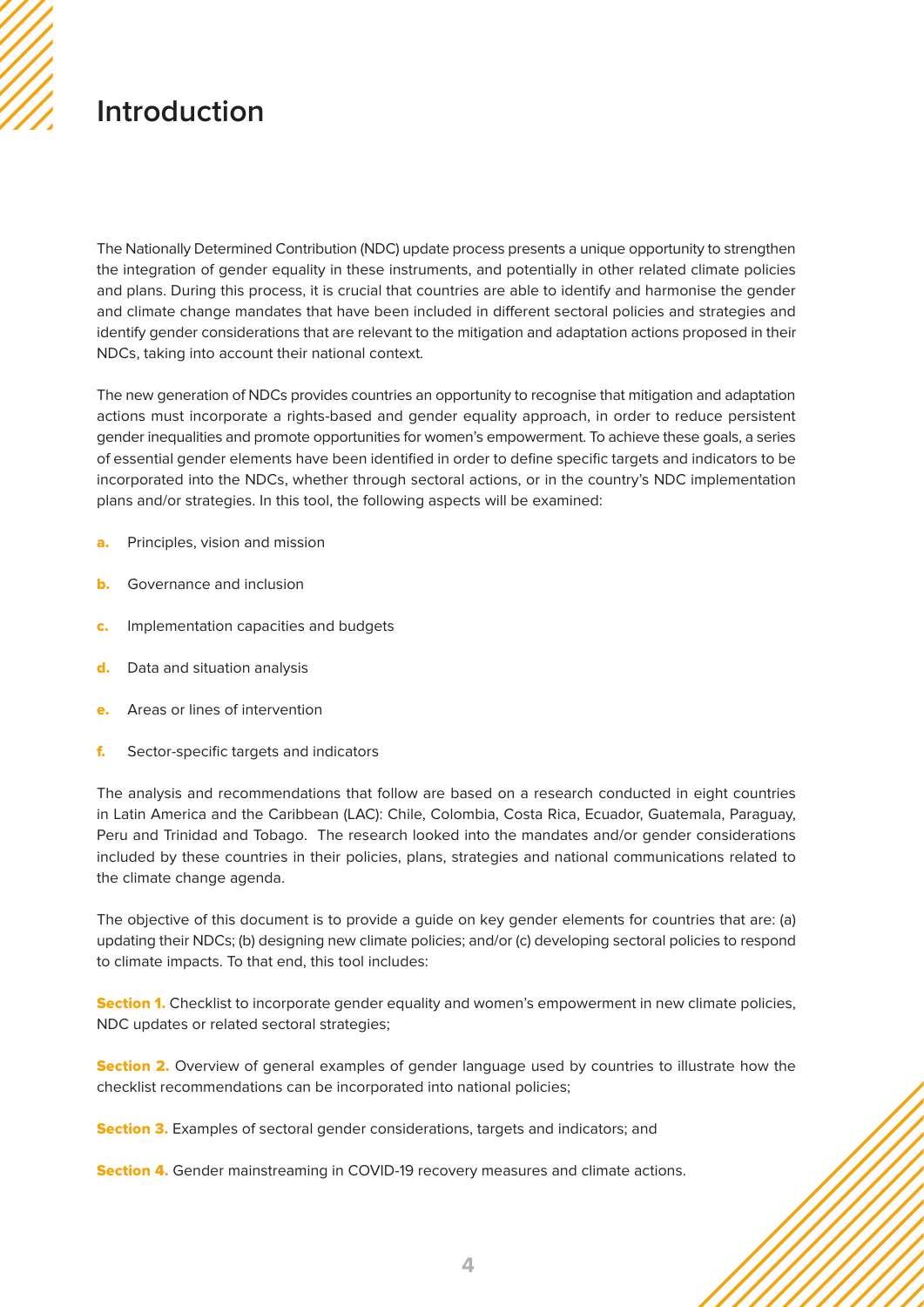# <span id="page-4-0"></span>**SECTION 1**

**Checklist to incorporate gender equality and women's empowerment in NDC updates, new climate policies or relevant sectoral strategies**

|                                                                                                                                                           | Yes | No |
|-----------------------------------------------------------------------------------------------------------------------------------------------------------|-----|----|
| The principles and vision of the NDC, policy, plan or strategy                                                                                            |     |    |
| Recognise principles of inclusion, respect for human rights, social equity and<br>intergenerational equity                                                |     |    |
| Support the promotion of gender equality, as well as women's empowerment                                                                                  |     |    |
| Include gender equality as one of its cross-cutting issues                                                                                                |     |    |
| Recognise national equality policies as part of the relevant policy framework                                                                             |     |    |
| The governance in the design and implementation of the NDC, policy, plan or strategy                                                                      |     |    |
| Recognises the full, genuine and equal participation of women and their leadership<br>in policies                                                         |     |    |
| Includes the Mechanism for the Advancement of Women (MAW) <sup>1</sup> in the climate agenda<br>planning process                                          |     |    |
| Includes women's groups and civil society organizations (CSO) whose work is<br>focused on gender in the design, implementation and revision of the policy |     |    |
| The capacities and budgets for the implementation of the NDC, policy, plan or strategy                                                                    |     |    |
| Strengthens institutional capacities in the field of gender and climate change                                                                            |     |    |
| Proposes the inclusion of a gender expert in the design, implementation and<br>monitoring process of climate actions                                      |     |    |
| Includes "gender-sensitive" budgets (i.e., specific resources are assigned to<br>gender actions)                                                          |     |    |
| The data and situation analysis included in the NDC, policy, plan or strategy                                                                             |     |    |
| Includes sex-disaggregated data describing the national social circumstances                                                                              |     |    |
| Includes data on relevant gender inequalities for adaptation and mitigation actions                                                                       |     |    |
| Includes data on the gender-differentiated impacts and vulnerabilities                                                                                    |     |    |
| Includes information on gender-differentiated roles and contributions in the sectors<br>or areas of intervention                                          |     |    |
| Calls for national information systems to collect sex-disaggregated data and conduct<br>gender analysis with such data                                    |     |    |

**<sup>1</sup> Mechanisms for the Advancement of Women (MAW) are all national, regional and local government institutions that contribute to the mainstreaming of the gender perspective in public policies, and those that carry out concrete actions to promote the human rights of women and girls, and to put an end to violence against them.**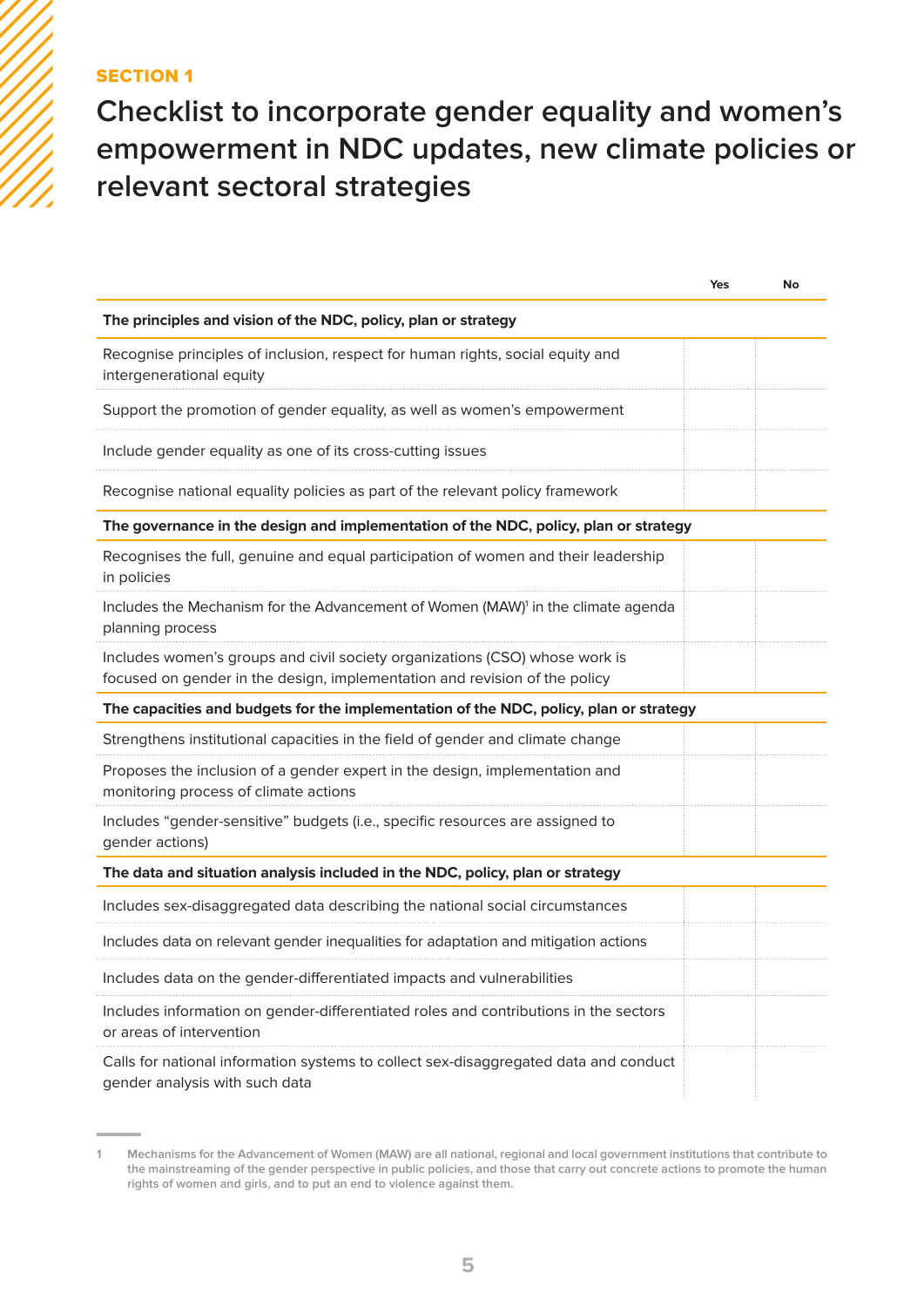|                                                                                                                                                                                | Yes | No |
|--------------------------------------------------------------------------------------------------------------------------------------------------------------------------------|-----|----|
| The areas, sectors or lines of intervention of the NDC, policy, plan or strategy                                                                                               |     |    |
| Recognises gender-differentiated vulnerability to climate change and gender-<br>differentiated contributions to emissions reduction, as well as increased resilience           |     |    |
| Addresses relevant gender considerations for all strategic areas or priority sectors                                                                                           |     |    |
| Recognises the gender-differentiated positive and negative effects of sectoral actions                                                                                         |     |    |
| Recognises gender-differentiated needs and how sectoral actions can contribute<br>differentially to the economic empowerment, social status and leadership of men<br>and women |     |    |
| Recognises access to technology and new green jobs through specific actions to<br>promote gender equality and women's empowerment                                              |     |    |
| The sector-specific targets and indicators of the NDC, policy, plan or strategy                                                                                                |     |    |
| Includes gender responsive targets related to adaptation                                                                                                                       |     |    |
| Includes gender responsive targets related to mitigation                                                                                                                       |     |    |
| Recognises the differentiated contributions of men and women to emissions reduction<br>and proposes targets and indicators to highlight and promote such contributions         |     |    |
| Recognises the differentiated contributions of men and women to resilience and<br>proposes targets and indicators to highlight and promote such contributions                  |     |    |
| Recognises the differentiated vulnerability of men and women and proposes targets<br>and indicators to highlight and reduce such vulnerability                                 |     |    |
| Includes climate targets that contribute to the reduction of gender inequalities or to<br>the increase of women's empowerment and indicators that measure this change          |     |    |
| Gender mainstreaming in COVID-19 recovery measures and climate actions                                                                                                         |     |    |
| Includes a gender differentiated analysis of the impact of COVID-19 on climate<br>vulnerability and resilience                                                                 |     |    |
| Includes a gender differentiated analysis of the impact of COVID-19 on sectors<br>related to the climate agenda                                                                |     |    |
| Includes a gender differentiated analysis of the impact of COVID-19 on mitigation<br>and adaptation actions                                                                    |     |    |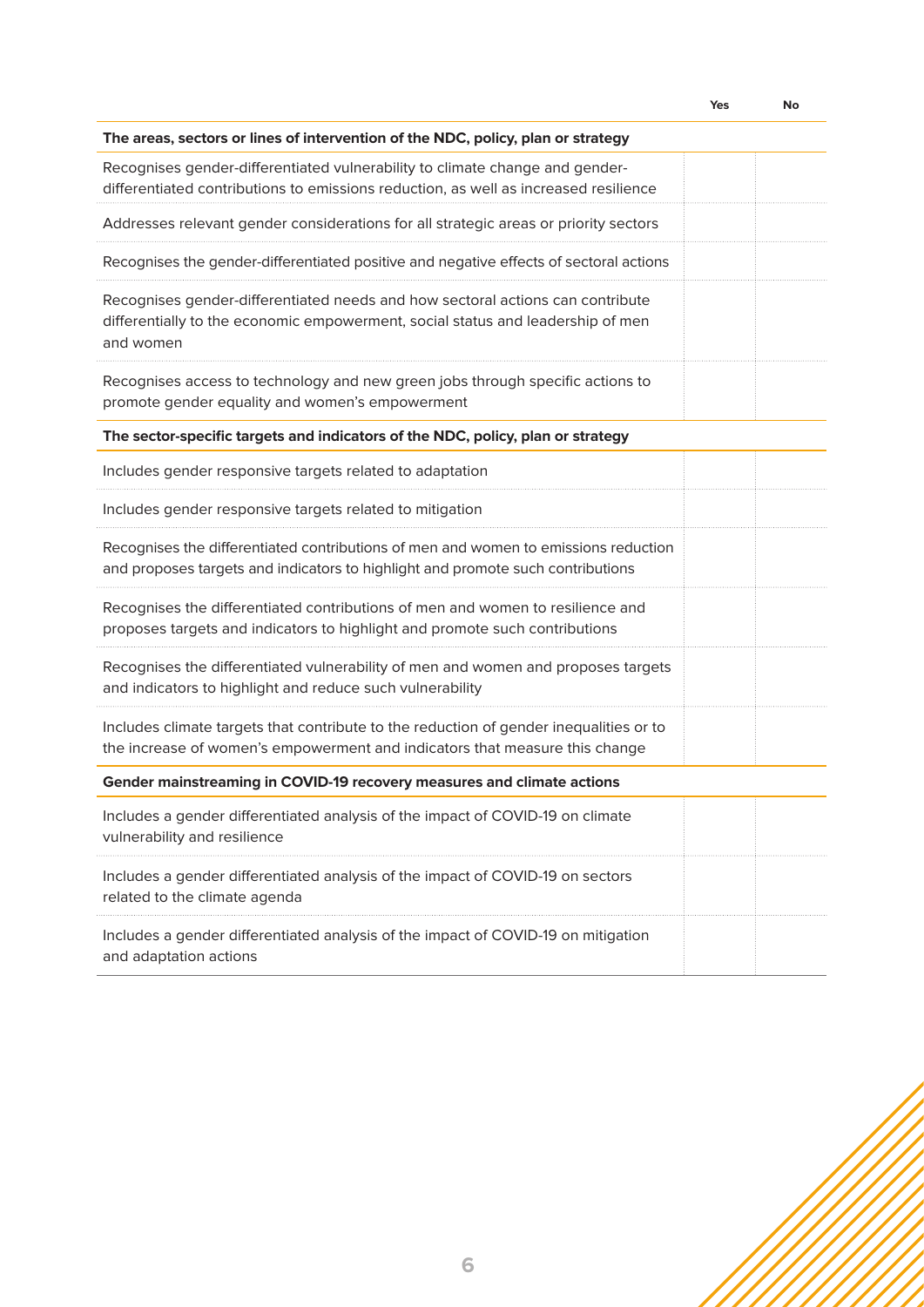# <span id="page-6-0"></span>SECTION 2

**Overview of examples of language used by countries to illustrate how the checklist recommendations can be incorporated into national policies**

# **I. PRINCIPLES AND VISION OF THE NDC, POLICY, PLAN OR STRATEGY**

After analysing the inclusion of a gender equality and women's empowerment perspective in the principles, vision and mission of the climate and environmental policy, plan or strategy of 8 countries in the LAC region, it was found that:

- 7 countries recognise principles of inclusion, respect for human rights, social equity and intergenerational equity (88%);
- 8 countries include principles of respecting, promoting and considering gender equality and women's empowerment (100%);
- 8 countries include gender equality as a cross-cutting issue (100%); and
- 7 countries recognise national equality policies as part of the relevant policy framework (88%).

### **EXAMPLES: PRINCIPLES AND VISION**

#### **GENERAL PRINCIPLES**

Guatemala. [National Climate Change Action Plan \(Plan de Acción Nacional de Cambio Climático\).](https://sgccc.org.gt/wp-content/uploads/2016/10/Plan-de-Accio%CC%81n-Nacional-de-Cambio-Clima%CC%81tico-ver-oct-2016-aprobado-1.pdf)  [2016, p. 16.](https://sgccc.org.gt/wp-content/uploads/2016/10/Plan-de-Accio%CC%81n-Nacional-de-Cambio-Clima%CC%81tico-ver-oct-2016-aprobado-1.pdf) **NOTABLE** EXAMPLES

> When adopting measures to address climate change, human rights, the right to health, the rights of indigenous peoples, local communities, migrants, children, persons with disabilities and people in vulnerable situations will be respected, as well as gender equality, women's empowerment and intergenerational equity.

Costa Rica. [Decarbonization Plan.](https://minae.go.cr/images/pdf/Plan-de-Descarbonizacion-1.pdf)  [Commitment of the Bicentennial](https://minae.go.cr/images/pdf/Plan-de-Descarbonizacion-1.pdf) [Government \(Plan de Descarbonización.](https://minae.go.cr/images/pdf/Plan-de-Descarbonizacion-1.pdf)  [Compromiso del Gobierno del](https://minae.go.cr/images/pdf/Plan-de-Descarbonizacion-1.pdf) [Bicentenario\), p. 3.](https://minae.go.cr/images/pdf/Plan-de-Descarbonizacion-1.pdf) OTHER EXAMPLES

Colombia. [Fifth National Biodiversity](https://www.undp.org/content/dam/colombia/docs/MedioAmbiente/undp-co-informebiodiversidad-2014.pdf)  [Report of Colombia \(V Informe Nacional de](https://www.undp.org/content/dam/colombia/docs/MedioAmbiente/undp-co-informebiodiversidad-2014.pdf)  [Biodiversidad de Colombia\). 2014, p. 62\).](https://www.undp.org/content/dam/colombia/docs/MedioAmbiente/undp-co-informebiodiversidad-2014.pdf)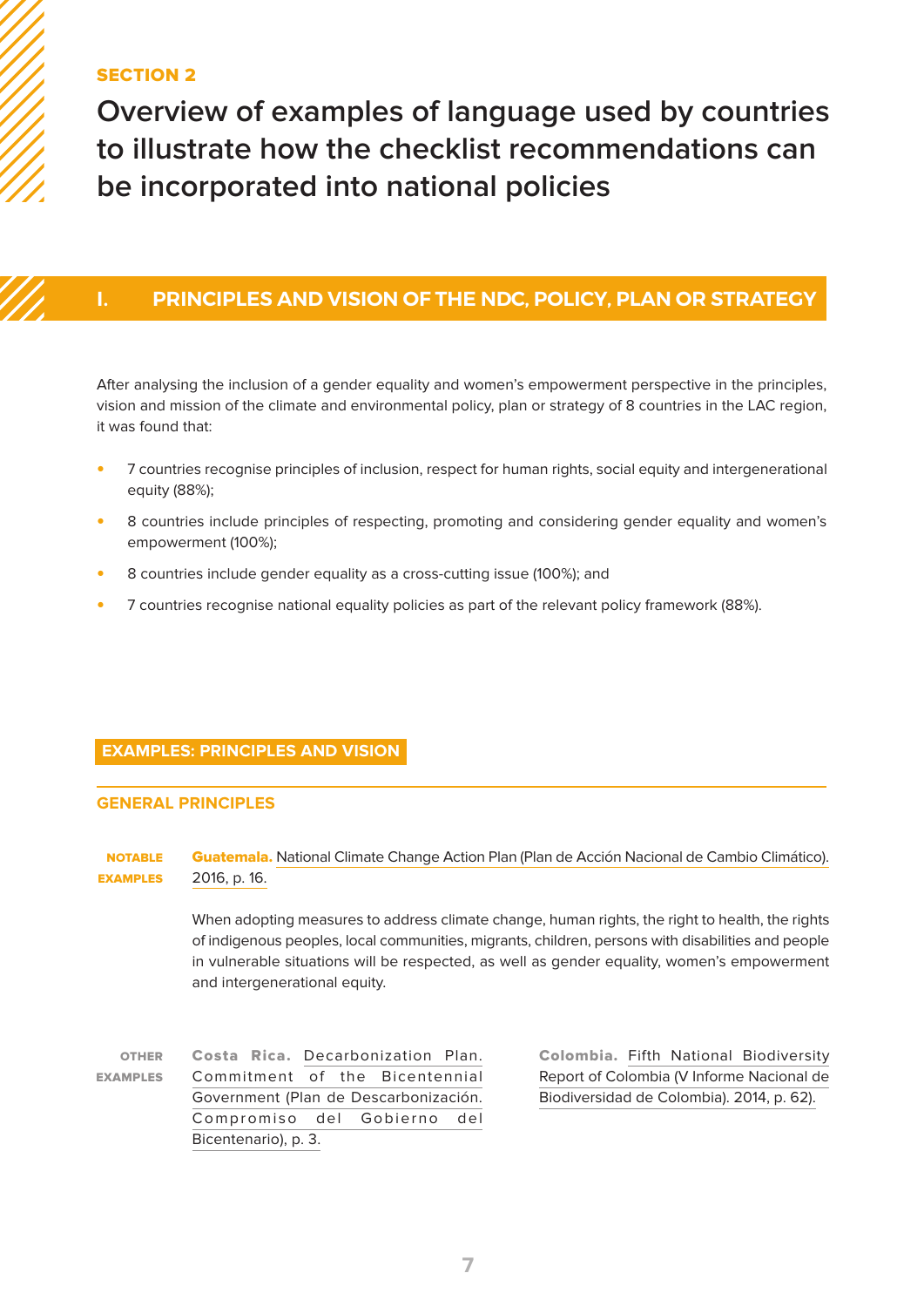#### **GENDER EQUALITY PRINCIPLES**

Colombia. [Integrated Strategy to Control Deforestation and Manage Forests \(Estrategia Integral](https://redd.unfccc.int/files/eicdgb_bosques_territorios_de_vida_web.pdf)  [de Control a la Deforestación y Gestión de los Bosques\). 2017, p. 28.](https://redd.unfccc.int/files/eicdgb_bosques_territorios_de_vida_web.pdf) NOTABLE EXAMPLES

> Gender equality is not only a fundamental human right but also the necessary foundation for a peaceful, prosperous and sustainable world. Providing women and girls with equality in access to education, health care, decent work, and representation in political and economic decisionmaking processes will boost sustainable economies, and societies and humanity as a whole will benefit at the same time.

Guatemala. [Law on Social Development](http://biblioteca.oj.gob.gt/library/index.php?title=17660&query=@title=Special:GSMSearchPage@process=@field1=clasificacion@value1=348.02@mode=advanced&recnum=59)  [\(Ley de Desarrollo Social\). 2001, p. 2.](http://biblioteca.oj.gob.gt/library/index.php?title=17660&query=@title=Special:GSMSearchPage@process=@field1=clasificacion@value1=348.02@mode=advanced&recnum=59)  OTHER EXAMPLES

Peru. National [Strategy on Forests and](http://www.bosques.gob.pe/archivo/ff3f54_ESTRATEGIACAMBIOCLIMATICO2016_ok.pdf)  [Climate Change \(Estrategia Nacional sobre](http://www.bosques.gob.pe/archivo/ff3f54_ESTRATEGIACAMBIOCLIMATICO2016_ok.pdf)  [Bosques y Cambio Climático\). 2016, p. 48.](http://www.bosques.gob.pe/archivo/ff3f54_ESTRATEGIACAMBIOCLIMATICO2016_ok.pdf)

#### **GENDER EQUALITY AS A CROSS-CUTTING ISSUE**

#### Ecuador. [First Nationally Determined Contribution to the Paris Agreement under the United](https://www4.unfccc.int/sites/ndcstaging/PublishedDocuments/Ecuador%20First/Primera%20NDC%20Ecuador.pdf)  [Nations Framework Convention on Climate Change \(Primera Contribución Determinada a Nivel](https://www4.unfccc.int/sites/ndcstaging/PublishedDocuments/Ecuador%20First/Primera%20NDC%20Ecuador.pdf)  [Nacional para el Acuerdo de París bajo la Convención Marco de Naciones Unidas sobre Cambio](https://www4.unfccc.int/sites/ndcstaging/PublishedDocuments/Ecuador%20First/Primera%20NDC%20Ecuador.pdf)  [Climático\). 2019, p. 10.](https://www4.unfccc.int/sites/ndcstaging/PublishedDocuments/Ecuador%20First/Primera%20NDC%20Ecuador.pdf) NOTABLE EXAMPLES

Gender mainstreaming implies integrating the gender approach in the preparation, design, implementation, monitoring and evaluation of policies, regulatory measures and initiatives, with the aim of promoting equality between men and women and combating discrimination.

Paraguay. [National Climate Change Policy](http://dncc.mades.gov.py/politicas-publicas-de-cambio-climatico)  [\(Política Nacional de Cambio Climático\).](http://dncc.mades.gov.py/politicas-publicas-de-cambio-climatico) [2016, p. 10.](http://dncc.mades.gov.py/politicas-publicas-de-cambio-climatico) OTHER EXAMPLES

Colombia. [Second Biennial Update Report](https://www4.unfccc.int/sites/SubmissionsStaging/NationalReports/Documents/47096251_Colombia-BUR2-1-2BUR%20COLOMBIA%20SPANISH.pdf)  [of Colombia to UNFCCC \(Segundo Reporte](https://www4.unfccc.int/sites/SubmissionsStaging/NationalReports/Documents/47096251_Colombia-BUR2-1-2BUR%20COLOMBIA%20SPANISH.pdf)  [Bienal de Actualización de Colombia ante](https://www4.unfccc.int/sites/SubmissionsStaging/NationalReports/Documents/47096251_Colombia-BUR2-1-2BUR%20COLOMBIA%20SPANISH.pdf)  [la CMNUCC\). 2018, p. 56.](https://www4.unfccc.int/sites/SubmissionsStaging/NationalReports/Documents/47096251_Colombia-BUR2-1-2BUR%20COLOMBIA%20SPANISH.pdf)

### **RECOGNITION OF GENDER EQUALITY POLICIES**

Peru. [Intended Nationally Determined Contribution \(NDC\) of the Republic of Peru \(Contribución](https://www4.unfccc.int/sites/ndcstaging/PublishedDocuments/Peru%20First/iNDC%20Per%C3%BA%20castellano.pdf)  [Prevista y Determinada a Nivel Nacional \(NDC\) de la República del Perú\). 2015, p. 11.](https://www4.unfccc.int/sites/ndcstaging/PublishedDocuments/Peru%20First/iNDC%20Per%C3%BA%20castellano.pdf) NOTABLE EXAMPLES

> This is currently based on the implementation of the National Plan for Gender Equality (PLANIG 2012-2017) and the future Action Plan on Gender and Climate Change of Peru (PAGCC-Peru), which is framed in the National Strategy on Climate Change (ENCC).

Guatemala. [National Climate Change](https://sgccc.org.gt/wp-content/uploads/2016/10/Plan-de-Accio%CC%81n-Nacional-de-Cambio-Clima%CC%81tico-ver-oct-2016-aprobado-1.pdf)  [Action Plan \(Plan de Acción Nacional de](https://sgccc.org.gt/wp-content/uploads/2016/10/Plan-de-Accio%CC%81n-Nacional-de-Cambio-Clima%CC%81tico-ver-oct-2016-aprobado-1.pdf)  [Cambio Climático\). 2016, p. 32.](https://sgccc.org.gt/wp-content/uploads/2016/10/Plan-de-Accio%CC%81n-Nacional-de-Cambio-Clima%CC%81tico-ver-oct-2016-aprobado-1.pdf) OTHER EXAMPLES

Paraguay. [National Strategy on Forests for](https://redd.unfccc.int/files/estrategia_nacional_bosques_para_el_crecimiento_sostenible.pdf)  [Sustainable Growth \(ENBCS\) \(Estrategia](https://redd.unfccc.int/files/estrategia_nacional_bosques_para_el_crecimiento_sostenible.pdf)  [Nacional de Bosques para el Crecimiento](https://redd.unfccc.int/files/estrategia_nacional_bosques_para_el_crecimiento_sostenible.pdf)  [Sostenible \(ENBCS\)\). 2019, p. 18.](https://redd.unfccc.int/files/estrategia_nacional_bosques_para_el_crecimiento_sostenible.pdf)

**For further examples see** [Annex 1](https://www.undp.org/content/ndc-support-programme/en/home/impact-and-learning/multimedia/gender-checklist-annex.html) **included in Teams in the Gender Channel under the Climate Promise.**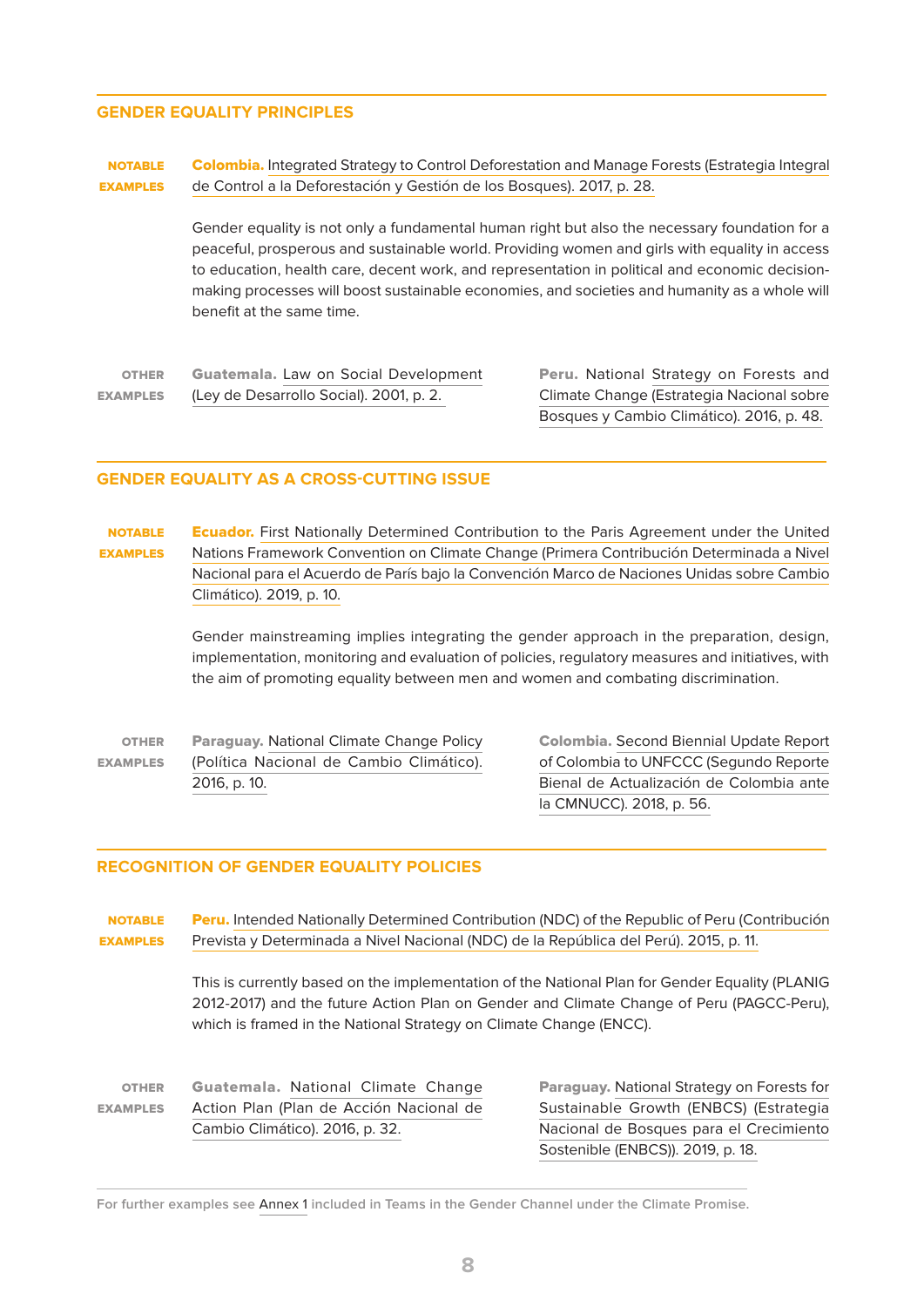# <span id="page-8-0"></span>**II. GOVERNANCE FOR THE DESIGN AND IMPLEMENTATION OF THE NDC, POLICY, PLAN OR STRATEGY**

After analysing the governance and social inclusion process needed to implement the climate and environmental policy, plan or strategy of 8 countries in the LAC region, it can be observed that:

- 8 countries include the full, genuine and equal participation of women in the development of climate change policies (100%);
- 6 countries include the Institutional Mechanism for the Advancement of Women (MAW) (75%); and
- 8 countries include women's groups and representatives in the development, implementation and revision of the policy (100%).

#### **EXAMPLES: GOVERNANCE**

#### **RECOGNITION OF THE PARTICIPATION OF WOMEN**

Costa Rica. National Policy of Costa Rica on Adaptation to Climate Change 2018-2030 (Política [Nacional de Costa Rica de Adaptación al Cambio Climático 2018-2030\). 2018, p. 59.](http://www.pgrweb.go.cr/DocsDescargar/Normas/No%20DE-41091/Version1/Politica_ADAPTACION_24_abril.pdf) NOTABLE EXAMPLES

> Likewise, this Policy must generate processes that promote and guarantee engagement and highlight the management of women in all areas of adaptation: local, business, institutional, political, economic, etc.

Ecuador. [First Nationally Determined](https://www4.unfccc.int/sites/ndcstaging/PublishedDocuments/Ecuador%20First/Primera%20NDC%20Ecuador.pdf) [Contribution to the Paris Agreement under](https://www4.unfccc.int/sites/ndcstaging/PublishedDocuments/Ecuador%20First/Primera%20NDC%20Ecuador.pdf)  [the United Nations Framework Convention](https://www4.unfccc.int/sites/ndcstaging/PublishedDocuments/Ecuador%20First/Primera%20NDC%20Ecuador.pdf)  [on Climate Change \(Primera Contribución](https://www4.unfccc.int/sites/ndcstaging/PublishedDocuments/Ecuador%20First/Primera%20NDC%20Ecuador.pdf) [Determinada a Nivel Nacional para el](https://www4.unfccc.int/sites/ndcstaging/PublishedDocuments/Ecuador%20First/Primera%20NDC%20Ecuador.pdf)  [Acuerdo de París bajo la Convención](https://www4.unfccc.int/sites/ndcstaging/PublishedDocuments/Ecuador%20First/Primera%20NDC%20Ecuador.pdf) [Marco de Naciones Unidas sobre Cambio](https://www4.unfccc.int/sites/ndcstaging/PublishedDocuments/Ecuador%20First/Primera%20NDC%20Ecuador.pdf)  [Climático\). 2019, p. 14.](https://www4.unfccc.int/sites/ndcstaging/PublishedDocuments/Ecuador%20First/Primera%20NDC%20Ecuador.pdf) OTHER EXAMPLES

Paraguay. [Third National Communication of](https://www4.unfccc.int/sites/SubmissionsStaging/NationalReports/Documents/45107_Paraguay-NC3-1-NC3%20PARAGUAY.pdf)  [Paraguay on Climate Change to the United](https://www4.unfccc.int/sites/SubmissionsStaging/NationalReports/Documents/45107_Paraguay-NC3-1-NC3%20PARAGUAY.pdf)  [Nations Framework Convention on Climate](https://www4.unfccc.int/sites/SubmissionsStaging/NationalReports/Documents/45107_Paraguay-NC3-1-NC3%20PARAGUAY.pdf)  [Change \(Tercera Comunicación Nacional](https://www4.unfccc.int/sites/SubmissionsStaging/NationalReports/Documents/45107_Paraguay-NC3-1-NC3%20PARAGUAY.pdf)  [sobre Cambio Climático de Paraguay a la](https://www4.unfccc.int/sites/SubmissionsStaging/NationalReports/Documents/45107_Paraguay-NC3-1-NC3%20PARAGUAY.pdf)  [Convención de las Naciones Unidas sobre](https://www4.unfccc.int/sites/SubmissionsStaging/NationalReports/Documents/45107_Paraguay-NC3-1-NC3%20PARAGUAY.pdf)  [el Cambio Climático\). 2016, p. 402.](https://www4.unfccc.int/sites/SubmissionsStaging/NationalReports/Documents/45107_Paraguay-NC3-1-NC3%20PARAGUAY.pdf)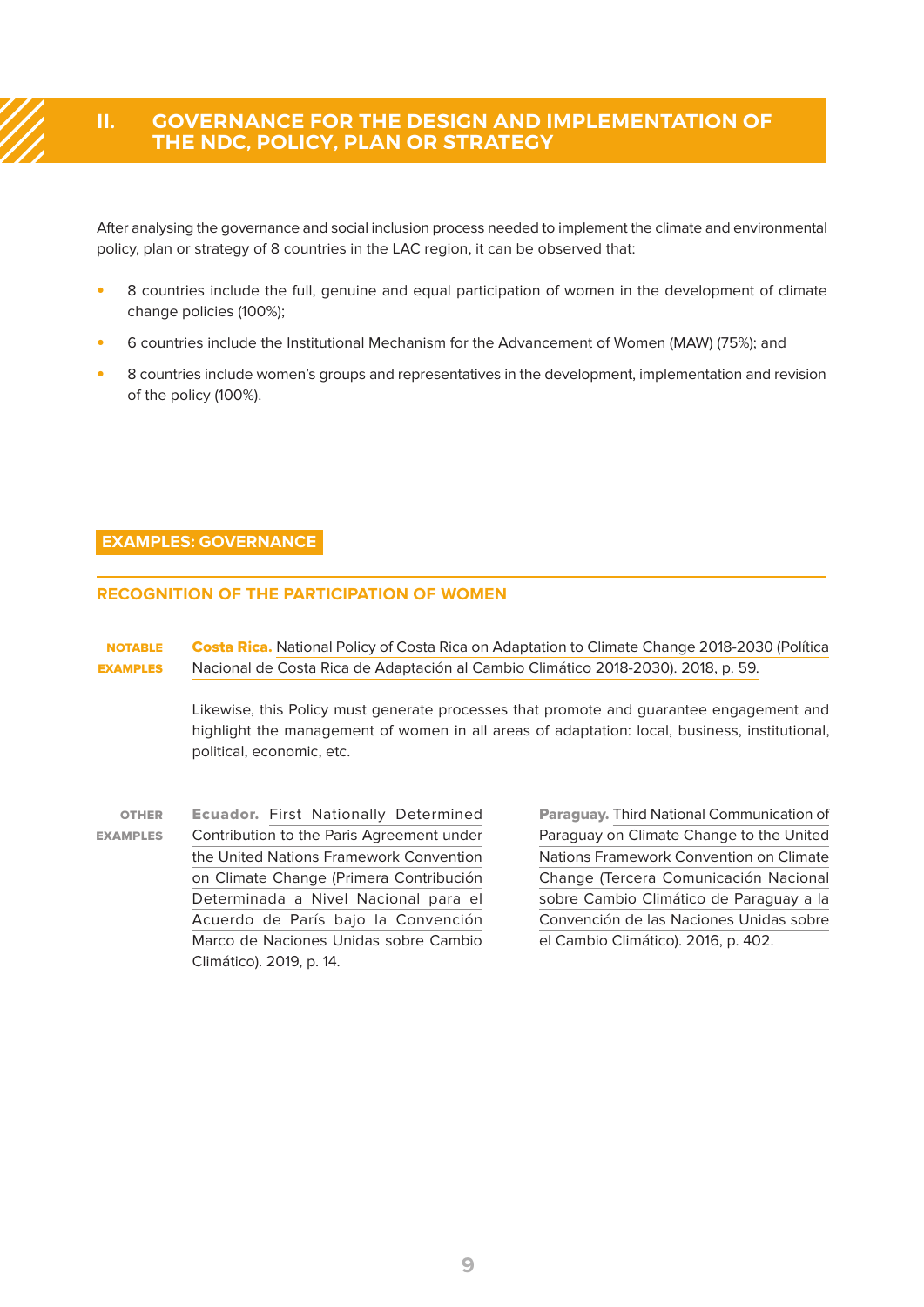#### **INCLUSION OF THE MECHANISM FOR THE ADVANCEMENT OF WOMEN**

**Ecuador.** First Nationally Determined Contribution to the Paris Agreement under the United [Nations Framework Convention on Climate Change \(Primera Contribución Determinada a Nivel](https://www4.unfccc.int/sites/ndcstaging/PublishedDocuments/Ecuador%20First/Primera%20NDC%20Ecuador.pdf)  [Nacional para el Acuerdo de París bajo la Convención Marco de Naciones Unidas sobre Cambio](https://www4.unfccc.int/sites/ndcstaging/PublishedDocuments/Ecuador%20First/Primera%20NDC%20Ecuador.pdf)  [Climático\). 2019, p. 10.](https://www4.unfccc.int/sites/ndcstaging/PublishedDocuments/Ecuador%20First/Primera%20NDC%20Ecuador.pdf) NOTABLE EXAMPLES

> In order to adequately incorporate the gender approach and its mainstreaming in the formulation of the NDC, one of the strategies implemented in the participatory methodology involves the technical advice and permanent support of relevant actors in the field at national level, such as the Gender Equality Council.

OTHER EXAMPLES

Guatemala. [National Safeguards](https://www.marn.gob.gt/Multimedios/7573.pdf)  [Approach of Guatemala \(ENS\) \(Enfoque](https://www.marn.gob.gt/Multimedios/7573.pdf) [Nacional de Salvaguardas de Guatemala](https://www.marn.gob.gt/Multimedios/7573.pdf)  [\(ENS\)\). 2016, p. 50.](https://www.marn.gob.gt/Multimedios/7573.pdf)

Peru. [Second National Communication](https://sinia.minam.gob.pe/documentos/segunda-comunicacion-nacional-peru-convencion-marco-las-naciones)  [of Peru to the United Nations Framework](https://sinia.minam.gob.pe/documentos/segunda-comunicacion-nacional-peru-convencion-marco-las-naciones)  [Convention on Climate Change \(Segunda](https://sinia.minam.gob.pe/documentos/segunda-comunicacion-nacional-peru-convencion-marco-las-naciones)  [Comunicación Nacional del Perú a la](https://sinia.minam.gob.pe/documentos/segunda-comunicacion-nacional-peru-convencion-marco-las-naciones)  [Convención Marco de las Naciones Unidas](https://sinia.minam.gob.pe/documentos/segunda-comunicacion-nacional-peru-convencion-marco-las-naciones)  [sobre Cambio Climático\). 2010, p. 83.](https://sinia.minam.gob.pe/documentos/segunda-comunicacion-nacional-peru-convencion-marco-las-naciones)

#### **INCLUSION OF WOMEN'S GROUPS**

#### Colombia. [Third National Communication to UNFCCC \(Tercera Comunicación Nacional ante la](http://documentacion.ideam.gov.co/openbiblio/bvirtual/023732/RESUMEN_EJECUTIVO_TCNCC_COLOMBIA.pdf)  [CMNUCC\). 2017, p. 32.](http://documentacion.ideam.gov.co/openbiblio/bvirtual/023732/RESUMEN_EJECUTIVO_TCNCC_COLOMBIA.pdf) NOTABLE EXAMPLES

Consultation, Participation and Dissemination Mechanisms. with Afro-Colombian communities of the Pacific and the establishment of a climate change and REDD+ discussion platform for afro descents, and a specific discussion platform for women given their differentiated relation to the causes and impacts of climate change, deforestation and the measures and actions to combat them.

Costa Rica. [Executive Decree No.](https://www.pgrweb.go.cr/scij/Busqueda/Normativa/Normas/nrm_texto_completo.aspx?param1=NRTC&nValor1=1&nValor2=84846&nValor3=109605&strTipM=TC)  [40616-MINAE. Creation of the Citizen's](https://www.pgrweb.go.cr/scij/Busqueda/Normativa/Normas/nrm_texto_completo.aspx?param1=NRTC&nValor1=1&nValor2=84846&nValor3=109605&strTipM=TC)  [Advisory Council for Climate Change](https://www.pgrweb.go.cr/scij/Busqueda/Normativa/Normas/nrm_texto_completo.aspx?param1=NRTC&nValor1=1&nValor2=84846&nValor3=109605&strTipM=TC) [\(Decreto Ejecutivo N° 40616-MINAE.](https://www.pgrweb.go.cr/scij/Busqueda/Normativa/Normas/nrm_texto_completo.aspx?param1=NRTC&nValor1=1&nValor2=84846&nValor3=109605&strTipM=TC)  [Creación del Consejo Consultivo Ciudadano](https://www.pgrweb.go.cr/scij/Busqueda/Normativa/Normas/nrm_texto_completo.aspx?param1=NRTC&nValor1=1&nValor2=84846&nValor3=109605&strTipM=TC)  [de Cambio Climático \(5C\)\). 2017, p. 6.](https://www.pgrweb.go.cr/scij/Busqueda/Normativa/Normas/nrm_texto_completo.aspx?param1=NRTC&nValor1=1&nValor2=84846&nValor3=109605&strTipM=TC) OTHER EXAMPLES

Ecuador. [REDD+ Action Plan of Ecuador:](http://reddecuador.ambiente.gob.ec/redd/plan-de-accion-redd/)  [Forests for Good Living \(Plan de Acción](http://reddecuador.ambiente.gob.ec/redd/plan-de-accion-redd/)  [REDD+ Ecuador: Bosques para el Buen](http://reddecuador.ambiente.gob.ec/redd/plan-de-accion-redd/)  [Vivir\). 2016, p. 86.](http://reddecuador.ambiente.gob.ec/redd/plan-de-accion-redd/)

**For further examples see** [Annex 1](https://www.undp.org/content/ndc-support-programme/en/home/impact-and-learning/multimedia/gender-checklist-annex.html) **included in Teams in the Gender Channel under the Climate Promise.**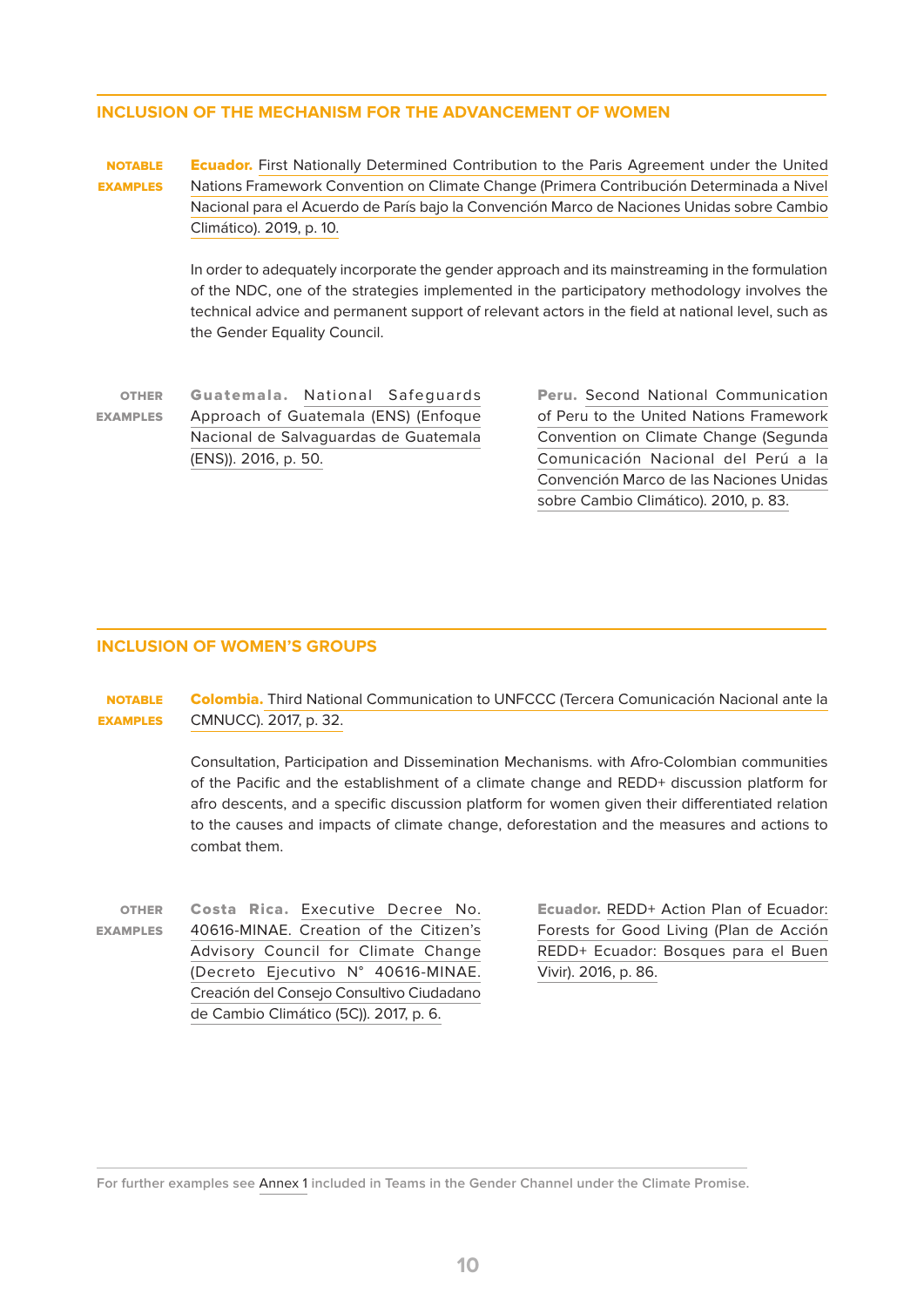# <span id="page-10-0"></span>**III. CAPACITIES AND BUDGETS FOR THE IMPLEMENTATION OF THE POLICY, PLAN OR STRATEGY**

After analysing the necessary capacities and budgets to implement the climate and environmental policy, plan or strategy in eight countries in the LAC region, it can be observed that:

- 8 countries commit to strengthening capacities in terms of gender and climate change (100%);
- 1 country proposes the inclusion of a gender expert (13%); and
- 5 countries include gender budgets (63%).

#### **EXAMPLES: IMPLEMENTATION CAPACITIES AND BUDGETS**

#### **CAPACITY STRENGTHENING**

#### Paraguay. [National Climate Change Policy \(Política Nacional de Cambio Climático\). 2016, p. 14.](http://dncc.mades.gov.py/politicas-publicas-de-cambio-climatico) NOTABLE EXAMPLES

Strategic Guidelines of the National Climate Change Policy 7. Strengthen institutional capacities by incorporating the gender approach, enabling the increased participation of women in adaptation and mitigation actions against climate change.

Ecuador. [First Nationally Determined](https://www4.unfccc.int/sites/ndcstaging/PublishedDocuments/Ecuador%20First/Primera%20NDC%20Ecuador.pdf) [Contribution to the Paris Agreement under](https://www4.unfccc.int/sites/ndcstaging/PublishedDocuments/Ecuador%20First/Primera%20NDC%20Ecuador.pdf)  [the United Nations Framework Convention](https://www4.unfccc.int/sites/ndcstaging/PublishedDocuments/Ecuador%20First/Primera%20NDC%20Ecuador.pdf)  [on Climate Change \(Primera Contribución](https://www4.unfccc.int/sites/ndcstaging/PublishedDocuments/Ecuador%20First/Primera%20NDC%20Ecuador.pdf) [Determinada a Nivel Nacional para el](https://www4.unfccc.int/sites/ndcstaging/PublishedDocuments/Ecuador%20First/Primera%20NDC%20Ecuador.pdf)  [Acuerdo de París bajo la Convención](https://www4.unfccc.int/sites/ndcstaging/PublishedDocuments/Ecuador%20First/Primera%20NDC%20Ecuador.pdf) [Marco de Naciones Unidas sobre Cambio](https://www4.unfccc.int/sites/ndcstaging/PublishedDocuments/Ecuador%20First/Primera%20NDC%20Ecuador.pdf)  [Climático\). 2019, p. 31.](https://www4.unfccc.int/sites/ndcstaging/PublishedDocuments/Ecuador%20First/Primera%20NDC%20Ecuador.pdf) OTHER EXAMPLES

Peru. [National Strategy on Climate Change](https://www.minam.gob.pe/wp-content/uploads/2015/09/ENCC-FINAL-250915-web.pdf)  [\(Estrategia Nacional ante el Cambio](https://www.minam.gob.pe/wp-content/uploads/2015/09/ENCC-FINAL-250915-web.pdf)  [Climático\). 2015, p. 49](https://www.minam.gob.pe/wp-content/uploads/2015/09/ENCC-FINAL-250915-web.pdf).

#### **INCLUSION OF A GENDER EXPERT**

Colombia. [Second Biennial Update Report of Colombia to UNFCCC \(Segundo Reporte Bienal de](https://www4.unfccc.int/sites/SubmissionsStaging/NationalReports/Documents/47096251_Colombia-BUR2-1-2BUR%20COLOMBIA%20SPANISH.pdf)  [Actualización de Colombia ante la CMNUCC\). 2018, p. 310.](https://www4.unfccc.int/sites/SubmissionsStaging/NationalReports/Documents/47096251_Colombia-BUR2-1-2BUR%20COLOMBIA%20SPANISH.pdf) **NOTABLE** EXAMPLES

> Capacity creation and technical assistance. Ensure that the technical team includes professionals with sufficient expertise to integrate the differential and gender approach in the report. (…). Ideally, this team must be formed by (…) 1 specialist to ensure the integration of the gender approach and 1 coordinator.

No further examples OTHER EXAMPLES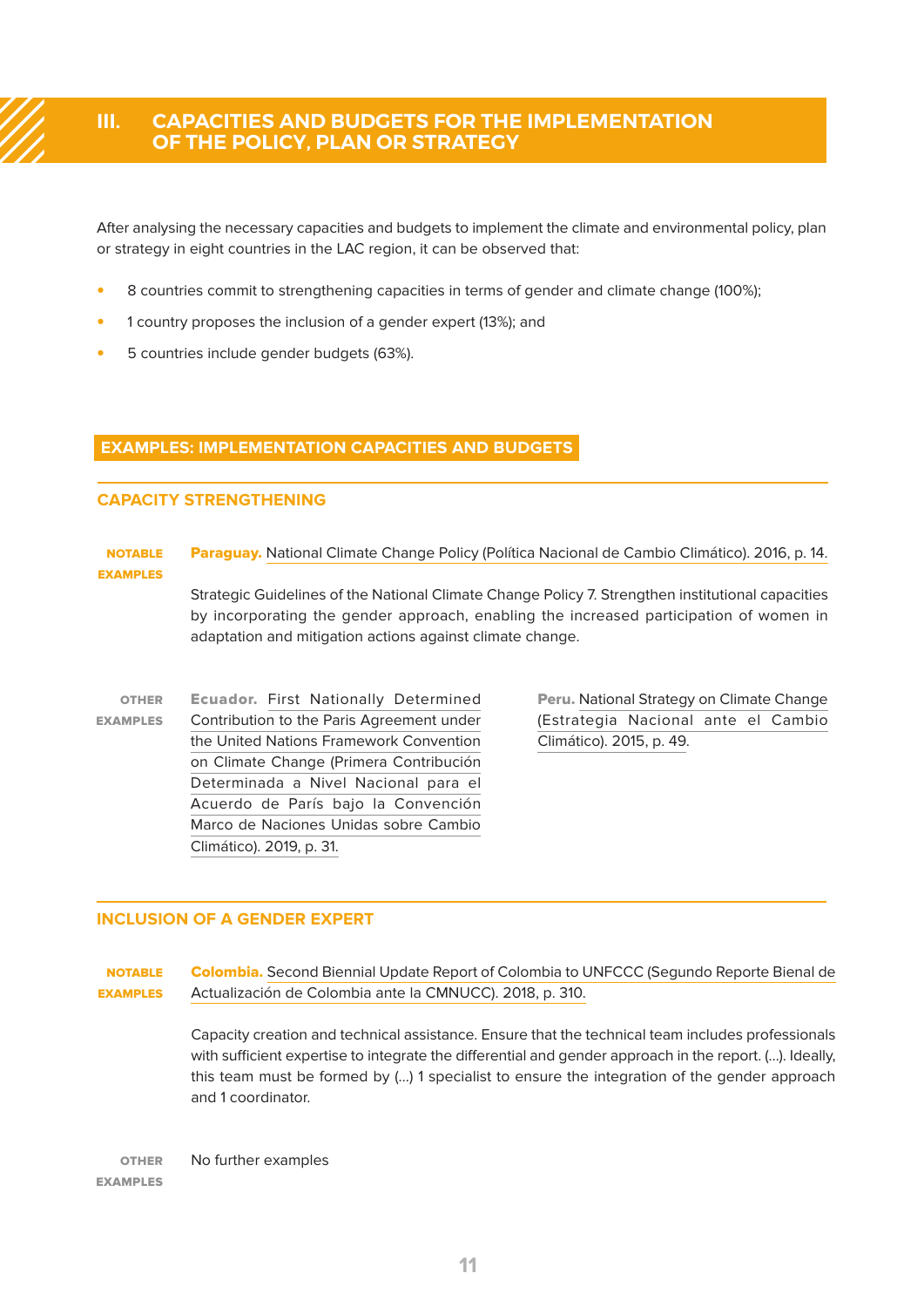#### **GENDER BUDGET**

#### NOTABLE EXAMPLES

Costa Rica. [National Policy of Costa Rica on Adaptation to Climate Change 2018-2030 \(Política](http://www.pgrweb.go.cr/DocsDescargar/Normas/No%20DE-41091/Version1/Politica_ADAPTACION_24_abril.pdf) [Nacional de Costa Rica de Adaptación al Cambio Climático 2018-2030\). 2018, p. 64.](http://www.pgrweb.go.cr/DocsDescargar/Normas/No%20DE-41091/Version1/Politica_ADAPTACION_24_abril.pdf)

Pillar 6. Investment and financial security for climate action. This must be carried out in a transparent and verifiable manner, in financial conditions for the active inclusion of vulnerable populations in the local economy, particularly women, through climate-resilient productive investments.

OTHER EXAMPLES

Colombia. [Second Biennial Update Report](https://www4.unfccc.int/sites/SubmissionsStaging/NationalReports/Documents/47096251_Colombia-BUR2-1-2BUR%20COLOMBIA%20SPANISH.pdf)  [of Colombia to UNFCCC \(Segundo Reporte](https://www4.unfccc.int/sites/SubmissionsStaging/NationalReports/Documents/47096251_Colombia-BUR2-1-2BUR%20COLOMBIA%20SPANISH.pdf)  [Bienal de Actualización de Colombia ante](https://www4.unfccc.int/sites/SubmissionsStaging/NationalReports/Documents/47096251_Colombia-BUR2-1-2BUR%20COLOMBIA%20SPANISH.pdf) [la CMNUCC\). 2018, p. 312.](https://www4.unfccc.int/sites/SubmissionsStaging/NationalReports/Documents/47096251_Colombia-BUR2-1-2BUR%20COLOMBIA%20SPANISH.pdf)

Chile. [National Climate Change Action Plan](https://mma.gob.cl/wp-content/uploads/2017/07/plan_nacional_climatico_2017_2.pdf)  [2017-2022 \(Plan de Acción Nacional de](https://mma.gob.cl/wp-content/uploads/2017/07/plan_nacional_climatico_2017_2.pdf) [Cambio Climático 2017-2022\). p. 164.](https://mma.gob.cl/wp-content/uploads/2017/07/plan_nacional_climatico_2017_2.pdf)

**For further examples see** [Annex 1](https://www.undp.org/content/ndc-support-programme/en/home/impact-and-learning/multimedia/gender-checklist-annex.html) **included in Teams in the Gender Channel under the Climate Promise.**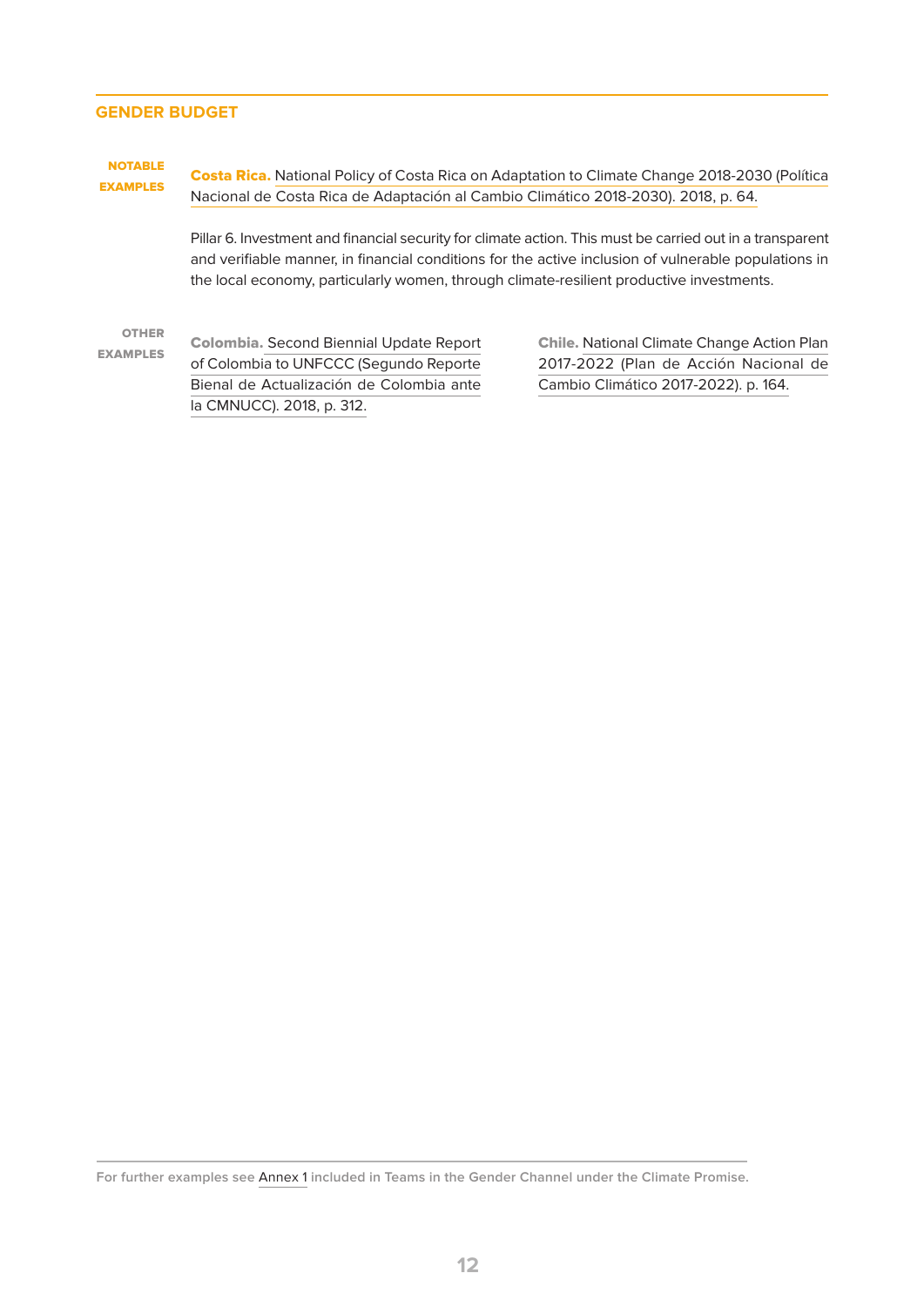# <span id="page-12-0"></span>**IV. DATA AND SITUATION ANALYSIS INCLUDED IN THE POLICY, PLAN OR STRATEGY**

After analysing the data and situation analysis included in the climate and environmental policy, plan or strategy in eight countries in the LAC region, it can be observed that:

- 8 countries include gender-differentiated data describing the national social circumstances (100%);
- 7 countries include data on relevant gender inequalities for adaptation and mitigation (88%);
- 6 countries include gender-differentiated information on impacts and vulnerabilities (75%);
- 5 countries include gender-differentiated information on roles and contributions in the sectors or areas of intervention (63%); and
- 6 countries refer to the fact that national information systems will collect gender-disaggregated data and conduct gender analysis with such data (75%).

#### **EXAMPLES: DATA AND SITUATION ANALYSIS**

#### **GENDER-DIFFERENTIATED DATA DESCRIBING THE NATIONAL SOCIAL CIRCUMSTANCES**

Colombia. [Second Biennial Update Report of Colombia to UNFCCC \(Segundo Reporte Bienal](https://www4.unfccc.int/sites/SubmissionsStaging/NationalReports/Documents/47096251_Colombia-BUR2-1-2BUR%20COLOMBIA%20SPANISH.pdf)  [de Actualización de Colombia ante la CMNUCC\). 2018, p. 61.](https://www4.unfccc.int/sites/SubmissionsStaging/NationalReports/Documents/47096251_Colombia-BUR2-1-2BUR%20COLOMBIA%20SPANISH.pdf) NOTABLE EXAMPLES

> See data included in section: Strategic instruments for climate change management in Colombia. Climate Change and Gender.

Guatemala. [Environmental Gender Policy](https://www.marn.gob.gt/multimedios/2821.pdf) [\(Política Ambiental de Género\). 2005, p. 13.](https://www.marn.gob.gt/multimedios/2821.pdf) OTHER EXAMPLES

Ecuador. [Third National Communication of](https://www.ambiente.gob.ec/wp-content/uploads/downloads/2017/10/TERCERA-COMUNICACION-BAJA-septiembre-20171-ilovepdf-compressed1.pdf)  [Ecuador to UNFCCC \(Tercera Comunicación](https://www.ambiente.gob.ec/wp-content/uploads/downloads/2017/10/TERCERA-COMUNICACION-BAJA-septiembre-20171-ilovepdf-compressed1.pdf)  [Nacional del Ecuador a la CMNUCC\). 2017,](https://www.ambiente.gob.ec/wp-content/uploads/downloads/2017/10/TERCERA-COMUNICACION-BAJA-septiembre-20171-ilovepdf-compressed1.pdf)  [p. 480.](https://www.ambiente.gob.ec/wp-content/uploads/downloads/2017/10/TERCERA-COMUNICACION-BAJA-septiembre-20171-ilovepdf-compressed1.pdf)

#### **DATA ON RELEVANT GENDER INEQUALITIES FOR ADAPTATION AND MITIGATION**

Guatemala. Guatemala: development of a low-emission development strategy with social [inclusion \(Guatemala: construcción de una estrategia de desarrollo con bajas emisiones con](https://genderandenvironment.org/wp-content/uploads/2017/05/LEDS-Inclusion-Social_Publicacion2016.pdf)  [inclusión social\). 2015, p. 9.](https://genderandenvironment.org/wp-content/uploads/2017/05/LEDS-Inclusion-Social_Publicacion2016.pdf) NOTABLE EXAMPLES

> See data included in section: Social inclusion, gender equity and climate change. 2.1. Gender equity and inequality. Box 1. Results of the gender analysis for the natural resources sector and global climate change.

Colombia. [First Biennial Update Report](https://unfccc.int/resource/docs/natc/colbur1.pdf)  [of Colombia to UNFCCC \(Primer Informe](https://unfccc.int/resource/docs/natc/colbur1.pdf)  [Bienal de Actualización de Colombia ante](https://unfccc.int/resource/docs/natc/colbur1.pdf)  [la CMNUCC\). 2015, p. 30.](https://unfccc.int/resource/docs/natc/colbur1.pdf) OTHER EXAMPLES

Paraguay. [Fifth national report of Paraguay](https://www.cbd.int/doc/world/py/py-nr-05-es.pdf)  [to the Convention on Biological Diversity](https://www.cbd.int/doc/world/py/py-nr-05-es.pdf) [\(Quinto Informe Nacional al Convenio sobre](https://www.cbd.int/doc/world/py/py-nr-05-es.pdf)  [la Diversidad Biológica Paraguay\). 2016, p. 43.](https://www.cbd.int/doc/world/py/py-nr-05-es.pdf)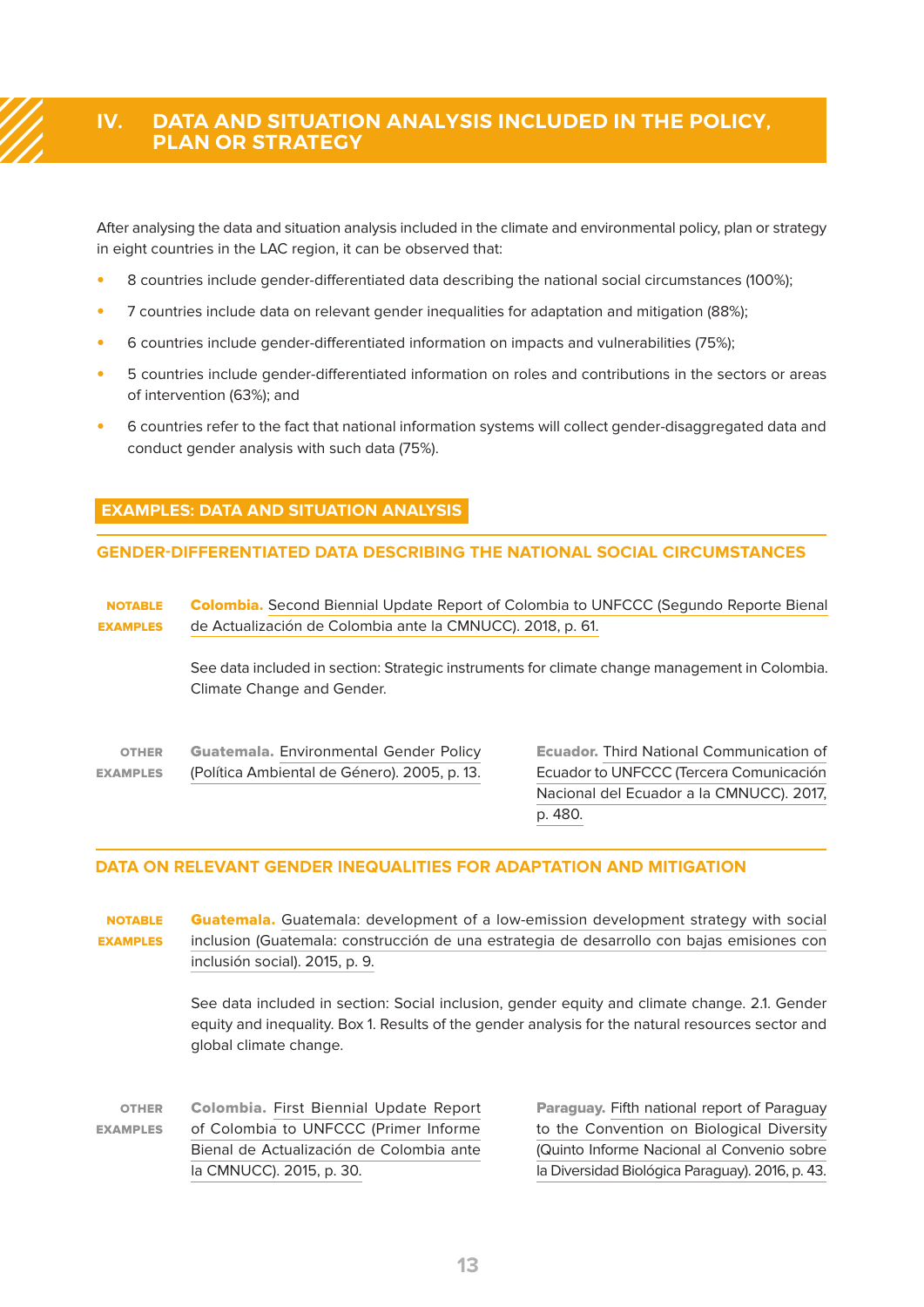#### **GENDER-DIFFERENTIATED INFORMATION ON IMPACTS AND VULNERABILITIES**

Paraguay. National Climate Change Mitigation Plan and Action Programmes (Plan Nacional de [Mitigación Ante el Cambio Climático y los Programas de Acción\). p. 99.](http://dncc.mades.gov.py/wp-content/uploads/2018/11/PLAN-NACIONAL-DE-MITIGACI%C3%93N-Y-LOS-PROGRAMAS-DE-ACCI%C3%93N.pdf) **NOTABLE** EXAMPLES

> See data included in section: Programme 2: Clean Cooking Stoves. 3. Description of the use of biomass (wood and coal) in Paraguay and of Reforestation.

Costa Rica. [National Risk Management](http://www.pgrweb.go.cr/scij/Busqueda/Normativa/Normas/nrm_texto_completo.aspx?param1=NRTC&nValor1=1&nValor2=80654&nValor3=102417&strTipM=TC#:~:text=El%20objetivo%20de%20desarrollo%20de,prospectiva%2C%20para%20fortalecer%20las%20capacidades)  [Policy 2016-2030 \(Política Nacional de](http://www.pgrweb.go.cr/scij/Busqueda/Normativa/Normas/nrm_texto_completo.aspx?param1=NRTC&nValor1=1&nValor2=80654&nValor3=102417&strTipM=TC#:~:text=El%20objetivo%20de%20desarrollo%20de,prospectiva%2C%20para%20fortalecer%20las%20capacidades)  [Gestión del Riesgo 2016-2030\). p. 5](http://www.pgrweb.go.cr/scij/Busqueda/Normativa/Normas/nrm_texto_completo.aspx?param1=NRTC&nValor1=1&nValor2=80654&nValor3=102417&strTipM=TC#:~:text=El%20objetivo%20de%20desarrollo%20de,prospectiva%2C%20para%20fortalecer%20las%20capacidades). OTHER EXAMPLES

Guatemala. [National Policy for Disaster Risk](https://conred.gob.gt/politica-nacional-para-la-reduccion-de-riesgo-a-los-desastres/)  [Reduction in Guatemala \(Política Nacional](https://conred.gob.gt/politica-nacional-para-la-reduccion-de-riesgo-a-los-desastres/)  [para la Reducción de Riesgo a los Desastres](https://conred.gob.gt/politica-nacional-para-la-reduccion-de-riesgo-a-los-desastres/)  [en Guatemala\). p. 55.](https://conred.gob.gt/politica-nacional-para-la-reduccion-de-riesgo-a-los-desastres/)

#### **GENDER-DIFFERENTIATED INFORMATION ON ROLES AND CONTRIBUTIONS IN THE SECTORS OR AREAS OF INTERVENTION**

Costa Rica. [National Climate Change Strategy Action Plan \(Plan de Acción de la Estrategia](https://www.namacafe.org/sites/default/files/content/pdf_estrategia_nacional_de_cambio_climatico_costa_rica.pdf) [Nacional de Cambio Climático\). 2015, p. 50.](https://www.namacafe.org/sites/default/files/content/pdf_estrategia_nacional_de_cambio_climatico_costa_rica.pdf) NOTABLE EXAMPLES

> See data included in section: Energy Sector. Public Awareness, Education and Climate Change. Women as agents of change in the energy sector.

Ecuador. [Third National Communication of](https://www.ambiente.gob.ec/wp-content/uploads/downloads/2017/10/TERCERA-COMUNICACION-BAJA-septiembre-20171-ilovepdf-compressed1.pdf)  [Ecuador to UNFCCC \(Tercera Comunicación](https://www.ambiente.gob.ec/wp-content/uploads/downloads/2017/10/TERCERA-COMUNICACION-BAJA-septiembre-20171-ilovepdf-compressed1.pdf)  [Nacional del Ecuador a la CMNUCC\). 2017,](https://www.ambiente.gob.ec/wp-content/uploads/downloads/2017/10/TERCERA-COMUNICACION-BAJA-septiembre-20171-ilovepdf-compressed1.pdf)  [p. 471.](https://www.ambiente.gob.ec/wp-content/uploads/downloads/2017/10/TERCERA-COMUNICACION-BAJA-septiembre-20171-ilovepdf-compressed1.pdf) OTHER EXAMPLES

Guatemala. [Second National Communication](https://info.undp.org/docs/pdc/Documents/GTM/00038379%20Informe%20final%20Proyecto.pdf)  [of Guatemala on Climate Change \(Segunda](https://info.undp.org/docs/pdc/Documents/GTM/00038379%20Informe%20final%20Proyecto.pdf)  [Comunicación Nacional sobre Cambio](https://info.undp.org/docs/pdc/Documents/GTM/00038379%20Informe%20final%20Proyecto.pdf)  [Climático Guatemala\). 2015, p. 15.](https://info.undp.org/docs/pdc/Documents/GTM/00038379%20Informe%20final%20Proyecto.pdf)

#### **NATIONAL INFORMATION SYSTEMS WILL COLLECT GENDER-DISAGGREGATED DATA AND CONDUCT GENDER ANALYSIS WITH SUCH DATA**

Guatemala. Second National Communication of Guatemala on Climate Change (Segunda [Comunicación Nacional sobre Cambio Climático Guatemala\). 2015, p. 173.](https://info.undp.org/docs/pdc/Documents/GTM/00038379%20Informe%20final%20Proyecto.pdf) **NOTABLE** EXAMPLES

> See data included in section: Inclusion of traditional and ancestral knowledge, as well as the inclusion of the gender analysis, specifically related to aspects of climate change.

OTHER EXAMPLES

Colombia. [Second Biennial Update Report](https://www4.unfccc.int/sites/SubmissionsStaging/NationalReports/Documents/47096251_Colombia-BUR2-1-2BUR%20COLOMBIA%20SPANISH.pdf)  [of Colombia to UNFCCC \(Segundo Reporte](https://www4.unfccc.int/sites/SubmissionsStaging/NationalReports/Documents/47096251_Colombia-BUR2-1-2BUR%20COLOMBIA%20SPANISH.pdf)  [Bienal de Actualización de Colombia ante](https://www4.unfccc.int/sites/SubmissionsStaging/NationalReports/Documents/47096251_Colombia-BUR2-1-2BUR%20COLOMBIA%20SPANISH.pdf) [la CMNUCC\). 2018, p. 57.](https://www4.unfccc.int/sites/SubmissionsStaging/NationalReports/Documents/47096251_Colombia-BUR2-1-2BUR%20COLOMBIA%20SPANISH.pdf)

Paraguay. [National Climate Change Policy](http://dncc.mades.gov.py/politicas-publicas-de-cambio-climatico)  [\(Política Nacional de Cambio Climático\).](http://dncc.mades.gov.py/politicas-publicas-de-cambio-climatico)  [2016, p. 18.](http://dncc.mades.gov.py/politicas-publicas-de-cambio-climatico)

**For further examples see** [Annex 1](https://www.undp.org/content/ndc-support-programme/en/home/impact-and-learning/multimedia/gender-checklist-annex.html) **included in Teams in the Gender Channel under the Climate Promise.**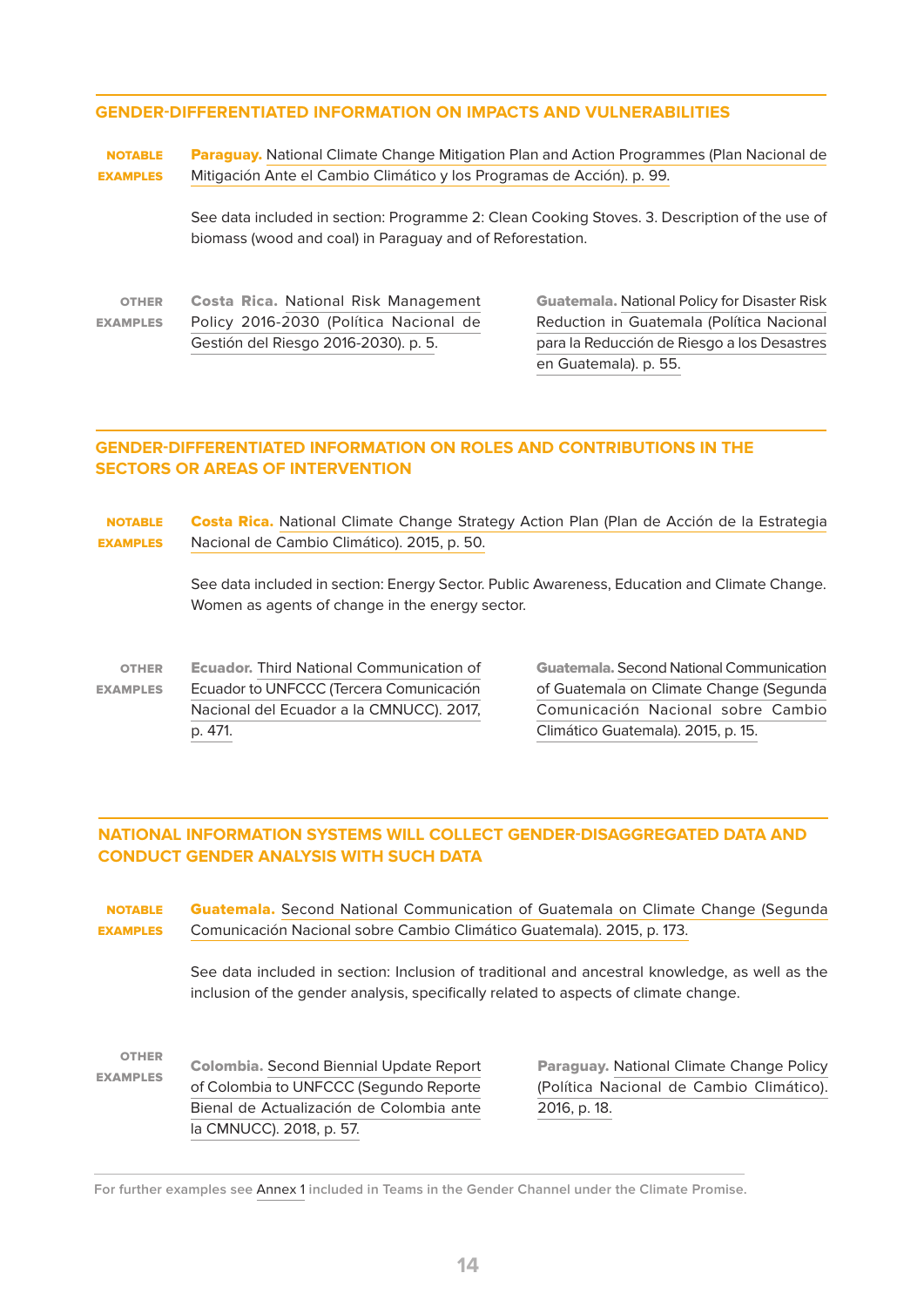# <span id="page-14-0"></span>**V. AREAS, SECTORS OR LINES OF INTERVENTION IN THE POLICY, PLAN OR STRATEGY**

After analysing the areas, sectors or lines of intervention included in the climate and environmental policy, plan or strategy in eight countries in the LAC region, it can be observed that:

- 7 countries recognise gender-differentiated vulnerability to climate change and gender-differentiated contributions to emissions reduction (88%);
- 8 countries address relevant gender considerations for all strategic areas or priority sectors (100%);
- 4 countries recognise the gender-differentiated positive and negative effects of sectoral actions (50%);
- 6 countries recognise gender-differentiated needs and how sectoral actions can contribute differentially to the economic empowerment, social status and leadership of men and women (75%); and
- 4 countries recognise access to technology and new green jobs through specific actions to promote gender equality and women's empowerment (50%).

#### **EXAMPLES: AREAS, SECTORS OR LINES OF INTERVENTION**

### **GENDER-DIFFERENTIATED VULNERABILITY TO CLIMATE CHANGE AND GENDER-DIFFERENTIATED CONTRIBUTIONS TO EMISSIONS REDUCTION**

**Paraguay.** Third National Communication of Paraguay on Climate Change to the United Nations [Framework Convention on Climate Change \(Tercera Comunicación Nacional sobre Cambio](https://www4.unfccc.int/sites/SubmissionsStaging/NationalReports/Documents/45107_Paraguay-NC3-1-NC3%20PARAGUAY.pdf)  [Climático de Paraguay a la Convención de las Naciones Unidas sobre el Cambio Climático\).](https://www4.unfccc.int/sites/SubmissionsStaging/NationalReports/Documents/45107_Paraguay-NC3-1-NC3%20PARAGUAY.pdf)  [2016, p. 325.](https://www4.unfccc.int/sites/SubmissionsStaging/NationalReports/Documents/45107_Paraguay-NC3-1-NC3%20PARAGUAY.pdf) NOTABLE EXAMPLES

> Women in many countries represent the bulk of the workforce in agriculture, a vulnerable sector. If there is a reduction in production (fishing or agriculture), which could happen as a result of climate change, they will have to find additional sources of income. Although the proportion of men and women is practically the same, women are also agents of change due to an unequal distribution of respo8nsibilities, and to the fundamental role that they play.

Colombia. [Integrated Strategy to Control](https://redd.unfccc.int/files/eicdgb_bosques_territorios_de_vida_web.pdf)  [Deforestation and Manage Forests](https://redd.unfccc.int/files/eicdgb_bosques_territorios_de_vida_web.pdf) [\(Estrategia Integral de Control a la](https://redd.unfccc.int/files/eicdgb_bosques_territorios_de_vida_web.pdf)  [Deforestación y Gestión de los Bosques\).](https://redd.unfccc.int/files/eicdgb_bosques_territorios_de_vida_web.pdf) [2017, p. 36.](https://redd.unfccc.int/files/eicdgb_bosques_territorios_de_vida_web.pdf) OTHER EXAMPLES

Guatemala. [Guatemala: Development of](https://genderandenvironment.org/wp-content/uploads/2017/05/LEDS-Inclusion-Social_Publicacion2016.pdf)  [a low-emission development strategy with](https://genderandenvironment.org/wp-content/uploads/2017/05/LEDS-Inclusion-Social_Publicacion2016.pdf)  [social inclusion \(Guatemala: construcción](https://genderandenvironment.org/wp-content/uploads/2017/05/LEDS-Inclusion-Social_Publicacion2016.pdf)  [de una estrategia de desarrollo con bajas](https://genderandenvironment.org/wp-content/uploads/2017/05/LEDS-Inclusion-Social_Publicacion2016.pdf)  [emisiones con inclusión social\). 2015, p. 12.](https://genderandenvironment.org/wp-content/uploads/2017/05/LEDS-Inclusion-Social_Publicacion2016.pdf)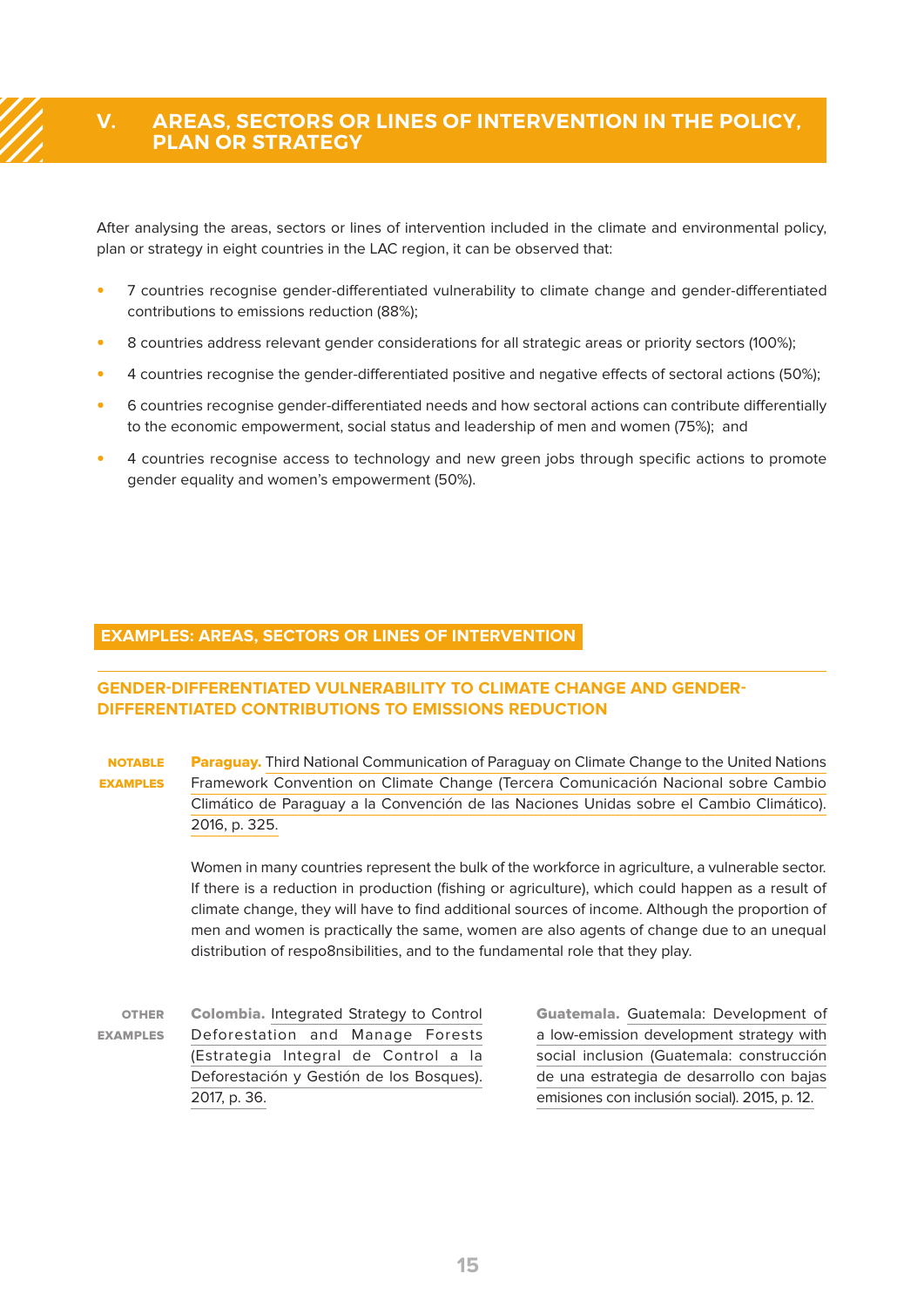#### **RELEVANT GENDER CONSIDERATIONS FOR ALL STRATEGIC AREAS OR PRIORITY SECTORS**

Costa Rica. Second Biennial Update Report to the United Nations Framework Convention [on Climate Change \(Segundo Informe Bienal de Actualización ante la Convención Marco de](https://www4.unfccc.int/sites/SubmissionsStaging/NationalReports/Documents/7160385_Costa%20Rica-BUR2-1-IBA-2019.pdf)  [Naciones Unidas sobre el Cambio Climático\). 2019, p. 215.](https://www4.unfccc.int/sites/SubmissionsStaging/NationalReports/Documents/7160385_Costa%20Rica-BUR2-1-IBA-2019.pdf) NOTABLE EXAMPLES

> Important challenges: • Improving the capacities and knowledge of gender and climate change in decision makers and civil servants • Progressing towards a greater inter-agency coordination of the issue • Analysing the future results of this report from a gender perspective • Monitoring the progress of mitigation and adaptation actions based on differentiated data. If a gender approach is not applied to climate change management, certain existing structural concerns could be exacerbated as a result.

OTHER EXAMPLES

Colombia. [Gender guidelines for the](https://www.minenergia.gov.co/en/enfoque-de-genero) [energy and mining sector \(Lineamientos de](https://www.minenergia.gov.co/en/enfoque-de-genero)  [género para el sector minero energético\).](https://www.minenergia.gov.co/en/enfoque-de-genero) [2020, p. 13.](https://www.minenergia.gov.co/en/enfoque-de-genero)

Peru. [National Forest and Wildlife Policy](https://sinia.minam.gob.pe/documentos/politica-nacional-forestal-fauna-silvestre)  [\(Política Nacional Forestal y de Fauna](https://sinia.minam.gob.pe/documentos/politica-nacional-forestal-fauna-silvestre)  [Silvestre\). 2017, p. 72.](https://sinia.minam.gob.pe/documentos/politica-nacional-forestal-fauna-silvestre)

#### **GENDER-DIFFERENTIATED POSITIVE AND NEGATIVE EFFECTS OF SECTORAL ACTIONS**

Peru. Guide for the Development of National Waste Management Strategies: Moving from [challenges to opportunities \(Guía para la Elaboración de Estrategias Nacionales de Gestión de](https://cwm.unitar.org/publications/publications/cw/wm/UNEP_UNITAR_NWMS_Spanish.pdf)  [Residuos: Avanzar desde los desafíos hacia las oportunidades\). 2013, p. 43.](https://cwm.unitar.org/publications/publications/cw/wm/UNEP_UNITAR_NWMS_Spanish.pdf) **NOTABLE** EXAMPLES

> This aspect of the waste management policy also has implications on gender equity. Given that, in practice, the sector is composed mainly of women, improving the situation in the sector implies improving the situation of women, who are often excluded from other forms of participation in the economy.

| <b>OTHER</b>    | <b>Guatemala, National Policy for Disaster Risk</b> |
|-----------------|-----------------------------------------------------|
| <b>EXAMPLES</b> | Reduction in Guatemala (Política Nacional           |
|                 | para la Reducción de Riesgo a los Desastres         |
|                 | en Guatemala). 2011, p. 58.                         |

Paraguay. [Second National Communication](http://euroclimaplus.org/intranet/_documentos/repositorio/02%20Comunicacion%20Convencion%20ONU%20Cambio%20Climatico%20Paraguay%20(2011).pdf)  [of Paraguay on Climate Change \(Segunda](http://euroclimaplus.org/intranet/_documentos/repositorio/02%20Comunicacion%20Convencion%20ONU%20Cambio%20Climatico%20Paraguay%20(2011).pdf)  [Comunicación Nacional sobre Cambio](http://euroclimaplus.org/intranet/_documentos/repositorio/02%20Comunicacion%20Convencion%20ONU%20Cambio%20Climatico%20Paraguay%20(2011).pdf)  [Climático de Paraguay\). 2011, p. 141.](http://euroclimaplus.org/intranet/_documentos/repositorio/02%20Comunicacion%20Convencion%20ONU%20Cambio%20Climatico%20Paraguay%20(2011).pdf)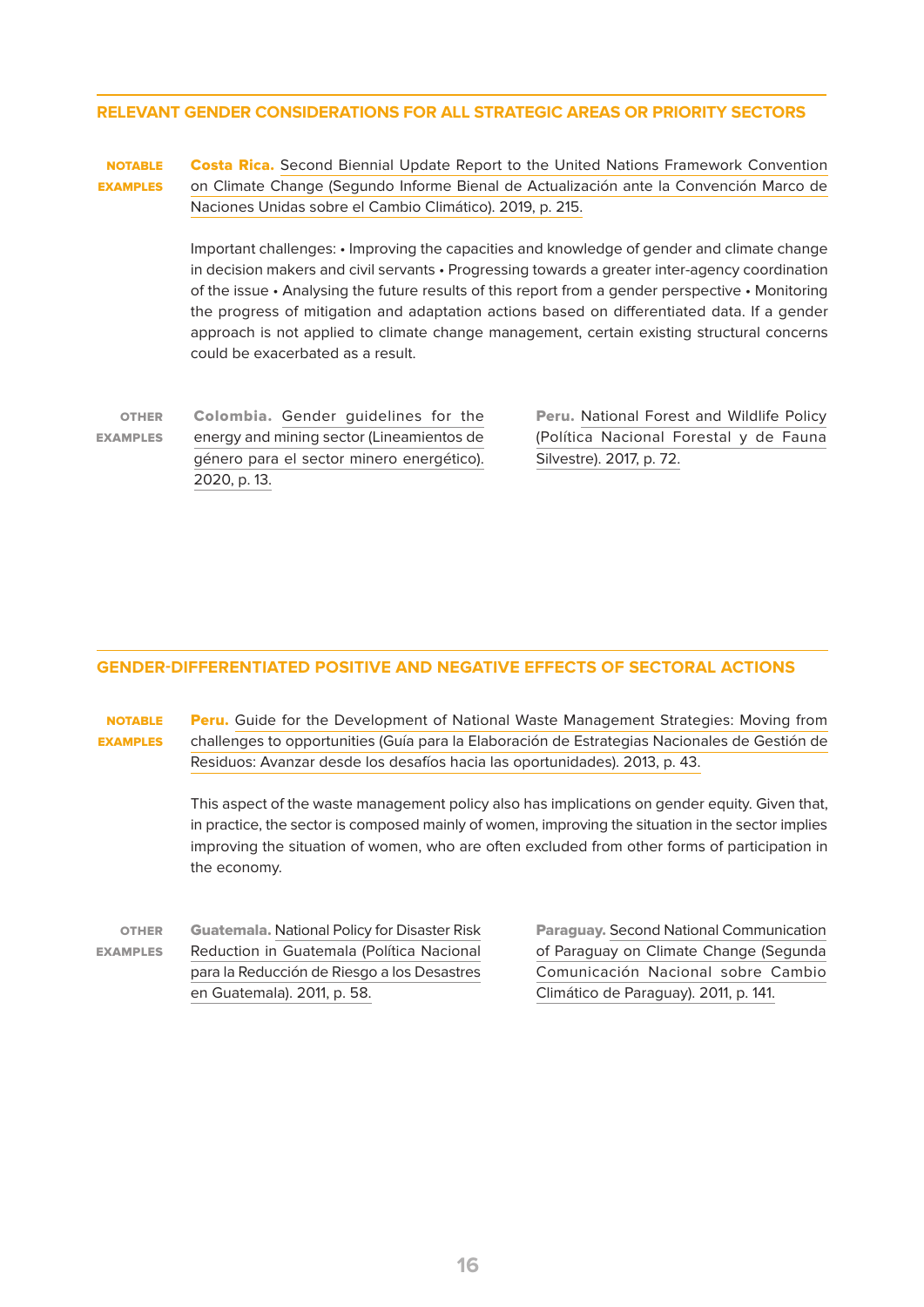**GENDER-DIFFERENTIATED NEEDS AND HOW SECTORAL ACTIONS CAN CONTRIBUTE DIFFERENTIALLY TO THE ECONOMIC EMPOWERMENT, SOCIAL STATUS AND LEADERSHIP OF MEN AND WOMEN**

Paraguay. Guide for the development of local climate change adaptation plans II (Guía para la [elaboración de Planes Locales de Adaptación al Cambio Climático II\). 2016, p. 38.](https://www.miteco.gob.es/es/cambio-climatico/publicaciones/publicaciones/guia_local_para_adaptacion_cambio_climatico_en_municipios_espanoles_vol_2_tcm30-178445.pdf) **NOTABLE** EXAMPLES

> **Sheet No. 6. Evaluate and establish criteria to prioritise adaptation measures.** Gender: Include actions in which women are agents of change. Number of beneficiaries: Referring to the scope of beneficiaries of the measure. The whole department? Only certain sectors? Only women and children? How does the proposed measure complement the actions promoted by the sector? Is the proposed measure within the guidelines and priorities of the National Development Plan (PND) 2030? Is the gender factor considered within the measure as an agent of change in the adaptation?

Colombia. [Integrated Strategy to Control](https://redd.unfccc.int/files/eicdgb_bosques_territorios_de_vida_web.pdf)  [Deforestation and Manage Forests](https://redd.unfccc.int/files/eicdgb_bosques_territorios_de_vida_web.pdf)  [\(Estrategia Integral de Control a la](https://redd.unfccc.int/files/eicdgb_bosques_territorios_de_vida_web.pdf) [Deforestación y Gestión de los Bosques\).](https://redd.unfccc.int/files/eicdgb_bosques_territorios_de_vida_web.pdf)  [2017, p. 21.](https://redd.unfccc.int/files/eicdgb_bosques_territorios_de_vida_web.pdf) OTHER EXAMPLES

Guatemala. [Law on Social Development](http://biblioteca.oj.gob.gt/library/index.php?title=17660&query=@title=Special:GSMSearchPage@process=@field1=clasificacion@value1=348.02@mode=advanced&recnum=59)  [\(Ley de Desarrollo Social\). 2001, p. 5.](http://biblioteca.oj.gob.gt/library/index.php?title=17660&query=@title=Special:GSMSearchPage@process=@field1=clasificacion@value1=348.02@mode=advanced&recnum=59)

### **ACCESS TO TECHNOLOGY AND NEW GREEN JOBS THROUGH SPECIFIC ACTIONS TO PROMOTE GENDER EQUALITY AND WOMEN'S EMPOWERMENT**

Chile. [First Update to the Tentative National Contribution of Chile \(Contribución Nacional](https://mma.gob.cl/wp-content/uploads/2019/10/Propuesta_actualizacion_NDC_Chile_2019.pdf)  [Tentativa de Chile. Primera Actualización\). 2019, p. 25.](https://mma.gob.cl/wp-content/uploads/2019/10/Propuesta_actualizacion_NDC_Chile_2019.pdf) **NOTABLE** EXAMPLES

> Taking into account a just technological transition, environmental care, gender differences, local technologies, the inclusion of interested parties, cooperative approaches, the fair use of patent systems and international bodies dedicated to the promotion of development and technology transfer.

Costa Rica. [State Policy for the Agri-Food](https://www.inder.go.cr/acerca_del_inder/politicas_publicas/documentos/Politica-sector-agro-2010-2021.pdf)  [Sector and Costa Rican Rural Development](https://www.inder.go.cr/acerca_del_inder/politicas_publicas/documentos/Politica-sector-agro-2010-2021.pdf)  [2010-2021 \(Política de Estado para el](https://www.inder.go.cr/acerca_del_inder/politicas_publicas/documentos/Politica-sector-agro-2010-2021.pdf)  [Sector Agroalimentario y el Desarrollo Rural](https://www.inder.go.cr/acerca_del_inder/politicas_publicas/documentos/Politica-sector-agro-2010-2021.pdf)  [Costarricense 2010-2021\). pp. 47 and 52.](https://www.inder.go.cr/acerca_del_inder/politicas_publicas/documentos/Politica-sector-agro-2010-2021.pdf) OTHER EXAMPLES

Peru. [Law on the Integrated Management](https://sinia.minam.gob.pe/normas/ley-gestion-integral-residuos-solidos)  [of Solid Waste \(Ley de Gestión Integral de](https://sinia.minam.gob.pe/normas/ley-gestion-integral-residuos-solidos)  [Residuos Sólidos\). 2016, p. 9.](https://sinia.minam.gob.pe/normas/ley-gestion-integral-residuos-solidos)

**For further examples see** [Annex 1](https://www.undp.org/content/ndc-support-programme/en/home/impact-and-learning/multimedia/gender-checklist-annex.html) **included in Teams in the Gender Channel under the Climate Promise.**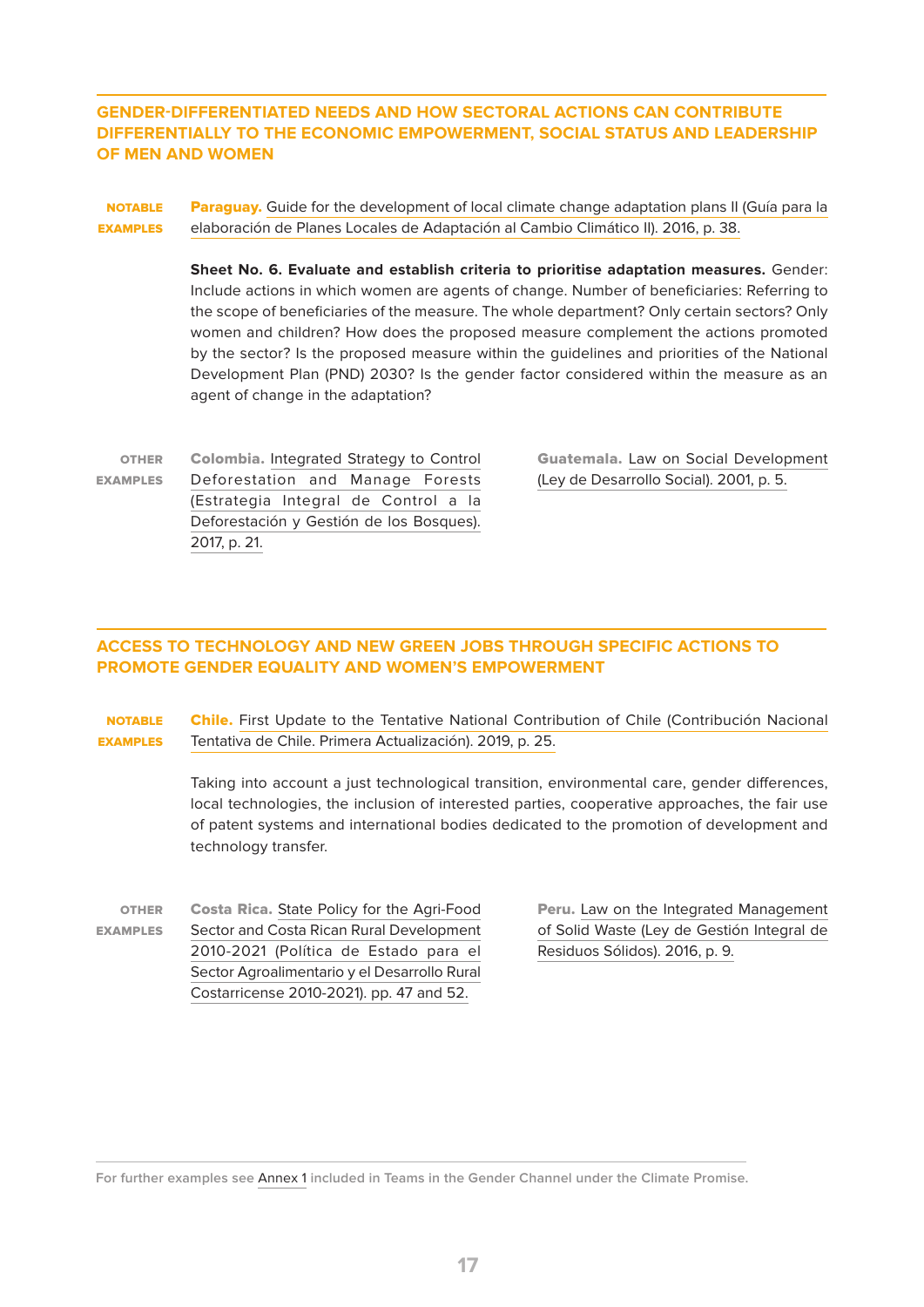# <span id="page-17-0"></span>**VI. SECTOR-SPECIFIC TARGETS AND INDICATORS OF THE POLICY, PLAN OR STRATEGY**

After analysing the sector-specific targets and indicators included in the climate and environmental policy, plan or strategy of 8 countries in the LAC region, it can be observed that:

- 8 countries include gender-responsive targets related to adaptation (100%);
- 7 countries include gender-responsive targets related to mitigation (88%);
- 6 countries recognise the differentiated contributions of men and women to emissions reduction and propose targets and indicators to highlight and promote such contributions (75%);
- 4 countries recognise the differentiated contributions of men and women to resilience and propose targets and indicators to highlight and promote such contributions (50%);
- 5 countries recognise the differentiated vulnerability of men and women and propose targets and indicators to highlight and reduce such vulnerability (63%); and
- 7 countries include climate targets that contribute to the reduction of emissions/resilience, while also contributing to the reduction of gender inequalities or to the increase of women's empowerment and indicators that measure this change (88%).

#### **EXAMPLES: SECTOR-SPECIFIC TARGETS AND INDICATORS**

#### **GENDER-RESPONSIVE TARGETS RELATED TO ADAPTATION**

Colombia. [Second National Communication to UNFCCC \(Segunda Comunicación Nacional ante](https://www.minambiente.gov.co/index.php/comunicaciones-nacionales-de-cambio-climatico/segunda-comunicacion)  [la CMNUCC\). 2010, p. 39.](https://www.minambiente.gov.co/index.php/comunicaciones-nacionales-de-cambio-climatico/segunda-comunicacion)  NOTABLE EXAMPLES

> **Joint Programme: Integration of Ecosystems and Adaptation to Climate Change in the Colombian Massif.** Incorporate differentiated strategies with a gender approach and taking into account ethnic and cultural aspects in the implementation of climate change adaptation measures to facilitate fulfilment of the Millennium Development Goals (MDGs). Analyse the participation of women in the decision making, design and promotion of actions.

| <b>OTHER</b>    | <b>Chile.</b> National Climate Change Action Plan |
|-----------------|---------------------------------------------------|
| <b>EXAMPLES</b> | 2017-2022 (Plan de Acción Nacional de             |
|                 | Cambio Climático 2017-2022). p. 84.               |

Paraguay. [National Strategy on Adaptation](http://dncc.mades.gov.py/wp-content/uploads/2018/11/ENACC-2016.pdf)  [to Climate Change \(Estrategia Nacional de](http://dncc.mades.gov.py/wp-content/uploads/2018/11/ENACC-2016.pdf)  [Adaptación al Cambio Climático\). 2016, p. 56.](http://dncc.mades.gov.py/wp-content/uploads/2018/11/ENACC-2016.pdf)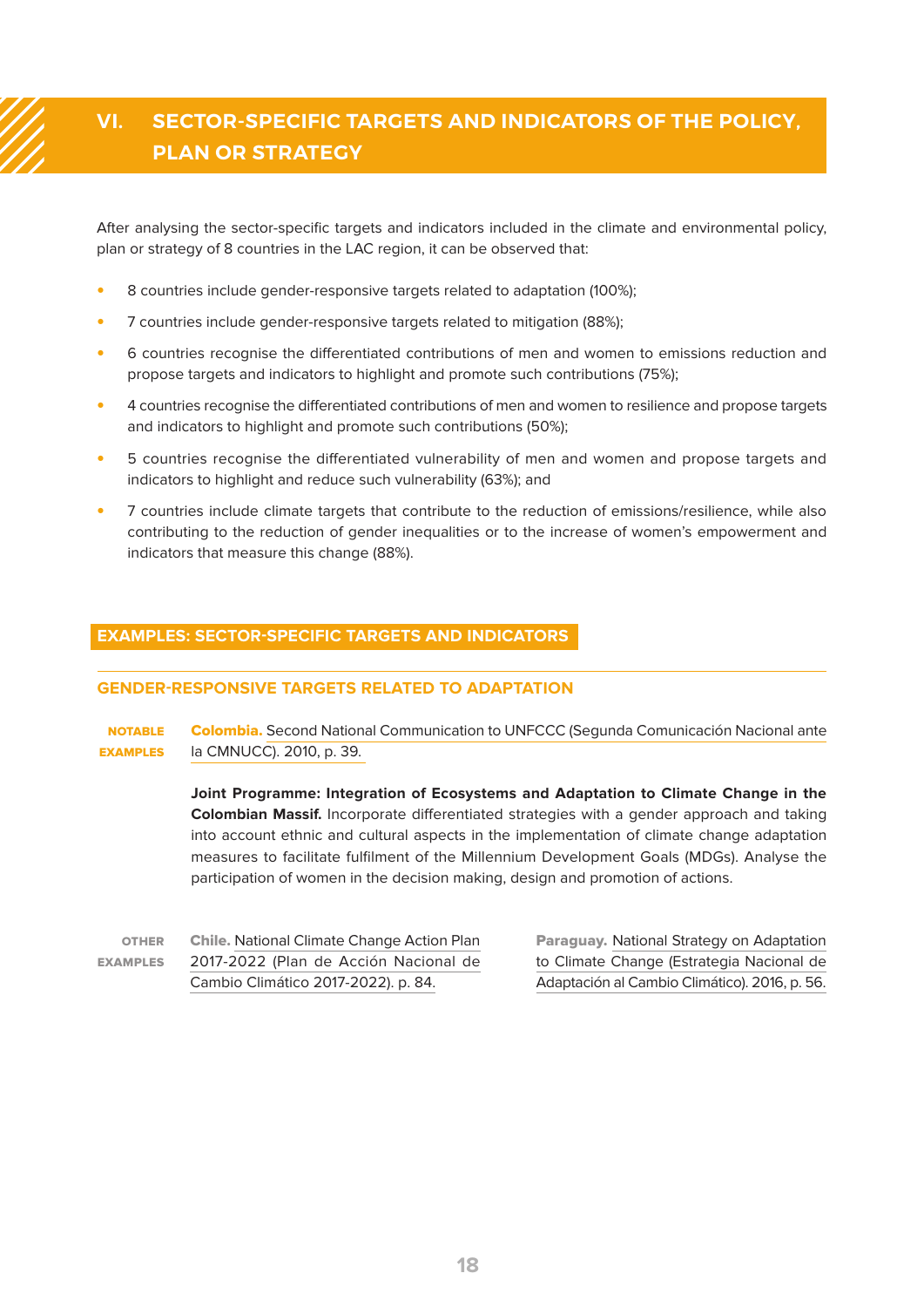#### **GENDER-RESPONSIVE TARGETS RELATED TO MITIGATION**

**Paraguay.** Second National Communication of Paraguay on Climate Change (Segunda [Comunicación Nacional sobre Cambio Climático de Paraguay\). November 2011, p. 144.](http://euroclimaplus.org/intranet/_documentos/repositorio/02%20Comunicacion%20Convencion%20ONU%20Cambio%20Climatico%20Paraguay%20(2011).pdf) NOTABLE EXAMPLES

> **The energy supply sector.** Promote and revitalise the Efficient Stoves Programmes developed by governmental authorities in rural areas, fostering reduced pressure on forests, as well as the reduction of agents that could cause illnesses, especially to rural women and children.

OTHER EXAMPLES

Chile. [Third Biennial Update Report of Chile](https://mma.gob.cl/wp-content/uploads/2018/12/3rd-BUR-Chile-SPanish.pdf) [on Climate Change \(Tercer Informe Bienal](https://mma.gob.cl/wp-content/uploads/2018/12/3rd-BUR-Chile-SPanish.pdf) [de Actualización de Chile sobre Cambio](https://mma.gob.cl/wp-content/uploads/2018/12/3rd-BUR-Chile-SPanish.pdf) [Climático\). 2018, p. 385.](https://mma.gob.cl/wp-content/uploads/2018/12/3rd-BUR-Chile-SPanish.pdf)

Colombia. [Resolution 0002830 of 5 July](https://www.mintransporte.gov.co/loader.php?lServicio=Tools2&lTipo=descargas&lFuncion=descargar&idFile=21581)  [2019,creating the sectoral committee for](https://www.mintransporte.gov.co/loader.php?lServicio=Tools2&lTipo=descargas&lFuncion=descargar&idFile=21581)  [the coordination and implementation of the](https://www.mintransporte.gov.co/loader.php?lServicio=Tools2&lTipo=descargas&lFuncion=descargar&idFile=21581)  [national public gender policy in the transport](https://www.mintransporte.gov.co/loader.php?lServicio=Tools2&lTipo=descargas&lFuncion=descargar&idFile=21581)  [sector \(Resolución 0002830, de 5 de julio de](https://www.mintransporte.gov.co/loader.php?lServicio=Tools2&lTipo=descargas&lFuncion=descargar&idFile=21581)  [2019, por la cual se crea el comité sectorial](https://www.mintransporte.gov.co/loader.php?lServicio=Tools2&lTipo=descargas&lFuncion=descargar&idFile=21581)  [para la coordinación e implementación de](https://www.mintransporte.gov.co/loader.php?lServicio=Tools2&lTipo=descargas&lFuncion=descargar&idFile=21581)  [la política pública nacional de género en el](https://www.mintransporte.gov.co/loader.php?lServicio=Tools2&lTipo=descargas&lFuncion=descargar&idFile=21581)  [sector transporte\). p. 3.](https://www.mintransporte.gov.co/loader.php?lServicio=Tools2&lTipo=descargas&lFuncion=descargar&idFile=21581)

### **DIFFERENTIATED CONTRIBUTIONS OF MEN AND WOMEN TO EMISSIONS REDUCTION AND TARGETS AND INDICATORS TO HIGHLIGHT AND PROMOTE SUCH CONTRIBUTIONS**

#### Peru. Universal Energy Access NAMA (NAMA Acceso Universal a la Energía). 2018, p. 2. NOTABLE EXAMPLES

**Expected results of the Nationally Appropriate Mitigation Action (NAMA).** Development of an energy school for women in rural areas.

OTHER EXAMPLES

Costa Rica. [Sixth national Report of Costa](https://www.cbd.int/doc/nr/nr-06/cr-nr-06-p2-es.pdf) [Rica to the Convention on Biological](https://www.cbd.int/doc/nr/nr-06/cr-nr-06-p2-es.pdf) [Diversity \(Sexto Informe Nacional al](https://www.cbd.int/doc/nr/nr-06/cr-nr-06-p2-es.pdf) [Convenio de Diversidad Biológica de Costa](https://www.cbd.int/doc/nr/nr-06/cr-nr-06-p2-es.pdf) [Rica\). 2019, p. 52.](https://www.cbd.int/doc/nr/nr-06/cr-nr-06-p2-es.pdf)

Paraguay. [National Strategy on Forests for](https://redd.unfccc.int/files/estrategia_nacional_bosques_para_el_crecimiento_sostenible.pdf)  [Sustainable Growth \(ENBCS\) \(Estrategia](https://redd.unfccc.int/files/estrategia_nacional_bosques_para_el_crecimiento_sostenible.pdf)  [Nacional de Bosques para el Crecimiento](https://redd.unfccc.int/files/estrategia_nacional_bosques_para_el_crecimiento_sostenible.pdf)  [Sostenible \(ENBCS\)\). 2019, p. 13.](https://redd.unfccc.int/files/estrategia_nacional_bosques_para_el_crecimiento_sostenible.pdf)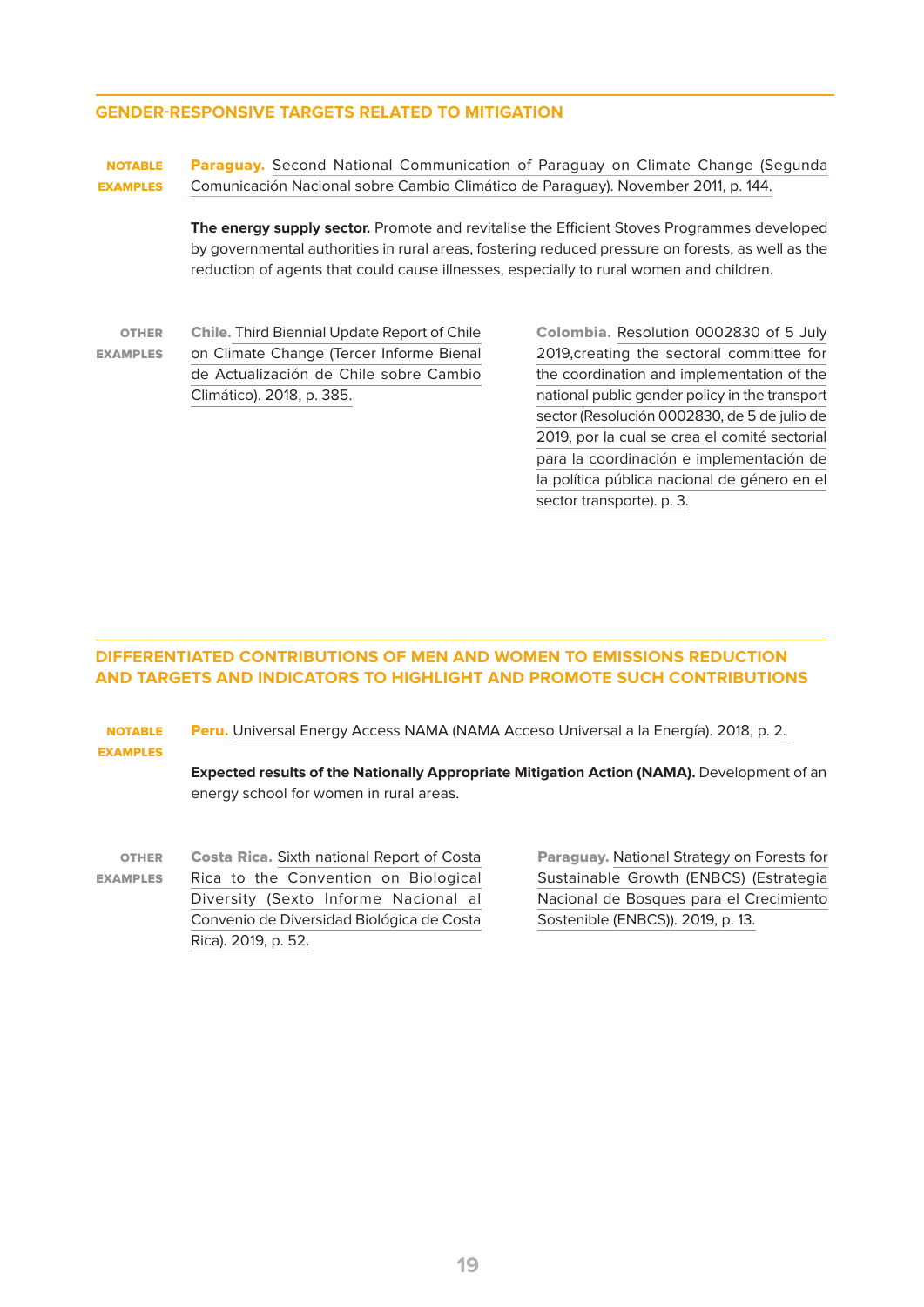### **DIFFERENTIATED CONTRIBUTIONS OF MEN AND WOMEN TO RESILIENCE AND TARGETS AND INDICATORS TO HIGHLIGHT AND PROMOTE SUCH CONTRIBUTIONSTARGETS AND INDICATORS TO HIGHLIGHT AND PROMOTE SUCH CONTRIBUTIONS**

Guatemala. Strategic Climate Change Plan of the Ministry of Agriculture, Livestock and Food [\(MAGA\) 2018-2027 and Action Plan 2018-2022 \(Plan Estratégico de Cambio Climático del](https://issuu.com/karensolares/docs/plan_estrategico_cc_maga_v2)  [Ministerio de Agricultura, Ganadería y Alimentación \(MAGA\) 2018-2027 y Plan de Acción 2018-](https://issuu.com/karensolares/docs/plan_estrategico_cc_maga_v2) [2022\). p. 43.](https://issuu.com/karensolares/docs/plan_estrategico_cc_maga_v2) **NOTABLE** EXAMPLES

> Indicators: Number of male and female farmers participating in soil conservation programmes. Number of male and female farmers benefiting from the programme. Number of male and female farmers benefiting from the programme. Amount of organic fertilisers produced by male and female farmers. Number of male and female farmers producing with organic fertilisers. Number of male and female farmers producing. Number of male and female farmers who use genetically improved livestock species. Number of male and female farmers using climate-smart technologies and practices.

OTHER EXAMPLES

Colombia. [Second National Communication](https://www.minambiente.gov.co/index.php/comunicaciones-nacionales-de-cambio-climatico/segunda-comunicacion)  [to UNFCCC \(Segunda Comunicación](https://www.minambiente.gov.co/index.php/comunicaciones-nacionales-de-cambio-climatico/segunda-comunicacion)  [Nacional ante la CMNUCC\). 2010, p. 359](https://www.minambiente.gov.co/index.php/comunicaciones-nacionales-de-cambio-climatico/segunda-comunicacion).

Costa Rica. [Sixth National Report of Costa](https://www.cbd.int/doc/nr/nr-06/cr-nr-06-p2-es.pdf)  [Rica to the Convention on Biological](https://www.cbd.int/doc/nr/nr-06/cr-nr-06-p2-es.pdf)  [Diversity \(Sexto Informe Nacional al](https://www.cbd.int/doc/nr/nr-06/cr-nr-06-p2-es.pdf)  [Convenio de Diversidad Biológica de Costa](https://www.cbd.int/doc/nr/nr-06/cr-nr-06-p2-es.pdf)  [Rica\). 2019, p. 66.](https://www.cbd.int/doc/nr/nr-06/cr-nr-06-p2-es.pdf)

## **DIFFERENTIATED VULNERABILITY OF MEN AND WOMEN AND TARGETS AND INDICATORS TO HIGHLIGHT AND REDUCE SUCH VULNERABILITY**

Costa Rica. [National Risk Management Policy 2016-2030 \(Política Nacional de Gestión del](http://www.pgrweb.go.cr/scij/Busqueda/Normativa/Normas/nrm_texto_completo.aspx?param1=NRTC&nValor1=1&nValor2=80654&nValor3=102417&strTipM=TC#:~:text=El%20objetivo%20de%20desarrollo%20de,prospectiva%2C%20para%20fortalecer%20las%20capacidades)  [Riesgo 2016-2030\). p. 42.](http://www.pgrweb.go.cr/scij/Busqueda/Normativa/Normas/nrm_texto_completo.aspx?param1=NRTC&nValor1=1&nValor2=80654&nValor3=102417&strTipM=TC#:~:text=El%20objetivo%20de%20desarrollo%20de,prospectiva%2C%20para%20fortalecer%20las%20capacidades) NOTABLE EXAMPLES

> **Guideline 9. Continuous improvement of response coordination:** The Planning and Response Subsystem must update the protocols and procedures regularly, contemplating the different needs of population groups; for example, of children, adolescents, older adults, men and women, ethnic groups, people with disabilities and migrants, as well as the protection of animals, under criteria of solidarity and human rights and gender approaches.

Chile. [First Update to the Tentative National](https://mma.gob.cl/wp-content/uploads/2019/10/Propuesta_actualizacion_NDC_Chile_2019.pdf) [Contribution of Chile \(Contribución Nacional](https://mma.gob.cl/wp-content/uploads/2019/10/Propuesta_actualizacion_NDC_Chile_2019.pdf) [Tentativa de Chile. Primera Actualización\).](https://mma.gob.cl/wp-content/uploads/2019/10/Propuesta_actualizacion_NDC_Chile_2019.pdf) [2019, p. 41.](https://mma.gob.cl/wp-content/uploads/2019/10/Propuesta_actualizacion_NDC_Chile_2019.pdf) OTHER **EXAMPLES** 

Paraguay. [National Climate Change](http://dncc.mades.gov.py/wp-content/uploads/2018/11/PLAN-NACIONAL-DE-MITIGACI%C3%93N-Y-LOS-PROGRAMAS-DE-ACCI%C3%93N.pdf)  [Mitigation Plan and Action Programmes](http://dncc.mades.gov.py/wp-content/uploads/2018/11/PLAN-NACIONAL-DE-MITIGACI%C3%93N-Y-LOS-PROGRAMAS-DE-ACCI%C3%93N.pdf) [\(Plan Nacional de Mitigación Ante el Cambio](http://dncc.mades.gov.py/wp-content/uploads/2018/11/PLAN-NACIONAL-DE-MITIGACI%C3%93N-Y-LOS-PROGRAMAS-DE-ACCI%C3%93N.pdf)  [Climático y los Programas de Acción\). p. 145.](http://dncc.mades.gov.py/wp-content/uploads/2018/11/PLAN-NACIONAL-DE-MITIGACI%C3%93N-Y-LOS-PROGRAMAS-DE-ACCI%C3%93N.pdf)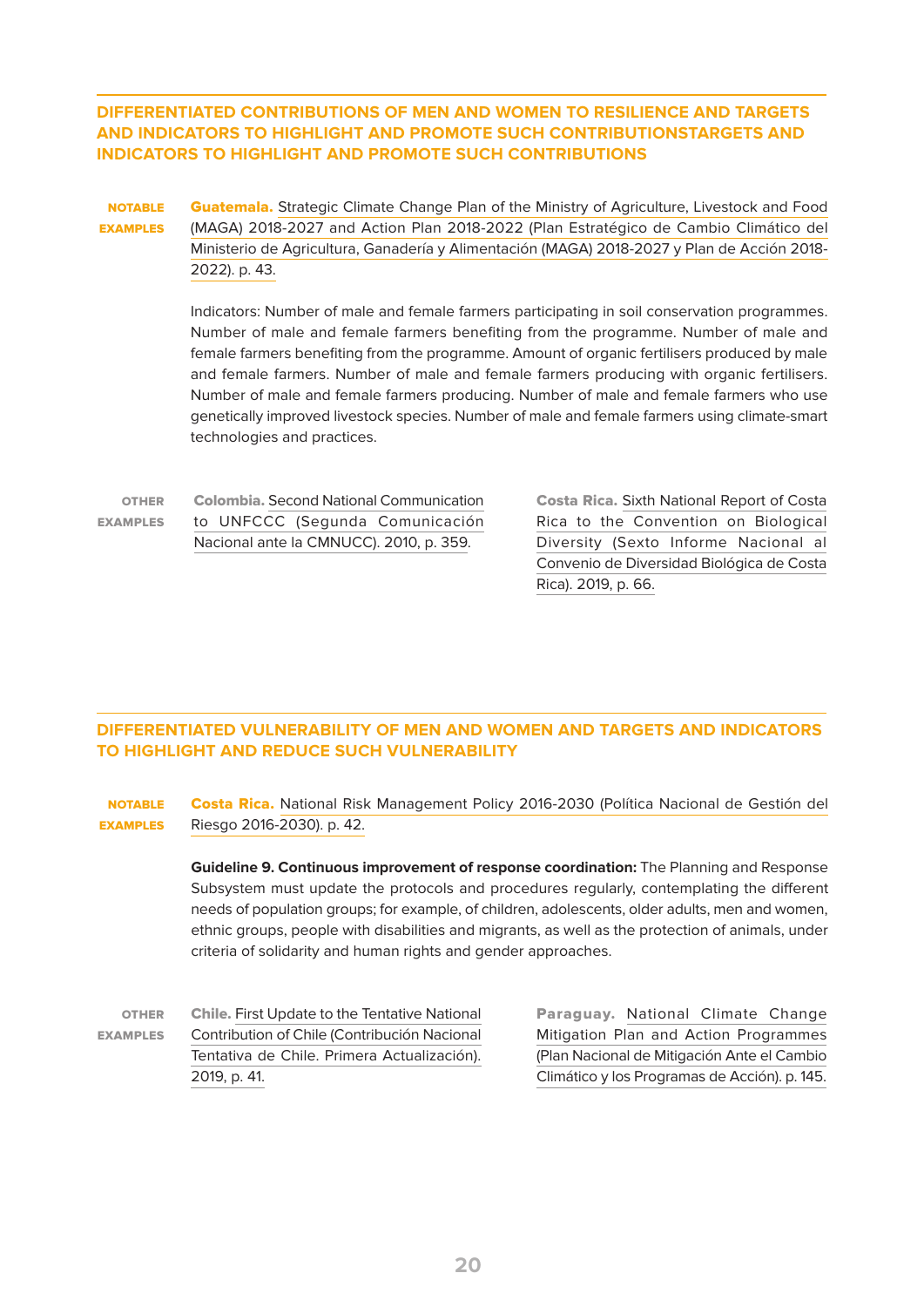### **INCLUSION OF CLIMATE TARGETS THAT CONTRIBUTE TO THE REDUCTION OF GENDER INEQUALITIES OR TO THE INCREASE OF WOMEN'S EMPOWERMENT AND INDICATORS THAT MEASURE THIS CHANGE**

**NOTABLE** EXAMPLES Ecuador. [Third National Communication of Ecuador to UNFCCC \(Tercera Comunicación Nacional](https://www.ambiente.gob.ec/wp-content/uploads/downloads/2017/10/TERCERA-COMUNICACION-BAJA-septiembre-20171-ilovepdf-compressed1.pdf)  [del Ecuador a la CMNUCC\). 2017, p. 211.](https://www.ambiente.gob.ec/wp-content/uploads/downloads/2017/10/TERCERA-COMUNICACION-BAJA-septiembre-20171-ilovepdf-compressed1.pdf)

> **Mitigation Actions. Regulatory framework of the land use, land use change and forestry and agriculture sectors. Constitution of the Republic of Ecuador.** The State will promote equal access to production factors through policies that: prevent the concentration or pre-emption of productive factors or resources, eradicate discrimination against female farmers.

OTHER EXAMPLES Colombia. [Gender guidelines for the](https://www.minenergia.gov.co/en/enfoque-de-genero) [energy and mining sector \(Lineamientos de](https://www.minenergia.gov.co/en/enfoque-de-genero) [género para el sector minero energético\).](https://www.minenergia.gov.co/en/enfoque-de-genero) [2020, p. 15.](https://www.minenergia.gov.co/en/enfoque-de-genero)

Guatemala. [National Strategy on Low-](https://www.maga.gob.gt/download/estrategiaganado.pdf)[Emission Sustainable Livestock Breeding](https://www.maga.gob.gt/download/estrategiaganado.pdf)  [\(Estrategia Nacional de Ganadería Bovina](https://www.maga.gob.gt/download/estrategiaganado.pdf)  [Sostenible con Bajas Emisiones\). p. 23.](https://www.maga.gob.gt/download/estrategiaganado.pdf)

**For further examples see** [Annex 1](https://www.undp.org/content/ndc-support-programme/en/home/impact-and-learning/multimedia/gender-checklist-annex.html) **included in Teams in the Gender Channel under the Climate Promise.**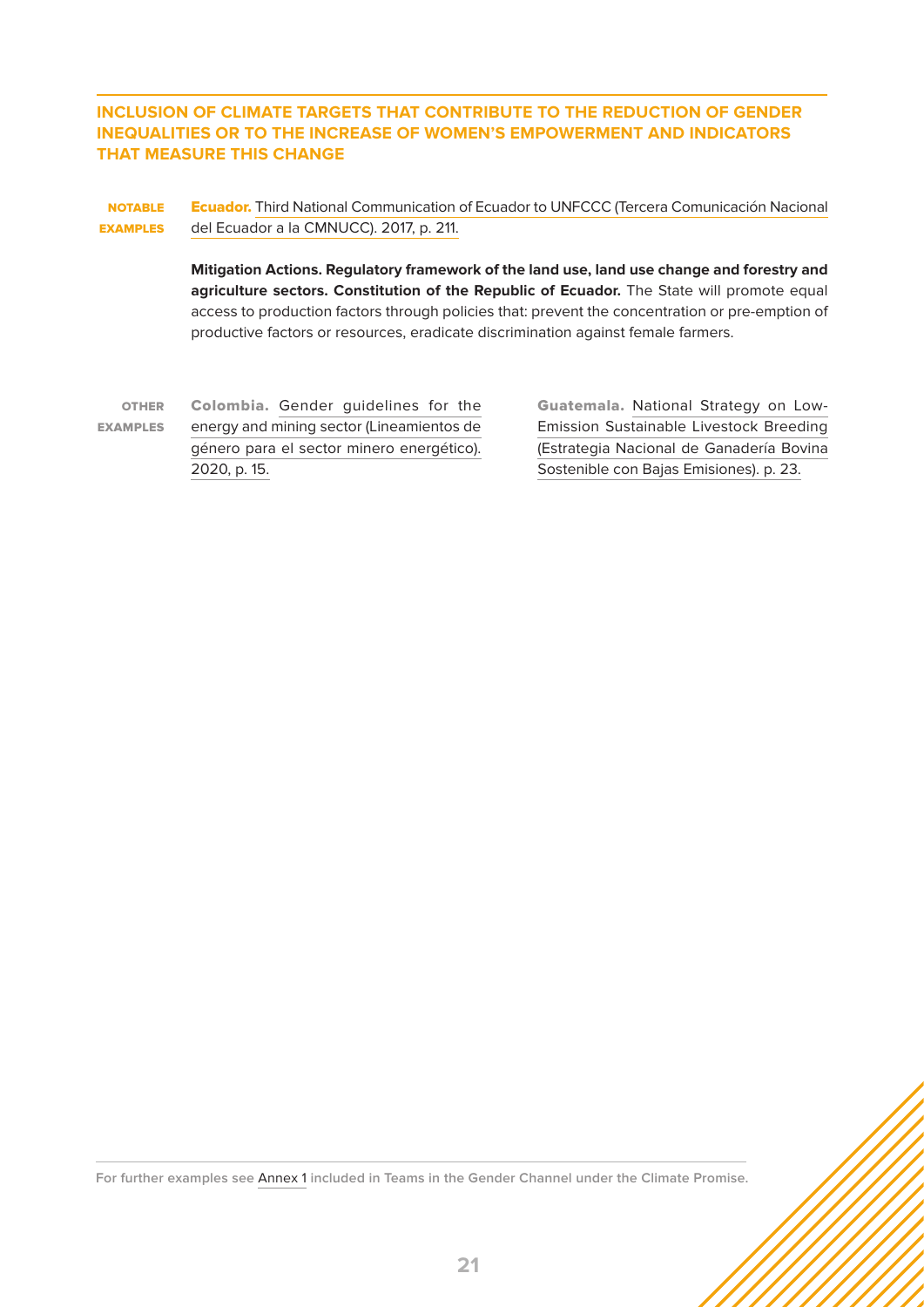# <span id="page-21-0"></span>SECTION 3

# **Examples of gender-sensitive concerns, targets and indicators at sectoral level**

#### **EXAMPLES: SECTORAL GENDER CONSIDERATIONS**

#### **ADAPTATION**

Guatemala. Second National Communication of Guatemala on Climate Change (Segunda Comunicación Nacional sobre Cambio Climático Guatemala). 2015. **Adaptation of agriculture.** In accordance with the texts of the Cancun Agreements, adaptation in developing countries should be managed and implemented from the perspective and priorities established therein; incorporating gender equity, based on a participatory and transparent approach and taking into account vulnerable groups, communities and ecosystems. It should also be based on the best available scientific knowledge, along with ancestral and local knowledge, with a view to integrate the adaptation in relevant social, economic and environmental policies and actions.

#### **WATER**

Guatemala. National Climate Change Action Plan (Plan de Acción Nacional de Cambio Climático). 2013. **Introduction. Action Plan: Integrated Water Resources Management. Result 1: Target:** By the year 2032, protect and sustainably manage 100 percent of the areas considered to have a very high capacity for water regulation and catchment, with a watershed and land use planning approach, taking into account cultural, age and gender relevance and in accordance with the social context. (Column 2, row 2). **Actions:** Develop and update the instruments for integrated water resources management, in a participatory manner and with a watershed and climate change approach, taking into account *gender equity* and cultural relevance. (Watershed management plans, land use planning with a watershed approach, others). (Column 3, row 2.4). Develop and implement an awareness-building, education and training programme on climate change adaptation measures, focused on integrated water resources management, with principles of gender equity and multiculturalism.

Paraguay. Law 3556 on Fisheries (Ley 3556 de Pesca). 2008. Article 4. The State will support and promote the programming and implementation of aquaculture production projects for the purpose of training, education and specialisation, paying particular attention to the low-income population, respecting *gender-sensitive* concerns for this activity.

#### **AGRICULTURE**

Colombia. Second Biennial Update Report of Colombia to UNFCCC (Segundo Reporte Bienal de Actualización de Colombia ante la CMNUCC). 2018. **Gender approach, mainstreaming and perspective with regards to climate change in Colombia.** Gender issues are linked to problems and challenges associated with poverty, hunger, health and welfare, maternity, environmental and energy burdens, social insecurity and the need to mitigate and adapt to climate change. Likewise, recognising the fundamental role played by women in areas such as agricultural production and food safety, as well as resilience in communities to climate change, are essential aspects for the promotion of sustainable and inclusive development, based on the commitments acquired by the Colombian State in the Paris Agreement, besides acting as a catalyst to achieve the targets of the 2030 Agenda.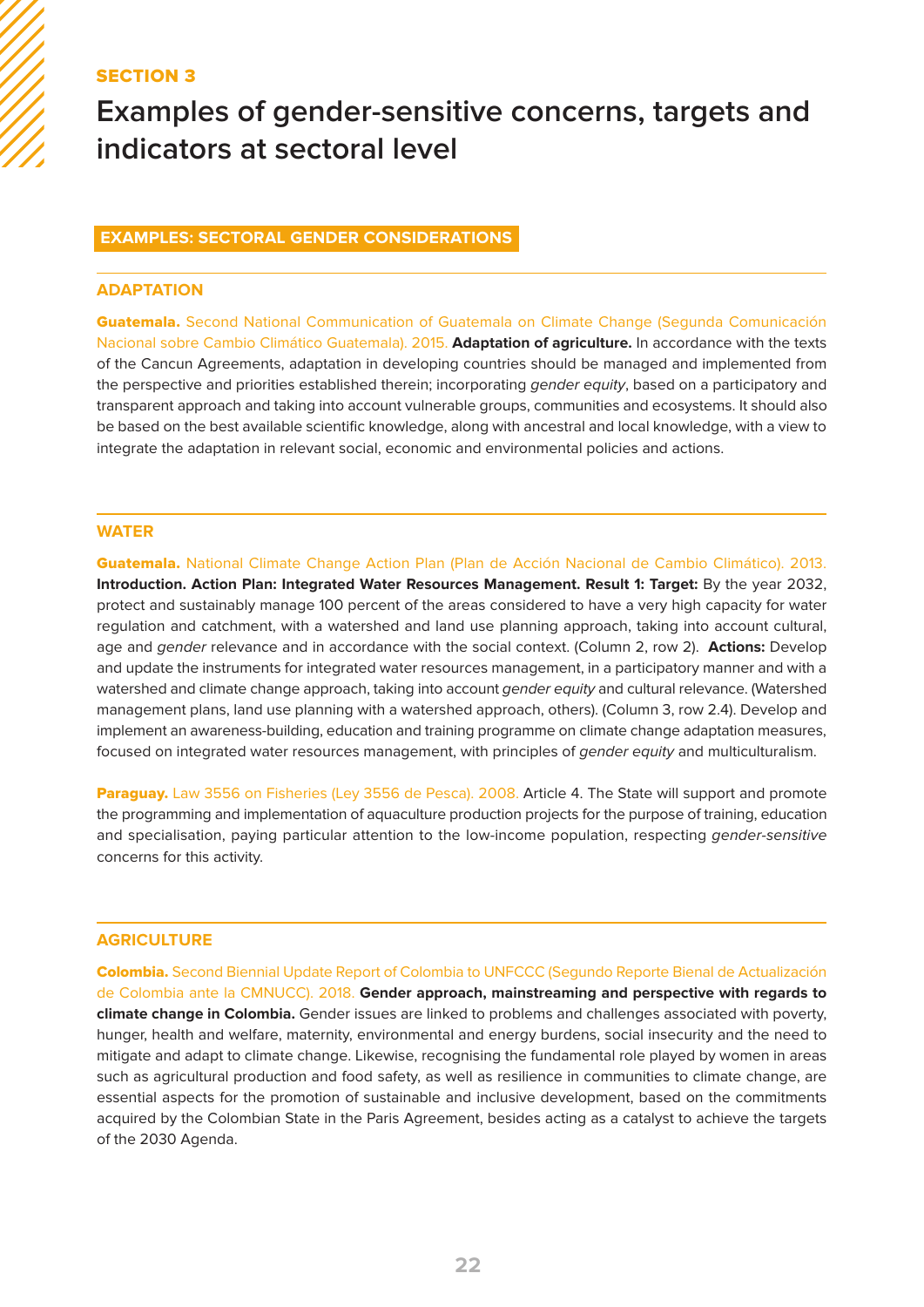#### **FORESTS**

Guatemala. Law on incentives for small landowners with forest or agroforestry vocation (Leyes de incentivos forestales PINPEP). 2010. **Article 2. Goals.** This Law will contribute to sustainable forest management, based on compliance with the following goals: Promote *gender equity*, prioritising the participation of women's groups in the management of natural forests and the establishment and maintenance of forestry plantations and agroforestry systems.

Ecuador. REDD+ Action Plan of Ecuador: Forests for Good Living (Plan de Acción REDD+ Ecuador: Bosques para el Buen Vivir). 2016. Gender differences influence the use, access and control of resources, power structures, decision making and subsistence strategies. Women and men use, manage and depend on forests differently according to their gender roles and responsibilities. In terms of forest resources, in Ecuador women are important forest users and custodians; in the use of forests, they make substantial economic, social and cultural contributions that facilitate their conservation and management (Ministry of Environment 2014e).

Peru. National Strategy for Biological Diversity to 2021. Action Plan 2014-2018 (Estrategia Nacional de Diversidad Biológica al 2021. Plan de Acción 2014-2018). 2014. **Targets to increase the contribution of biodiversity to national development to 2021. Target 13.** By 2021, strengthen the decentralised governance of biological diversity based on a participatory, intercultural, *gender* and social inclusion approach, in coordination with national, regional and local government levels, within the framework of international treaties.

#### **ENERGY**

Costa Rica. National Climate Change Strategy Action Plan (Plan de Acción de la Estrategia Nacional de Cambio Climático). 2015. **Energy Sector.** In an economy that is increasingly dependent on energy to meet the everyday requirements of men and women in a context of comprehensive human development, it is necessary to identify the cleanest and most cost-effective sources of energy available in the country.

Guatemala. Guatemala: Development of a low-emission development strategy with social inclusion (Guatemala: construcción de una estrategia de desarrollo con bajas emisiones con inclusión social). 2015. **The Low-Emission Development Strategy: What is it and what are the benefits for Guatemala?** The example of woodsaving stoves demonstrates the potential of a technology that can provide several benefits and contribute to: (i) the family economy; (ii) the health of the family, particularly that of women; (iii) time savings due to the reduced need for labourers to carry wood, especially in rural areas; (iv) the creation of jobs for those who are dedicated to the construction of stoves; and (v) the environment due to the multiple functions of forests, such as being CO2 sinks and the reduction of greenhouse gas (GHG) emissions in each stove.

Guatemala. Second National Communication of Guatemala on Climate Change (Segunda Comunicación Nacional sobre Cambio Climático Guatemala). 2015. **Vulnerability in the generation of hydroelectric power.**  Access to energy in the country has been linked to specific aspects of economic and productive development, disregarding its connection to social policy issues such as health and education, and to aspects related to ethnic and gender equity.

Paraguay. Second National Communication of Paraguay on Climate Change (Segunda Comunicación Nacional sobre Cambio Climático de Paraguay). November 2011. **Energy Sector.** The measure related to wood-saving stoves presents a viable opportunity, given that the obstacles to its implementation can be overcome with very little investment and with self-management. Beyond the environmental benefits, this measure has an important impact on human health, particularly that of women, so its promotion must be considered based on its actual importance. Likewise, this measure could contribute to reducing the use of forest raw material, reducing the pressure on these ecosystems and increasing carbon sinks.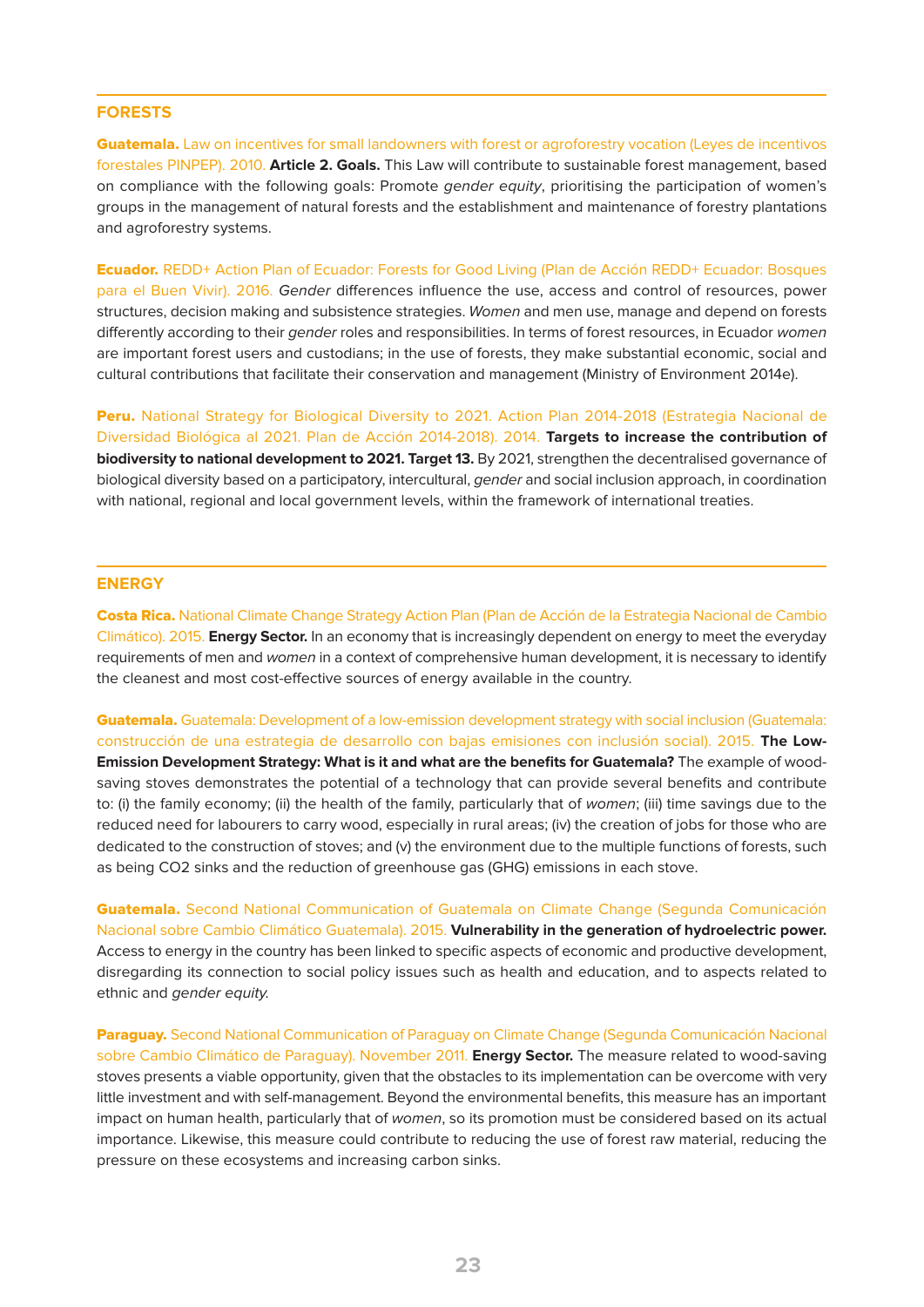#### **WASTE MANAGEMENT**

Colombia. Law 1466 on the application of the Environmental Subpoena to those who violate the rules of debris clean-up and removal and establishing other provisions (Ley 1466 sobre la aplicación del Comparendo Ambiental a los infractores de las normas de aseo, limpieza y recolección de escombros, y se dictan otras disposiciones). 2011. **Article 1. Purpose.** This Law seeks to apply protective legal instruments, based on social fraternity and environmental recovery, to the men and women who work in the recycling activity, excluding the arbitrary authority to impose penalties on the vulnerable population and fully guaranteeing the right to work.

Guatemala. National Policy for the Integrated Management of Waste and Solid Waste. Government Order. (Política Nacional para la Gestión Integral de Residuos y Desechos Sólidos Acuerdo Gubernativo). 2015. **Shared Policy Vision. C. Specific Goals. 2. Economic sphere. Intermediate goals:** (c) Promote the creation of decent work with gender equity and multiculturalism through the integrated and sustainable management of waste and solid waste.

#### **HEALTH**

Peru. Third National Communication of Peru to the United Nations Framework Convention on Climate Change (Tercera Comunicación Nacional del Perú a la Convención Marco de las Naciones Unidas sobre Cambio Climático). 2016. The same study also evaluated the approximate vulnerability of the health of the population of Peru, considering data at district level on age, *gender* and the human development index. The resulting estimated vulnerability is not exclusive to the effects of climate change, rather it also reflects some of the conditions that characterise the vulnerability of public health, such as the state of poverty and the proportion of vulnerable population groups (in this case, the elderly and women in the countryside).

#### **TECHNOLOGY**

Chile. First Update to the Tentative National Contribution of Chile (Contribución Nacional Tentativa de Chile. Primera Actualización). 2019. **Contribution in the field of development and technology transfer.** From 2020, Chile will draw up and implement the "Development and Technology Transfer Strategy for Climate Change" (EDTTCC), with the aim of promoting and strengthening technology transfer, fostering the necessary transformations to achieve sustainable, resilient and carbon neutral development by 2050. Taking into account a just technological transition, environmental care, gender differences, local technologies, the inclusion of interested parties, cooperative approaches, the fair use of patent systems and international bodies dedicated to the promotion of development and technology transfer.

#### **TRANSPORT**

Costa Rica. National Climate Change Strategy Action Plan (Plan de Acción de la Estrategia Nacional de Cambio Climático). 2015. **Transport Sector. The integrated public transport system.** This is a universal system that adapts to the different needs of different users (older adults, women, persons of impaired capacity) and that unifies charging systems.

Colombia. Second Biennial Update Report of Colombia to UNFCCC (Segundo Reporte Bienal de Actualización de Colombia ante la CMNUCC). 2018. **Mitigation.** There is a need to move from the formulation of measures to the actual materialisation of the proposed mitigation actions, contemplating a differential and gender approach, and to increase the management of resources for the implementation of the formulated mitigation actions as in the case of the NAMAs, such as domestic refrigeration and freight transport.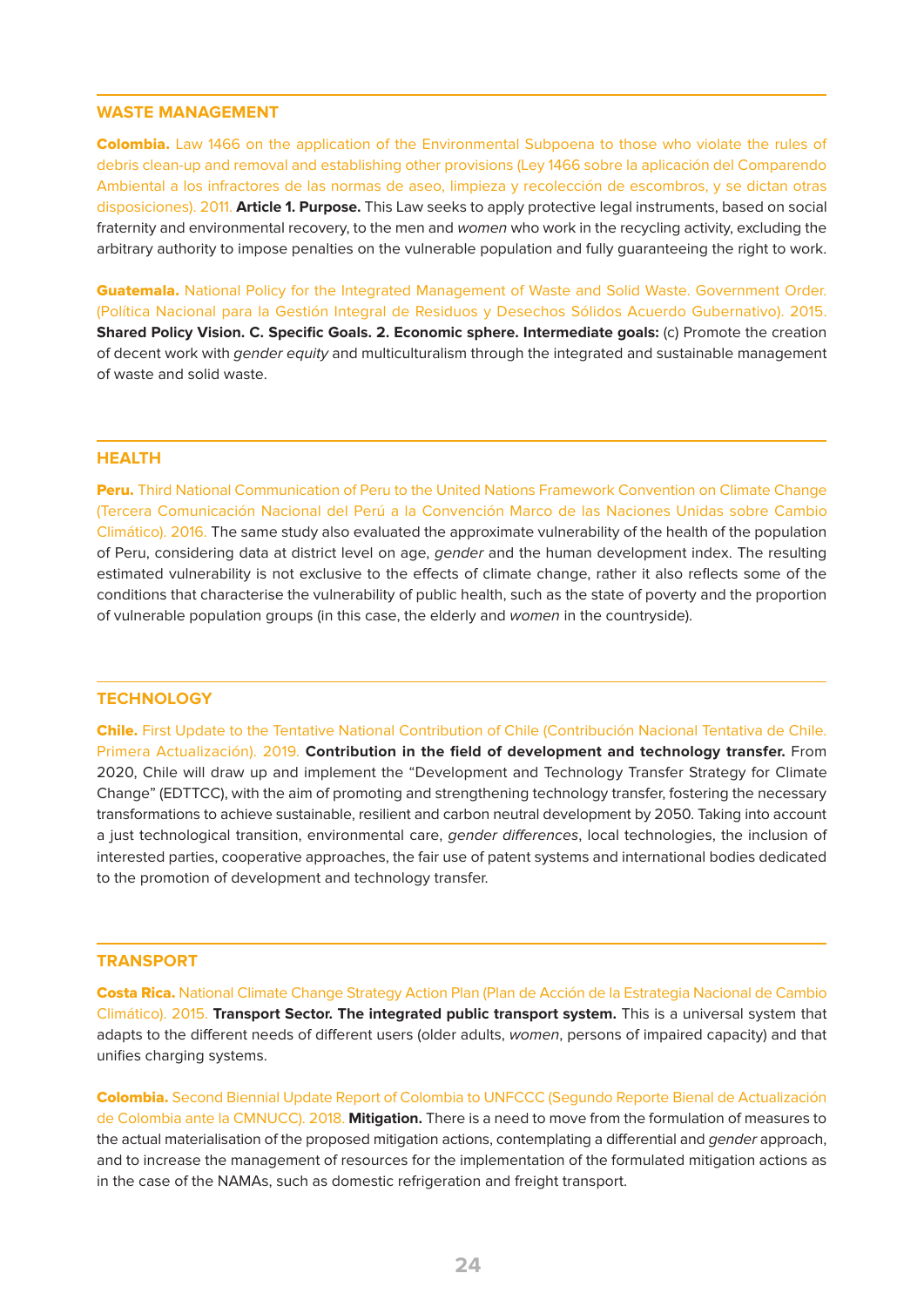#### **ADAPTATION**

**TARGETS Chile.** National Climate Change Action Plan 2017-2022 (Plan de Acción Nacional de Cambio Climático 2017-2022). **Details of the core adaptation measures.** Generate and update vulnerability maps in national territory. Description: The products implemented within the framework of this measure must consider the *gender* variable, providing gender-disaggregated results, besides considering social and human aspects, depending on the information available.

> **Guatemala.** National Strategy for Disaster Risk Reduction associated to Climate Change (Estrategia Nacional de Reducción de Riesgo de Desastres vinculada al Cambio Climático). 2016. **Housing. 3. Increase resilience. Expected results.** Goods and services produced with the capacity for disaster risk reduction management and disaster management against the effects of climate change. **Action:** Implement investment programmes focused on promoting self-sufficiency, resilience and sustainability in the population of rural areas with ethnic and gender equity.

> **Paraguay.** National Strategy on Adaptation to Climate Change (Estrategia Nacional de Adaptación al Cambio Climático). 2016. **Framework for Action. Component 2. Dissemination of the challenges and opportunities of climate change. Component 2 target.** Widely disseminate knowledge and information generated with regards to the threats, vulnerabilities, impacts, challenges and opportunities of climate change, as well as good practices and appropriate technologies, taking into account cultural diversity and *gender equity*, with the aim of increasing the participation and responsibility of social actors at different territorial levels, improving actions to ensure the better impact of the policies contemplated in priority agendas and strategies.

> Paraguay. National Strategy on Adaptation to Climate Change (Estrategia Nacional de Adaptación al Cambio Climático). 2016. **Framework for Action. Component 2. Dissemination of the challenges and opportunities of climate change. Action Lines.** Component 2 is related to "Dissemination of the challenges and opportunities of climate change" and seeks to raise awareness of key actors and social and economic agents through installation in key sectors and the dissemination of the information and knowledge generated, taking into account cultural diversity and *gender equity*.

INDICATORS Peru. Action Plan on Gender and Climate Change of Peru (PAGCC-Peru) (Plan de Acción en Género y Cambio Climático del Perú (PAGCC-Perú)). Gender Action Plan. 3.1. Number of manuals and guides that include and coordinate gender, disaster risk management (DRM) and adaptation to climate change.

> Peru. Action Plan on Gender and Climate Change of Peru (PAGCC-Peru) (Plan de Acción en Género y Cambio Climático del Perú (PAGCC-Perú)). Number of sectoral, regional and local plans that incorporate gender goals and indicators in their DRM and adaptation to climate change instruments.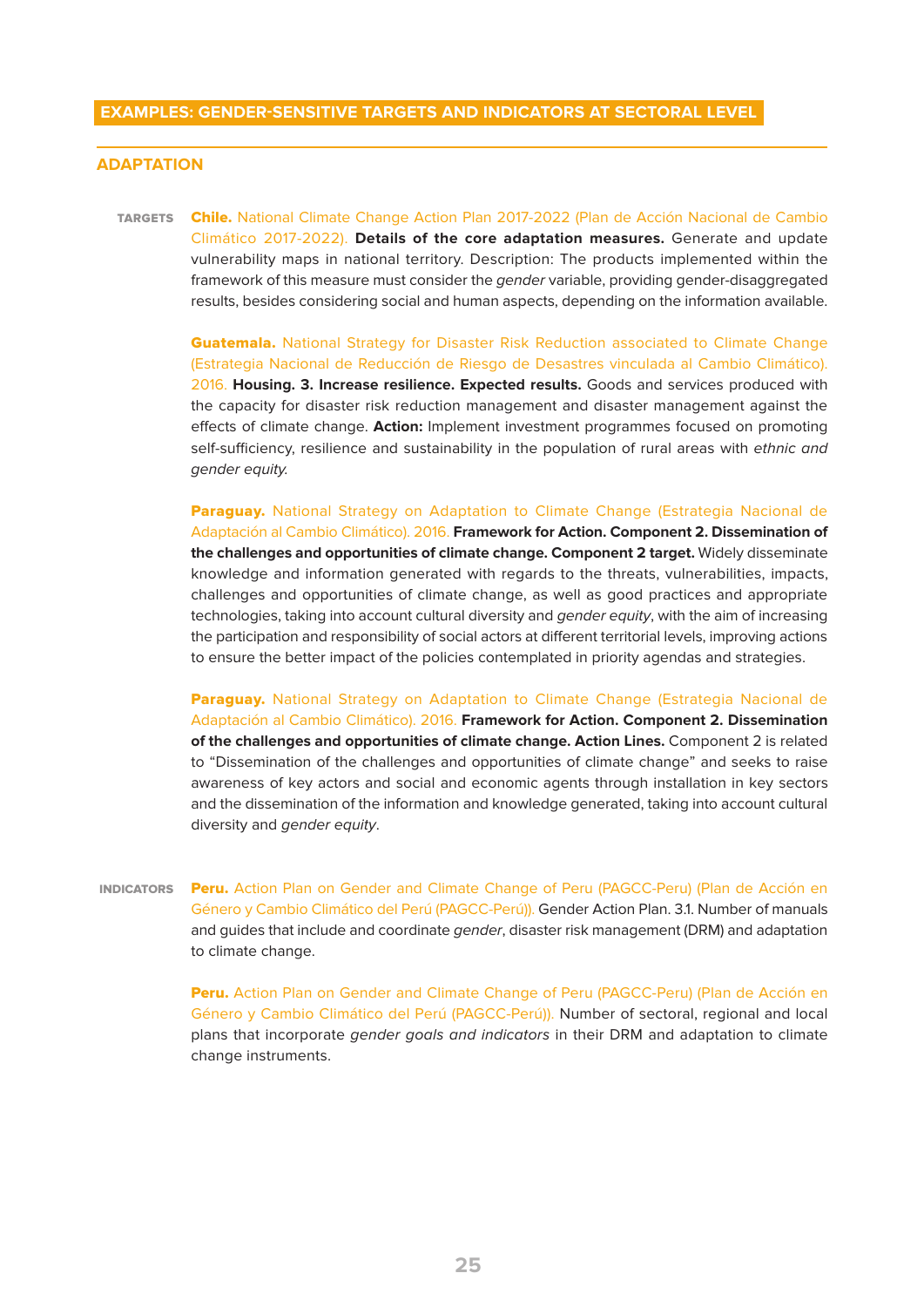#### **WATER**

- TARGETS **Trinidad and Tobago.** National Integrated Water Resources Management Policy. 2017. 5.26.1 The Government will facilitate the involvement of men, women, children and vulnerable groups in managing the sustainable use of water resources at all levels and in the sharing of benefits. 5.26.2 A gender perspective will be integrated into the design and implementation of water resources management programmes. 5.26.3 The development of water and sanitation infrastructure and services will meet the needs of the poor and be sensitive to gender and the differently abled. 5.26.4 When necessary for reasons of poverty alleviation the Government will provide the basic water requirement for domestic supply.
- **INDICATORS** Costa Rica. National Climate Change Strategy Action Plan (Plan de Acción de la Estrategia Nacional de Cambio Climático). 2015. **Metric Year 2021:** Integrated Water Resources Management National Information System, gender-sensitive, updated and operative.

Peru. Action Plan on Gender and Climate Change of Peru (PAGCC-Peru) (Plan de Acción en Género y Cambio Climático del Perú (PAGCC-Perú)). Number of Integrated Water Resources Management (IWRM) plans, programmes and projects that incorporate affirmative action measures to promote the access of women to forums for IWRM-related dialogue, training and decision making.

#### **AGRICULTURE**

TARGETS Costa Rica. State Policy for the Agri-Food Sector and Costa Rican Rural Development 2010-2021 (Política de Estado para el Sector Agroalimentario y el Desarrollo Rural Costarricense 2010-2021). Inclusive credit lines. Negotiations will be held with the National Banking System (SBN) and the Banking System for Development (SBD) to establish inclusive credit lines (women, young people, indigenous peoples, people with disabilities) for the development of family agriculture, including primary production, generation of added value and marketing.

> Costa Rica. National Biodiversity Strategy of Costa Rica 2016-2025 (Estrategia Nacional de Biodiversidad Costa Rica 2016-2025). 2016. **Biodiversity associated to food safety, health and productive activities (including populations and genetic diversity).** National Target by 2020: T. 24. By 2020, support and establish measures for the conservation and production of seeds (food and native forest) in indigenous peoples and local communities with cultural and gendersensitive relevance.

> Peru. Third National Communication of Peru to the United Nations Framework Convention on Climate Change (Tercera Comunicación Nacional del Perú a la Convención Marco de las Naciones Unidas sobre Cambio Climático). 2016. **Initiatives that contribute to the reduction of GHG in the agriculture sector.** Agricultural policy guidelines. Ministerial Order 709-2014-MINAGRI. The agricultural policy guidelines that are in line with generating enabling conditions to facilitate emissions management are: Guideline 8: Capacity development: Increase the productive and business capacities of farmers, paying particular attention to women and young people in rural areas.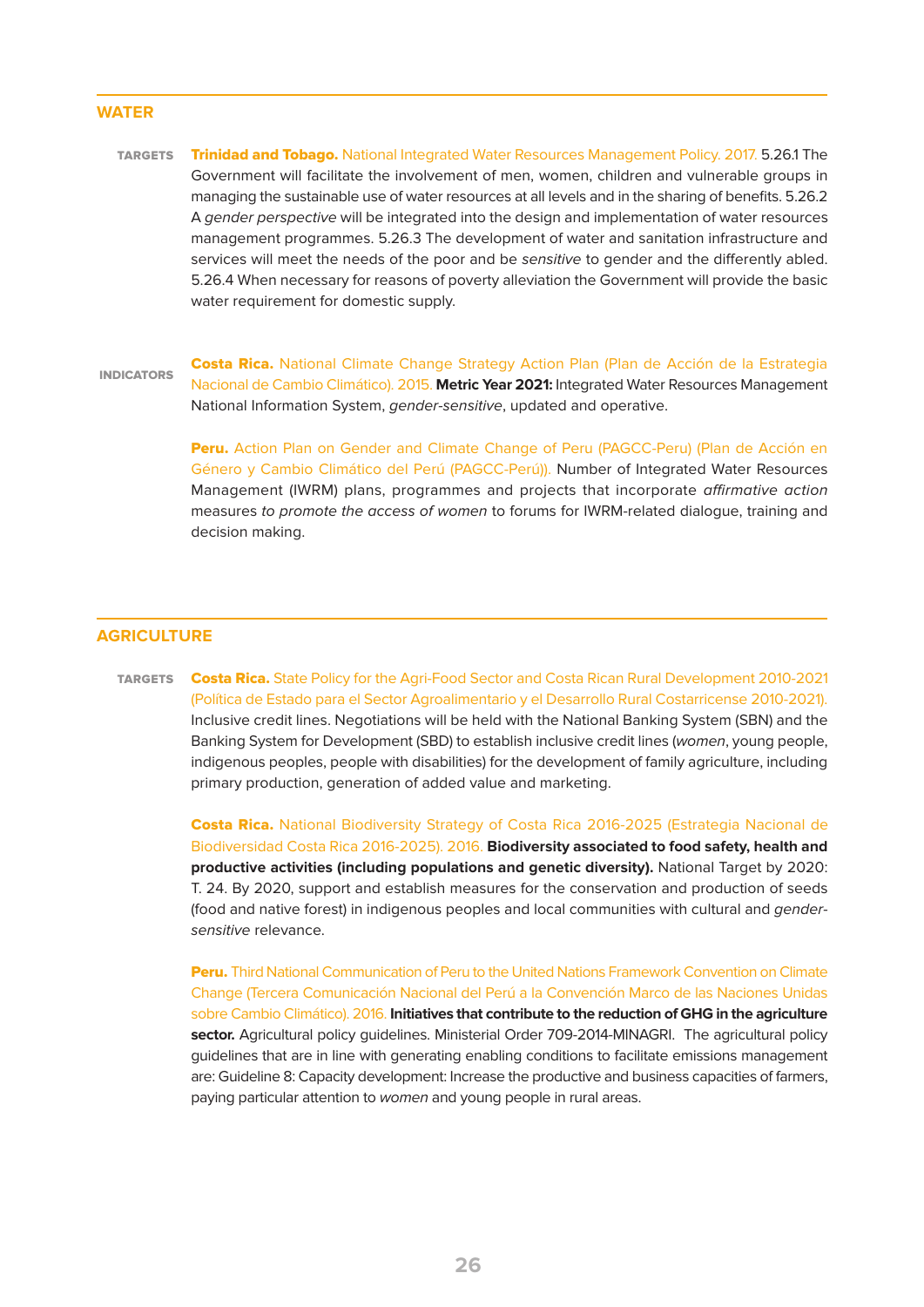INDICATORS Peru. Action Plan on Gender and Climate Change of Peru (PAGCC-Peru) (Plan de Acción en Género y Cambio Climático del Perú (PAGCC-Perú)). Percentage of women and men who participate in information exchange mechanisms on the use, access and control of the natural resources used in food.

> Peru. Action Plan on Gender and Climate Change of Peru (PAGCC-Peru) (Plan de Acción en Género y Cambio Climático del Perú (PAGCC-Perú)). Number of ancestral and local skills and practices of men and women on the use, access and control of the natural resources used in food, incorporated into strategies for mitigation and adaptation to climate change.

#### **FORESTS**

TARGETS Colombia. Integrated Strategy to Control Deforestation and Manage Forests (Estrategia Integral de Control a la Deforestación y Gestión de los Bosques). 2017. **Socio-cultural forest management and public awareness.** T. 1.1 Optimise the coordination between ethnic groups and institutions to harmonise land use planning and sectoral development planning instruments with a differential and gender approach.

> **Colombia.** Integrated Strategy to Control Deforestation and Manage Forests (Estrategia) Integral de Control a la Deforestación y Gestión de los Bosques). 2017. **Socio-cultural forest management and public awareness.** T. 1.5. Strengthen the participation and dialogue of local farmer, social, solidarity and non-governmental organisations in forest conservation and sustainable management with a gender approach.

> Colombia. Integrated Strategy to Control Deforestation and Manage Forests (Estrategia Integral de Control a la Deforestación y Gestión de los Bosques). 2017. **Development of a forest economy to close the agricultural frontier.** T. 2.2 Integration of sustainable forest management associated to forest goods and services and the closure of the agricultural frontier in the National Agricultural Innovation System (SNIA) (Law 1876 of 2017) and its instruments. Description: In the selected municipalities, support will be provided to the creation of rural service centres where technical assistants can stay. The participation of women as rural development managers and extension workers in their regions will be particularly promoted.

> Ecuador. REDD+ Action Plan of Ecuador: Forests for Good Living (Plan de Acción REDD+ Ecuador: Bosques para el Buen Vivir). 2016. The different proposed measures and actions are instruments that seek to strengthen or advance processes that are under development; they also provide a favourable environment for the pragmatic incorporation and internalisation of gender equity guidelines. In practice, this means: 1. Promoting the participation of women in national and local participation forums and in the decision-making process related to the implementation of REDD+, in accordance with their circumstances and taking into account gender roles and arrangements. 2. Establishing a capacity development plan for women associated with their participation in the implementation of the different measures and actions of the REDD+ Action Plan. 3. Identifying and generating measures and incentives, in the context of deforestation factors, and to strengthen environmental and social co-benefits, which promote the participation of women and young people in productive transformation processes, such as agroforestry systems. 4. Identifying and promoting opportunities that enable the integration of women's knowledge, capabilities, skills and experience in the implementation of REDD+ measures and actions. 5. Involving farmers and members of women's associations in transition processes towards sustainable productive systems and in initiatives for non-wood forest product (NWFP) use, in accordance with their role and the opportunities identified for their insertion in the value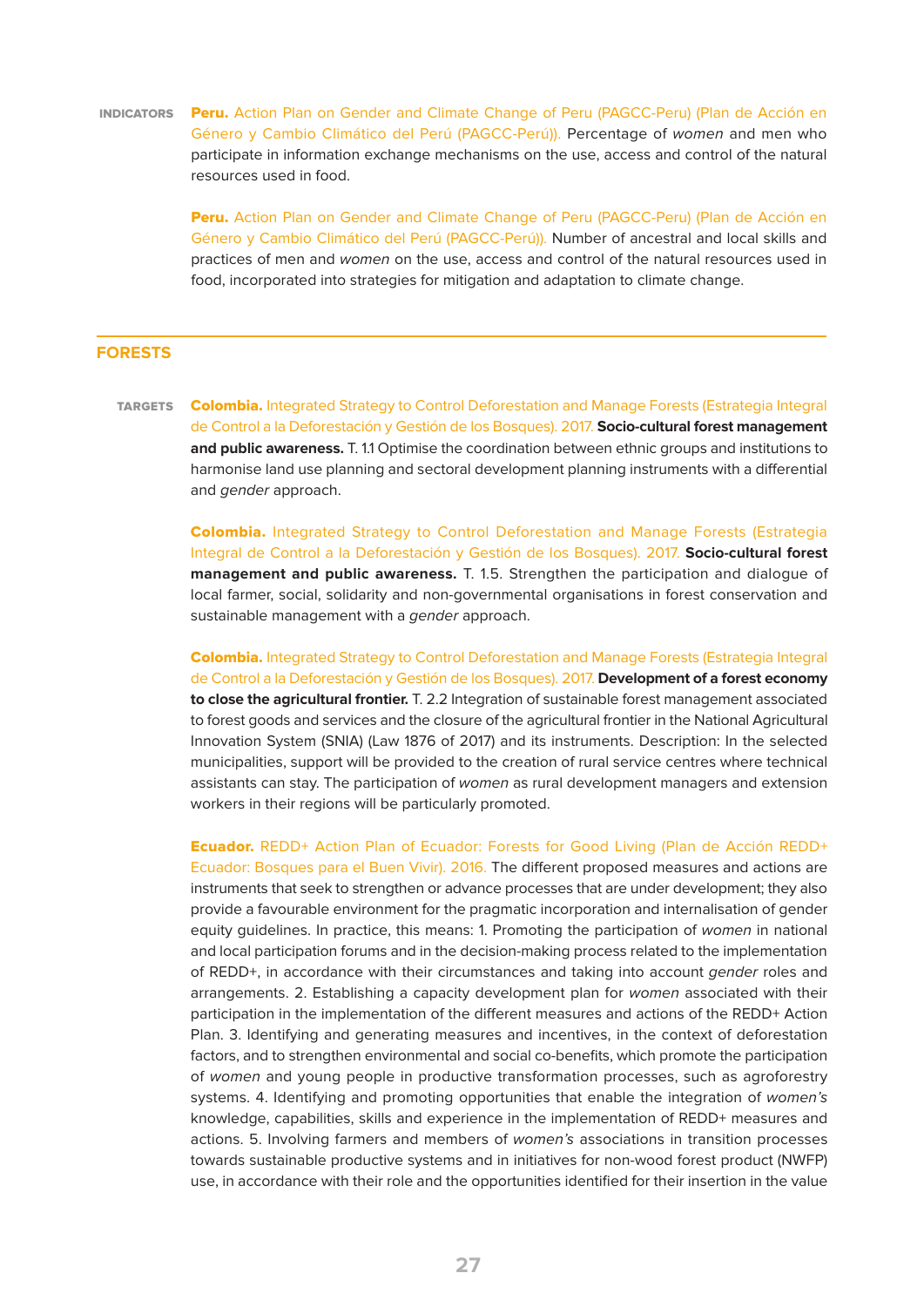chain. 6. Promoting the full participation of women in environmental and natural resources management forums. 7. Promoting the equal participation of *rural women* in the management and protection of watersheds and water sources. 8. Promoting equal opportunities for female farmers, through training programmes, leadership empowerment and through different types of incentives, including those of a technological nature. 9. Promoting, strengthening and improving the access of rural women to means of production and marketing, with particular focus on sustainable agro-ecological, traditional or ancestral practices and those that conserve biodiversity and environmental services. 10. Ensuring that the mechanisms for the allocation of local REDD+ resources use gender-disaggregated data, so that women also get a share of the benefits from the implementation of REDD+ measures and actions.

**Guatemala.** Strategy to Address the Deforestation and Degradation of Forests in Guatemala (Estrategia para el Abordaje de la Deforestación y Degradación de los Bosques en Guatemala). 2018. **Strategic line. Strengthening of the Guatemalan Protected Areas System. Strategic actions.** 4. Promote multisector alliances, including local communities, women's groups and indigenous peoples in the protection and conservation of forests in the protected areas.

**Guatemala.** Strategy to Address the Deforestation and Degradation of Forests in Guatemala (Estrategia para el Abordaje de la Deforestación y Degradación de los Bosques en Guatemala). 2018. **Strategic line. Promotion of Sustainable Agriculture Networks (SAF) in areas of agricultural and livestock production. Strategic actions.** 4. Promote the diversification of the productive activities and livelihoods of indigenous peoples, women's groups and local communities, through the development of productive models that promote the sustainable use of biological diversity (eco-tourism, home gardens, underutilised plants), as well as the strengthening of existing ones.

Paraguay. National Strategy on Forests for Sustainable Growth (ENBCS) (Estrategia Nacional de Bosques para el Crecimiento Sostenible (ENBCS)). 2019. **Measures. 5. Adopt settlement policies. Actions.** 5.3. Facilitate the access of local communities and women's groups to formal credit systems for the adoption of better production technologies to contribute to emissions reduction.

**Paraguay.** National Strategy on Forests for Sustainable Growth (ENBCS) (Estrategia Nacional de Bosques para el Crecimiento Sostenible (ENBCS)). 2019. **Measures. 6. Sustainable forest management. Actions.** 6.2. Promote the integration and exchange of local ancestral knowledge to the development of livelihoods and environmentally friendly production, recovering the role of women in all processes. 6.5. Promote energy efficiency programmes in local communities and indigenous peoples, in the domestic use of native forest wood, recovering the role of women.

Paraguay. National Strategy on Forests for Sustainable Growth (ENBCS) (Estrategia Nacional de Bosques para el Crecimiento Sostenible (ENBCS)). 2019. **Actions proposed for each Cross-Cutting Measure of the National Strategy on Forests for Sustainable Growth. Actions.** 9.4. Promote the role of women in forest monitoring and protection processes.

INDICATORS Peru. Action Plan on Gender and Climate Change of Peru (PAGCC-Peru) (Plan de Acción en Género y Cambio Climático del Perú (PAGCC-Perú)). Number of forest and wildlife management programmes and projects that promote the access of women and men to first-tier loans and seed money.

> Peru. Action Plan on Gender and Climate Change of Peru (PAGCC-Peru) (Plan de Acción en Género y Cambio Climático del Perú (PAGCC-Perú)). Number of women and men farmers that implement agroforestry practices as adaptation strategies to climate change.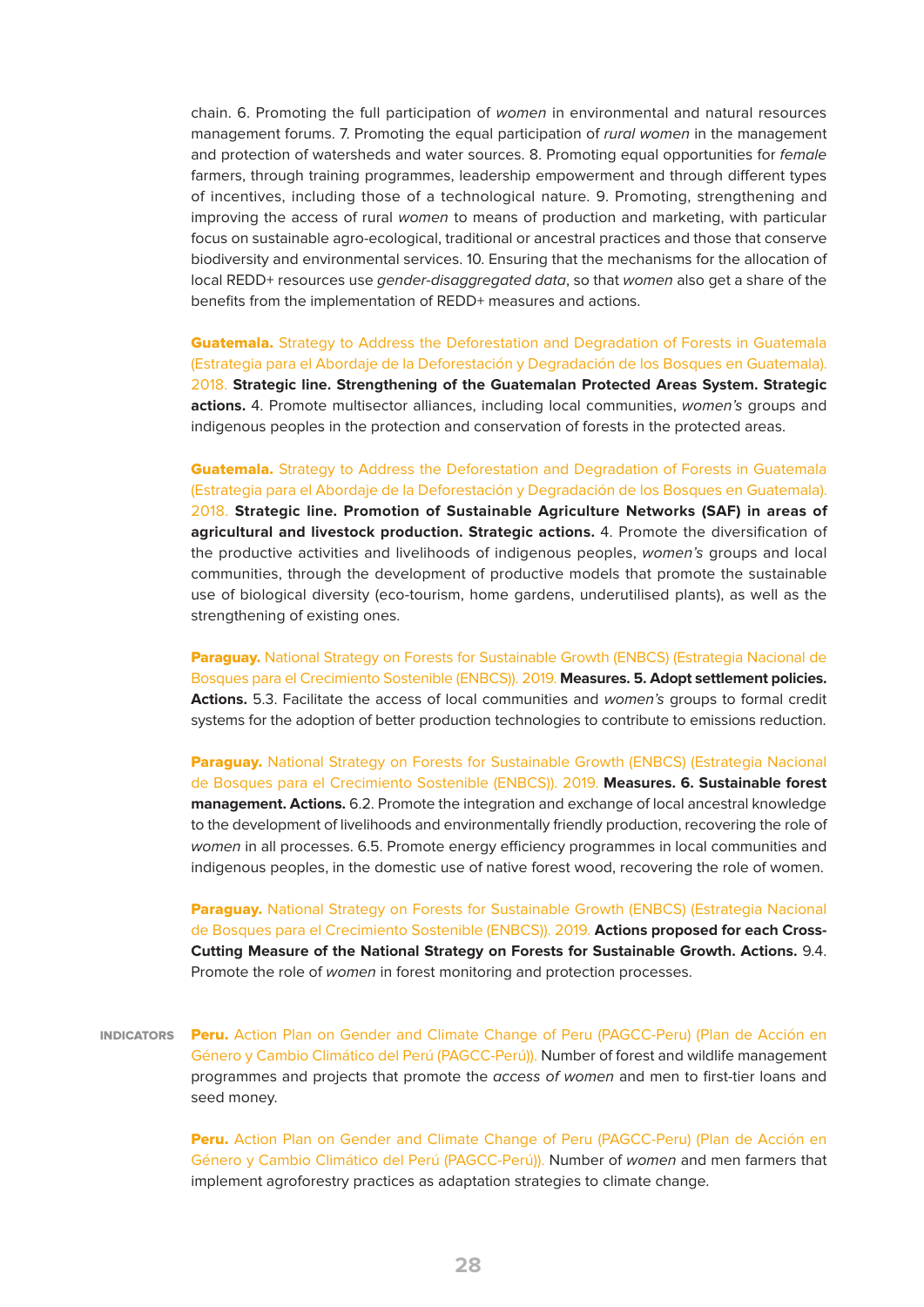### **ENERGY**

### TARGETS Peru. Adaptation and Mitigation Action Plan Against Climate Change (Plan de Acción de Adaptación y Mitigación Frente al Cambio Climático). 2010. **Thematic line 2: Contribution to greenhouse gas emissions reduction (17 projects).** Improved cooking stoves for a smoke-free Peru: Improve the quality of life of Peruvians through the massification of improved certified cooking stoves that reduce pollutant smoke emissions and the health problems of children and women.

Peru. Universal Energy Access NAMA (NAMA Acceso Universal a la Energía). 2018. Expected results of the NAMA. Development of an energy school for women in rural areas.

Climate Change Regional Strategy (Estrategia Regional de Cambio Climático). **Action Lines:** 2.1. Promote a greater participation of renewable sources of electrical power in the regional matrix of energy generation sources. **Measures:** 2.1.3. Produce and widely disseminate technical guides on energy efficiency and energy savings at all levels: industrial, urban, domestic, women's groups, transport, others.

**INDICATORS** Peru. Action Plan on Gender and Climate Change of Peru (PAGCC-Peru) (Plan de Acción en Género y Cambio Climático del Perú (PAGCC-Perú)). Proposed pilot study on the productive use of energy by women, as a tool to evaluate access to first-tier loans.

> **Paraguay.** National Climate Change Mitigation Plan and Action Programmes (Plan Nacional de Mitigación Ante el Cambio Climático y los Programas de Acción). Verifiable aspects. Reduced length of exposure of women and children (particularly) to pollutants. Number of people with the greatest time available for different tasks. Number of homes with improved cooking systems.

#### **DISASTER RISK MANAGEMENT**

TARGETS Peru. National disaster risk management plan PLANAGERD 2014-2021 (Plan nacional de gestión del riesgo de desastres PLANAGERD 2014-2021). 2014. Specific Goal: 3.2. Develop capacity to respond to emergencies and disasters. Strengthen first response and humanitarian assistance capacities, taking into account the *gender approach*, age groups and people with disabilities. Strategic Goal 6. Strengthen the participation of the population and organised society for the development of a prevention culture. Development of conceptually standardised programmes for the implementation of DRM knowledge according to the risk context, gender, age group and interculturality of the population requiring assistance.

> Climate Change Regional Strategy (Estrategia Regional de Cambio Climático). Extreme climate events and risk management. **Action Lines:** 1.1.1. Strengthen research applied to disaster risk reduction management, as well as the exchange of information between different national and regional bodies linked to the issue, in coordination with the Coordination Centre for the Prevention of Natural Disasters in Central America (CEPREDENAC). **Measures:** 1.1.1.1. Conduct vulnerability and climate disaster risk assessments in urban and rural settings, by sectors, taking into account *gender*, indigenous peoples and people of African descent, and implement measures to prevent risks at an appropriate level. 1.1.1.6. Manage resources to enable work with women in grass-roots organisations to ensure that they have the information, knowledge, experience, networks and resources necessary to increase resilience when faced with disasters.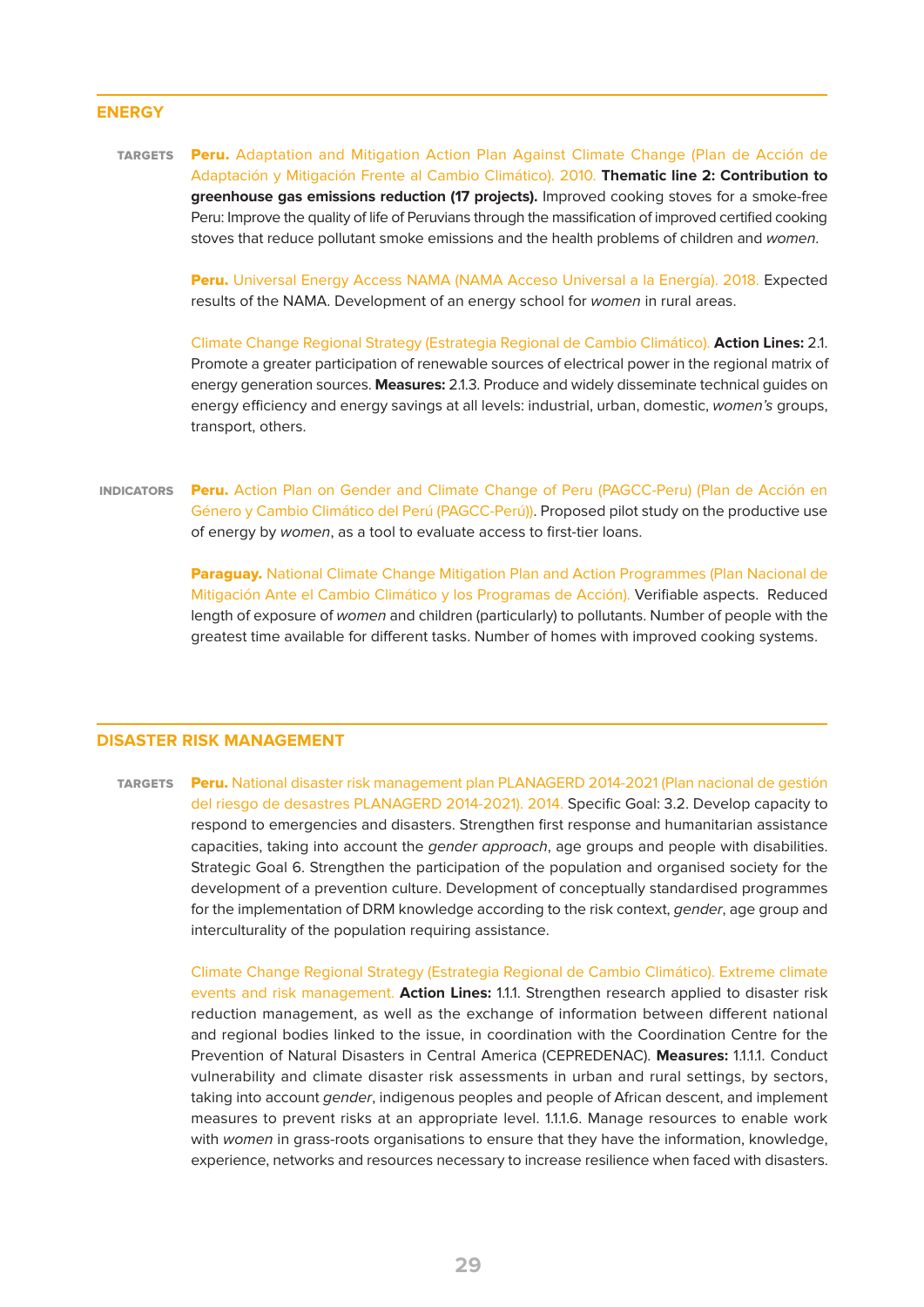INDICATORS Peru. Action Plan on Gender and Climate Change of Peru (PAGCC-Peru) (Plan de Acción en Género y Cambio Climático del Perú (PAGCC-Perú)). Percentage of women and men that participate in training programmes for community strengthening in the field of preparation and response to the threats caused by climate change.

> Peru. Action Plan on Gender and Climate Change of Peru (PAGCC-Peru) (Plan de Acción en Género y Cambio Climático del Perú (PAGCC-Perú)). Number of guidelines and criteria developed to incorporate the gender approach into DRM and adaptation to climate change.

#### **WASTE MANAGEMENT**

TARGETS Guatemala. National Policy for the Integrated Management of Waste and Solid Waste. Government Order (Política Nacional para la Gestión Integral de Residuos y Desechos Sólidos Acuerdo Gubernativo). 2015. **Policy Monitoring. B. Indicators for monitoring. Social sphere.** (b) Involve the different social sectors of the country in integrated management processes so that they contribute to economic activities focused on dignifying working conditions and quality of life, with *gender equality* and multiculturality.

> Peru. National Plan for the Integrated Management of Solid Waste: 2016-2024 (Plan Nacional de Gestión Integral de Residuos Sólidos: 2016-2024). 2016. **Development of the National Plan for Solid Waste 2016-2024. 6.4.1. Strategic line 1: Capacity strengthening. Activities:** 1. Update and improve the National Capacity Strengthening Programme for Solid Waste Management of the Ministry of the Environment (MINAM), incorporating elements of social inclusion and gender.

INDICATORS Guatemala. National Policy for the Integrated Management of Waste and Solid Waste. Government Order (Política Nacional para la Gestión Integral de Residuos y Desechos Sólidos Acuerdo Gubernativo). 2015, p. 6. Number of people (women and men) educated and trained.

> Peru. National Plan for the Integrated Management of Solid Waste: 2016-2024 (Plan Nacional de Gestión Integral de Residuos Sólidos: 2016-2024). 2016. **Development of the National Plan for Solid Waste 2016-2024. 6.4.1. Strategic line 1: Capacity Strengthening. Source of Verification:**  Number of recyclers to receive Capacity Improvement Modules for Formalised Recyclers / year (Separated by gender and age).

#### **HEALTH**

TARGETS Peru. Action Plan on Gender and Climate Change of Peru (PAGCC-Peru) (Plan de Acción en Género y Cambio Climático del Perú (PAGCC-Perú)). Development of a kit of traditional medicinal plants based on ancestral knowledge and practices as a contribution to the prevention and response to health problems associated to climate change.

> Climate Change Regional Strategy (Estrategia Regional de Cambio Climático). **Strategic Area 1.5: Public health and climate change. Action Lines:** 1.5.1. Strengthen the technical-scientific level in regional and national institutions and in professional training. **Measures:** 1.5.1.2. Standardise studies on Climate Change and Climate Vulnerability, and their impact on public health, differentiating gender aspects. 1.5.1.6. Conduct studies on the differentiated effects, taking into account gender, age, occupation, ethnicity and beliefs as a factor, contributing to climate-related diseases.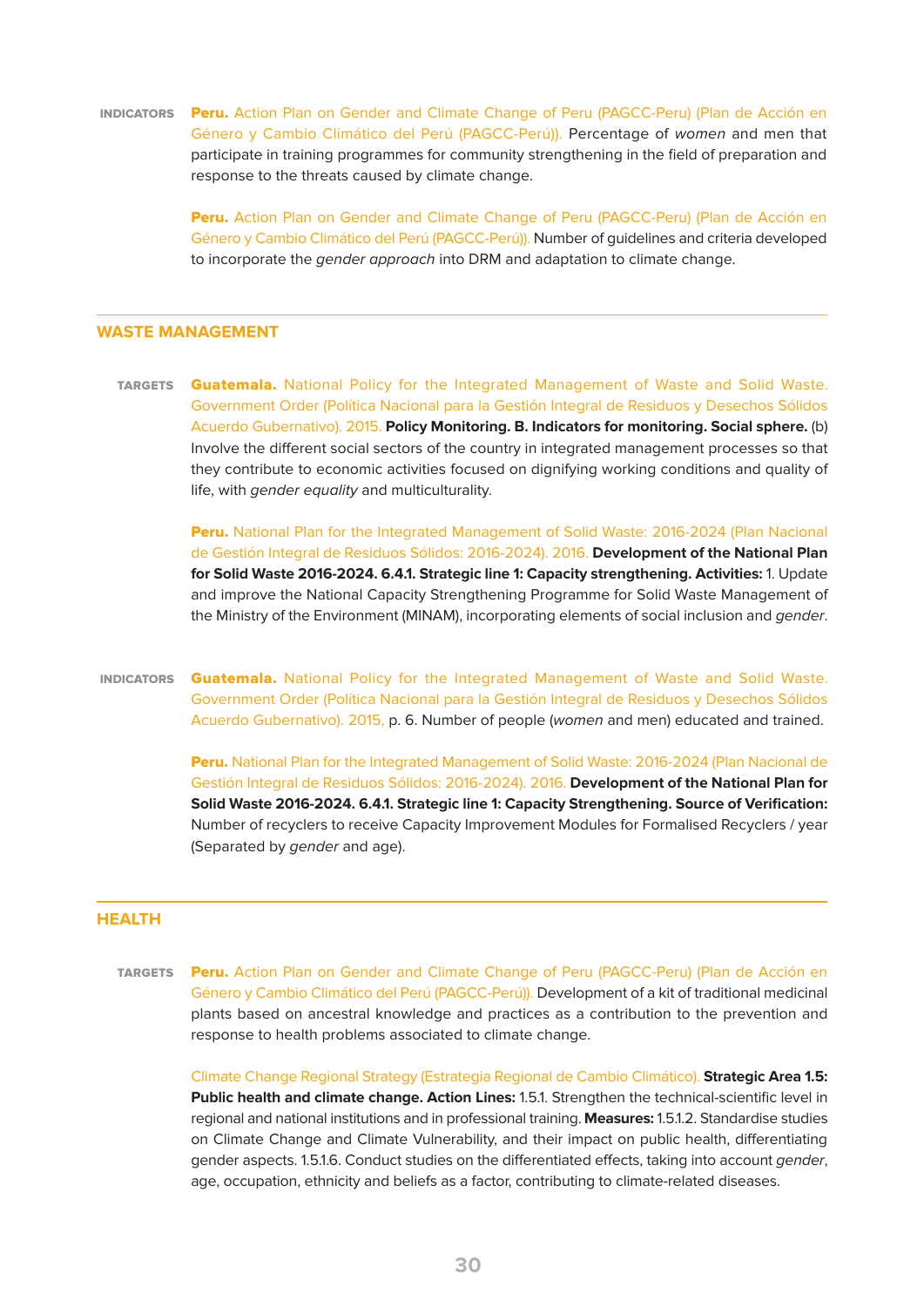INDICATORS Peru. Action Plan on Gender and Climate Change of Peru (PAGCC-Peru) (Plan de Acción en Género y Cambio Climático del Perú (PAGCC-Perú)). Number of adapted health centres that are equipped to provide health services in accordance with demand and with the differentiated needs of the population against the effects of climate change.

> Peru. Action Plan on Gender and Climate Change of Peru (PAGCC-Peru) (Plan de Acción en Género y Cambio Climático del Perú (PAGCC-Perú)). Number of ancestral and local skills and practices of men and women that contribute to the prevention and care of health problems, incorporated into strategies for mitigation and adaptation to climate change.

#### **TRANSPORT**

- TARGETS Peru. Action Plan on Gender and Climate Change of Peru (PAGCC-Peru) (Plan de Acción en Género y Cambio Climático del Perú (PAGCC-Perú)). Men and women participating in forums for dialogue, training and decision making related to GHG emission reduction in the energy and transport sector.
- INDICATORS Peru. Action Plan on Gender and Climate Change of Peru (PAGCC-Peru) (Plan de Acción en Género y Cambio Climático del Perú (PAGCC-Perú)). At least one report that documents the experiences and good practices in other countries in the use of urban transport systems by women and men, taking into account their needs and differentiated access, to be considered in the design of mitigation strategies in the transport sector.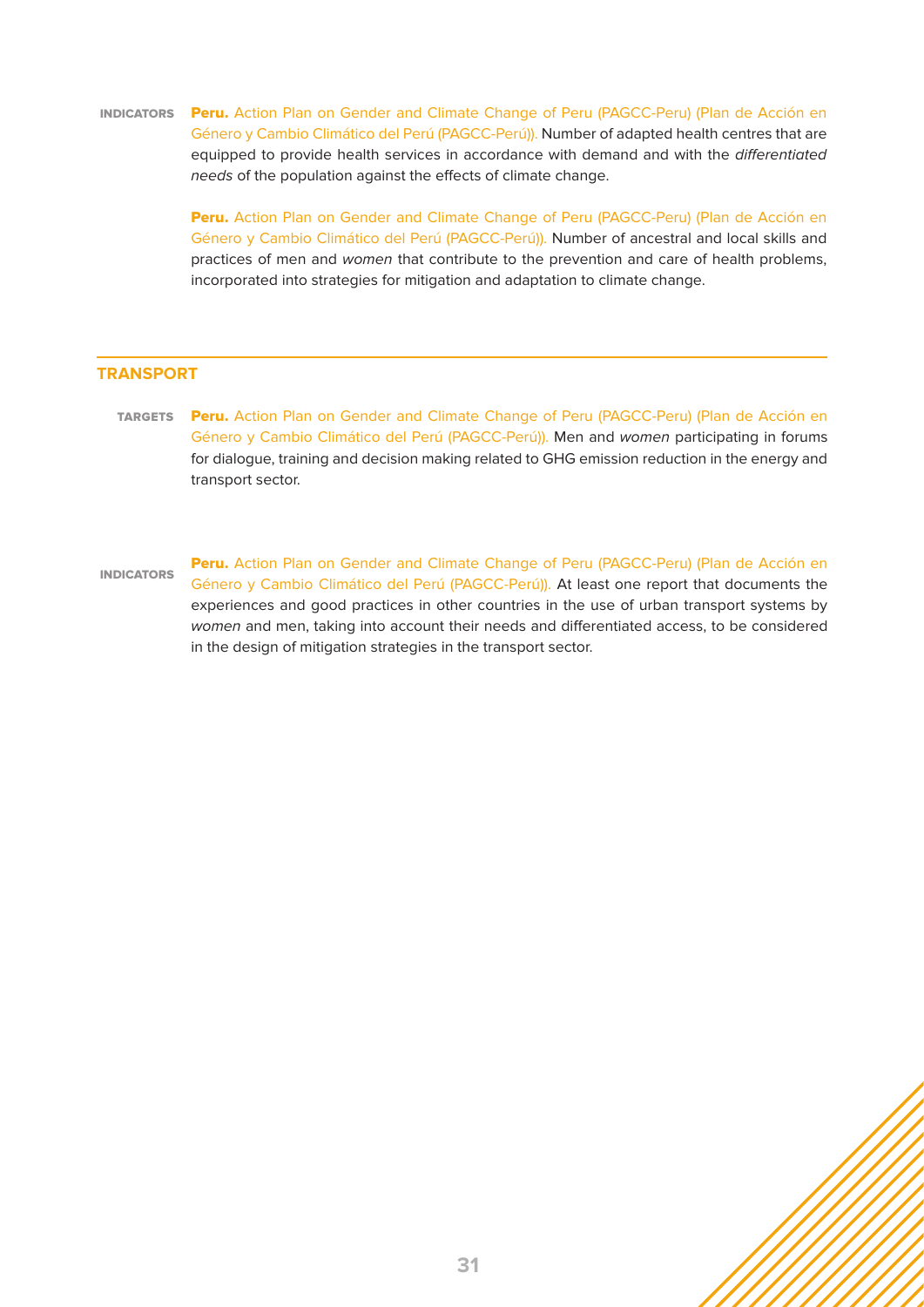# <span id="page-31-0"></span>SECTION 4

# **Integration of the gender approach in COVID-19 recovery measures and climate actions**

The COVID-19 crisis affects everybody: however, women and girls face disproportionate economic, health and social risks. These gender-differentiated socio-economic risks and their impact on recovery measures must be taken into account in the NDC update process to ensure a sustainable and inclusive response.

During such processes, particularly when conducting general or sectoral gender analyses related to the climate agenda, it is crucial for countries to ask the following questions:

- How has the COVID-19 crisis affected the differentiated climate vulnerabilities experienced by men and women?
- How has the COVID-19 crisis affected the differentiated resilience of men and women?
- How has the COVID-19 crisis affected the differentiated contributions of men and women to the reduction of greenhouse gases/mitigation measures?
- Which sectors related to the climate agenda (i.e. Agriculture, Forestry and Other Land Use (AFOLU), energy, transport, health, tourism) have been impacted by the COVID-19 crisis? Has there been a gender-differentiated impact on these sectors?
- Do the measures proposed by the government to address the COVID-19 crisis affect national climate actions or commitments? Has there been a gender-differentiated impact associated to these measures proposed?
- Do the measures proposed by the government to address the COVID-19 crisis include recovery measures that promote environmental sustainability and climate action? Do these proposals contribute to closing gender gaps or creating opportunities for women's empowerment? If so, how?
- Do the measures proposed by the government to address the COVID-19 crisis include support or actions that can contribute to increasing climate resilience in vulnerable populations? Do these measures benefit men and women equally?